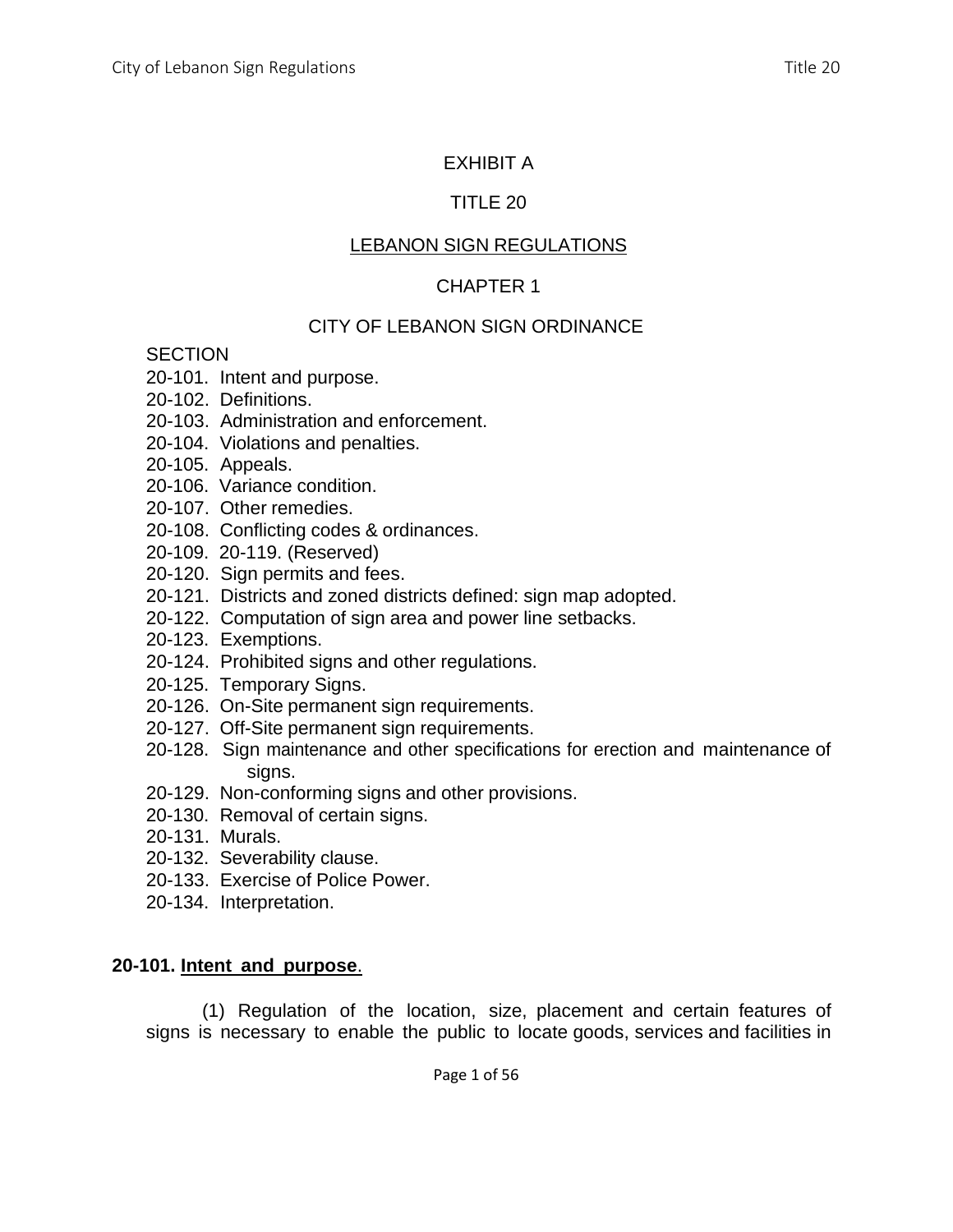(a) Promote and protect the public health, safety, comfort, morals and convenience;

(b) Promote aesthetics in the city;

(c) Protect the environment;

(d) Enhance the economy and the business and industry of the city by promoting the reasonable, orderly and effective display of signs, and thereby encourage increased communication with the public;

(e) Restrict signs and lights which overload the public's capacity to receive information or which increase the probability of traffic congestion and accidents by distracting attention or obstructing vision:

(f) Reduce conflict among signs and lights and between public and private information systems; and

(g) Promote signs which are compatible with their surroundings, are appropriate to the type of activity to which they pertain, and are expressive of identity of proprietors and other persons displaying signs.

(2) As these or any regulations can only establish the mechanical limits of signage and not enforce a level of visual quality in sign design, anyone planning a sign is strongly encouraged to consider:

(a) The character of the proposed sign, not only in and of itself but also in terms of the effects such a sign will have upon the character of the surrounding area.

(b) The way in which the sign will be read, and whether its size, location, configuration and character are appropriate to its intended audience or whether a more appropriate sign could better serve its intended purpose and, at the same time, be less visually disruptive.

(c) The character of the sign structure, that is, the physical means of supporting the sign, and whether that structure could be made an integral part of the sign rather than a separate and frequently distracting element. (as added by Ord. #01-2271, April 2003)

# **20-102. Definitions.**

(1) Definitions. For purposes of this chapter, the following terms, phrases, words and their derivations shall have the meaning given herein. Words not defined in this section shall have the meanings stated within this chapter. Words not defined in this chapter shall have the meaning in Webster's Ninth New Collegiate Dictionary,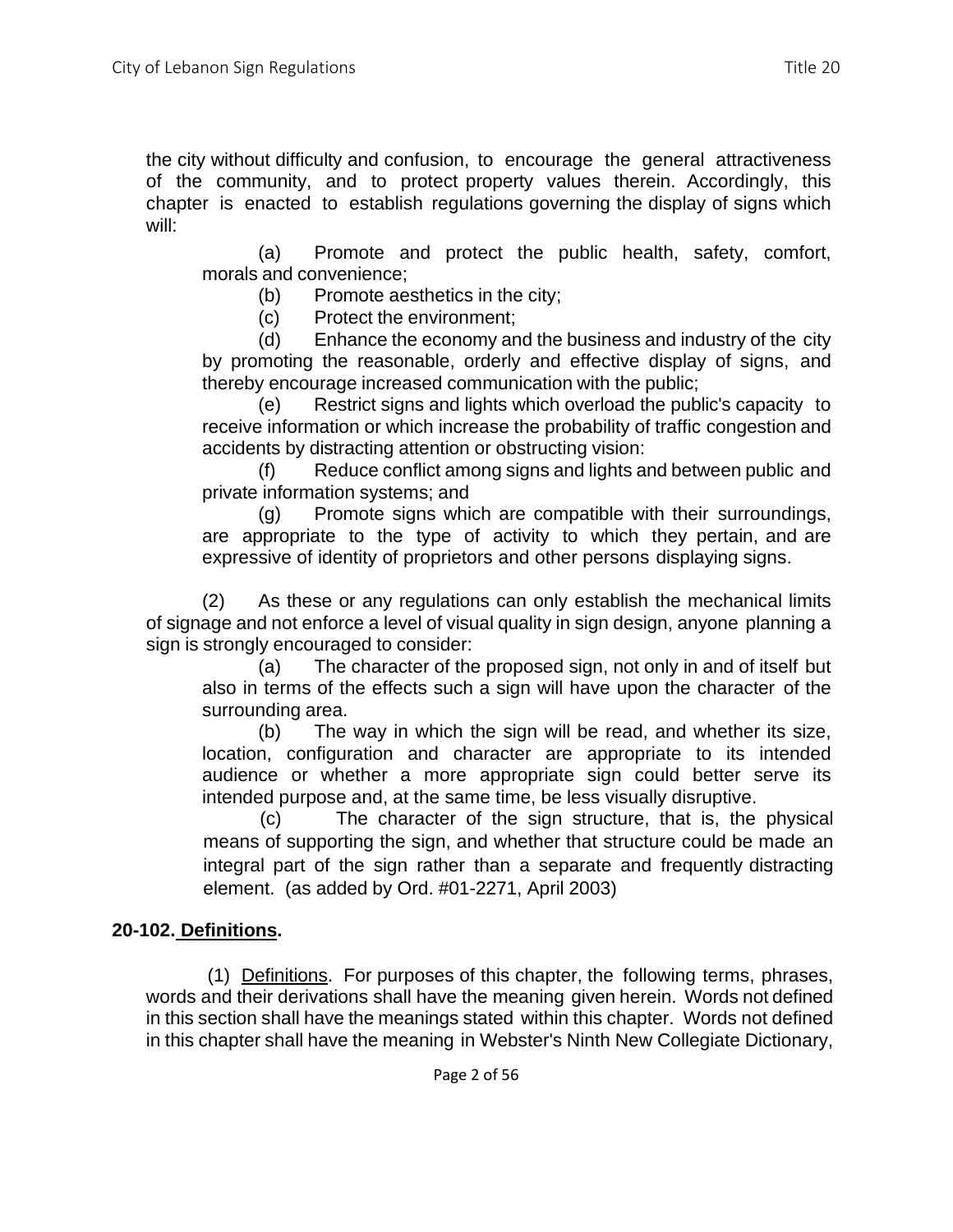#### as revised.

(a) "Abandoned sign, abandonment:" A sign which was erected offsite or on-site in conjunction with a particular use, that use having been subsequently discontinued, regardless of any intent to resume or not to abandoned such sign, shall be deemed abandoned and shall not hereafter be re-established. For the purpose of this chapter, regardless of size, copy on the sign indicating the sign is for lease or rent shall not be construed as a use of the sign authorized by these regulations.

(b) "Animation:" A feature of a sign:

1) Depicting movement, rotation, projection, or other electrical impulses portraying action or creating special effects or a scene; or

2) Including scrolling; or

3) Displaying video, including but not limited to, television screens, plasma screens, digital screens, flat screens, LEDscreens, video boards, and holographic displays, etc. Flashing shall not be considered animation. Signs exhibiting animation shall be permitted, legislated, administered and regulated in the same manner and in the same zoning districts in which electronic message center signs are permitted.

(c) "Attached sign:" An attached sign is a sign that is affixed or painted to a wall, building or canopy having a permanent or changeable copy face. Any measurement of frontage shall apply only to the frontage owned or leased and occupied by the applicant but shall not include a common area. However, the property owner of the property or the property owner's tenant designee may use the measurement of the common area for his/her/its attached sign to the exclusion of all other occupants. An attached sign must be attached to the area occupied by the applicant, except the name of the business, trademark, logo, and/ortrade name may be on a sign no larger than two (2) square feet attached at or near the street or sidewalk public entrance when the applicant's space in the subject building does not front on the street or sidewalk used as a public entrance; and, provided further that when two (2) or more such tenants and/or businesses utilize this provision, the design and format for all such signs shall be compatible (size, style and color) so as to appear as a commercial complex sign.

(d) "Banners:" A temporary sign made of flexible material designed to attract attention bearing a legend or motto or advertising message.

(e) "Board of Appeals:" Board of Appeals as used in Title 20, Lebanon Sign Regulations, refers to the Lebanon Board of Zoning Appeals.

(f) "Beacon:" Any light with one or more beams directed into the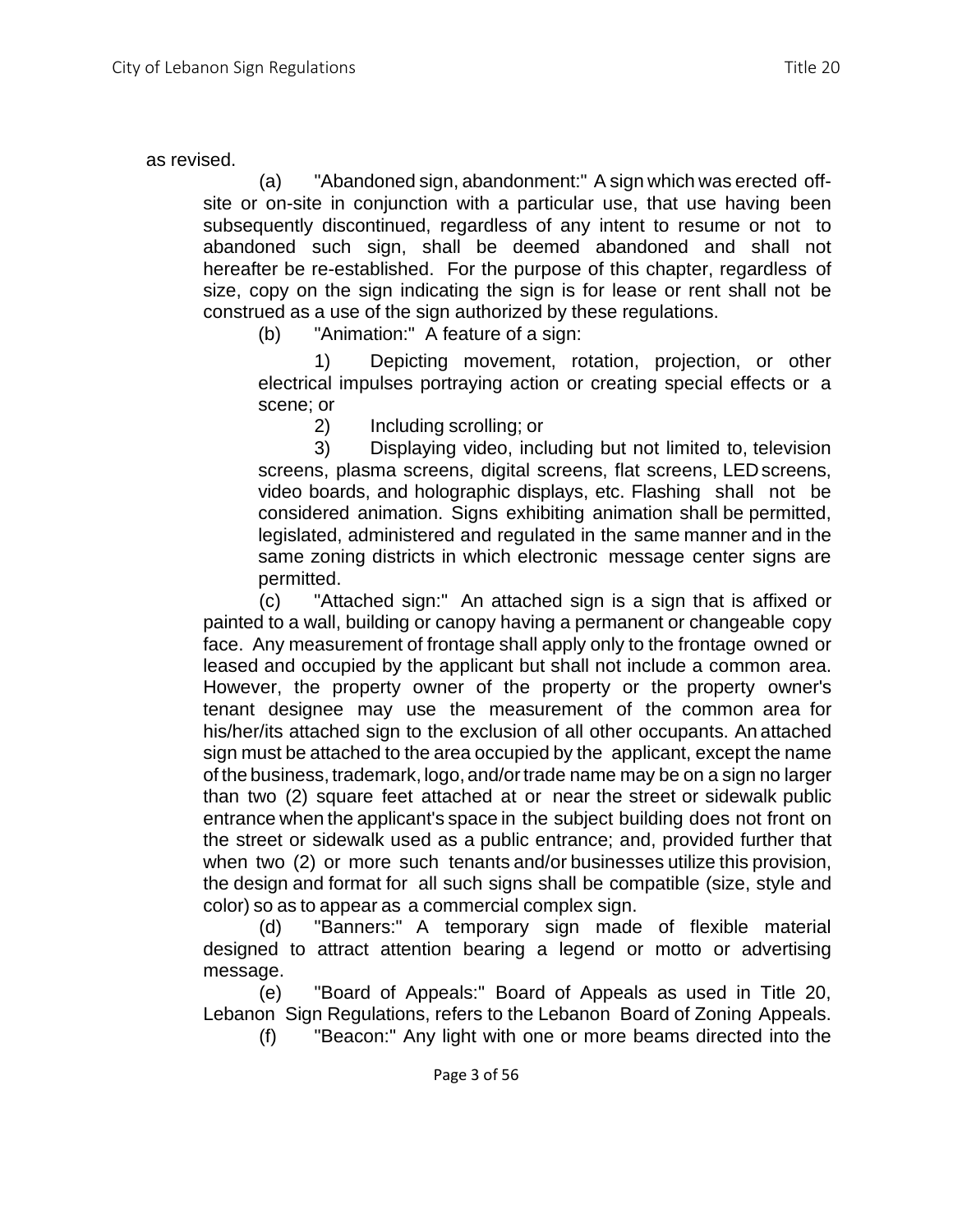atmosphere or directed at one or more points not on the same zone lot as the light source: also, any light with one or more beams that rotate or move.

(g) "Building Marker:" Any sign indicating the name of a building and date and incidental information about its construction, which sign is cut into a masonry surface or made of bronze or other permanent material.

(h) "Candela:" Describes the luminous intensity, or power emitted by a light source in a particular direction. Since at the precise definition is so unwieldy, it is not uncommon in standard usage to see the candela referred to as "roughly" the amount of light generated by a single candle. This definition is perfectly suitable for common usage, as is the translation of 120 candelas to roughly the light emitted by 100-watt light bulb.

(i) "Canopy sign:" A sign attached to a vertical side of a canopy. In order for a canopy to qualify for use of a canopy sign, a canopy must

1) be a free standing canopy,

2) cover a minimum of 500 square feet;

3) the bottom of the canopy must be a minimum of 12 feet above the ground; and,

4) have sides which are substantially vertical to the ground.

A canopy sign must be attached to a side of a canopy and cannot be larger than 50 square feet.

(j) "Changeable copy sign:" A sign where the frame or face is permanently attached and the copy within the frame or on the face may be made different.

(k) "City:" The City of Lebanon, Wilson County, Tennessee.

(l) "City Council:" The City Council of the City of Lebanon, Wilson County, Tennessee.

(m) "Commercial, noncommercial or multitenant complex:" A building or group of buildings constructed or to be constructed upon a zone lot and used or designed to be used for two (2) or more occupancies.

(n) "Commercial, noncommercial or multitenant complex sign:" A ground sign identifying a commercial or noncommercial complex and/or its tenants.

(o) "Commercial sign:" Expression related solely to the economic interests of the speaker and its audience. Speech which proposes a commercial transaction. The subject matter is to be considered and not the motivation of the speaker in making the determination.

(p) "Convenience sign:" A sign not exceeding two and one-half (2 1/2) square feet in surface area.

(q) "Dilapidation:" When a sign is allowed to fall into a state of disrepair, decay or ruin and the cost to repair exceeds fifty (50) per cent of the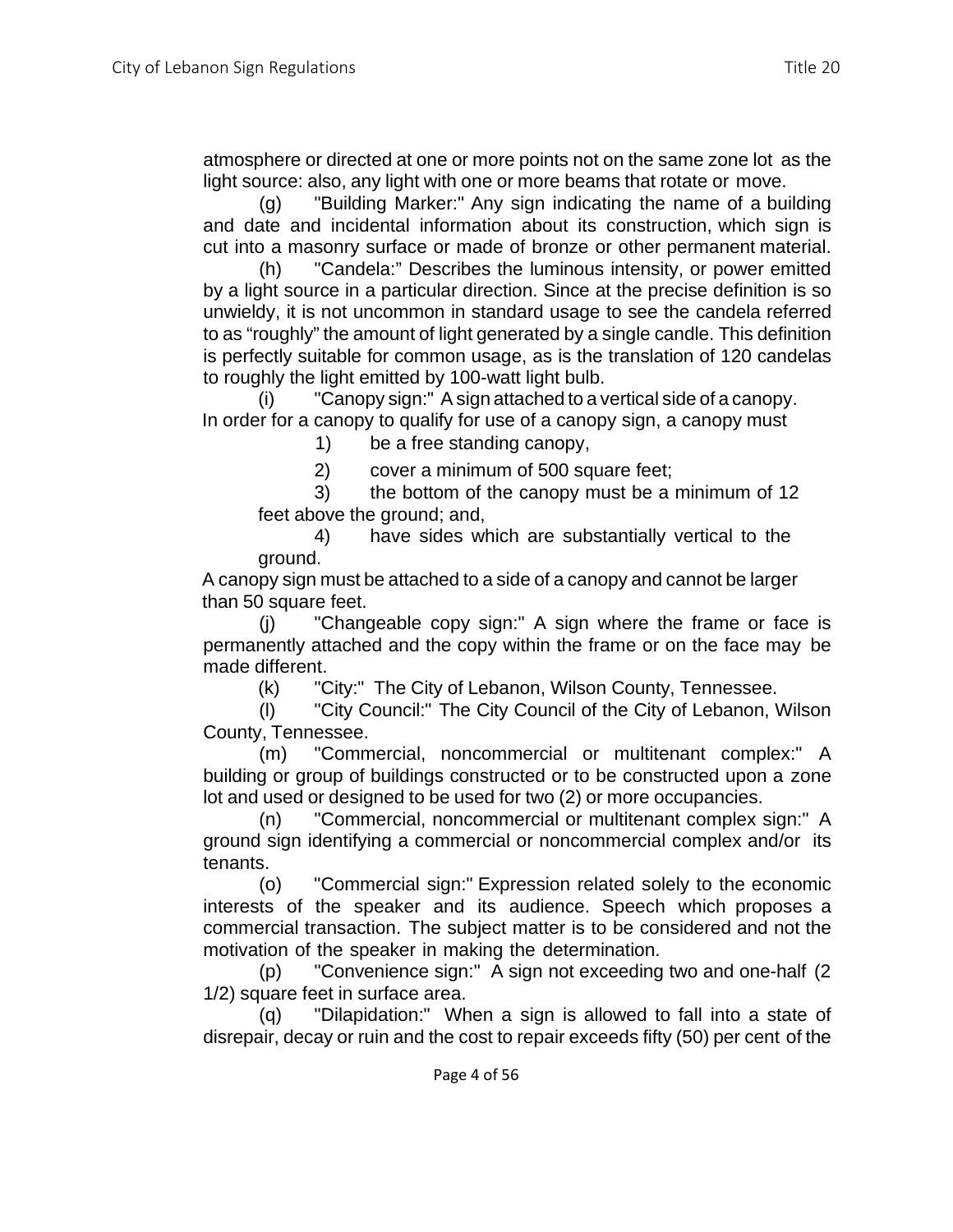fair market cost, including labor and materials, for the erection of similar sign not needing repairs.

(r) "Director:" The Planning Director of the city or his or her designee.

(s) "Directional sign:" A directional sign is a temporary sign located off-site which indicates the direction to a special event such as a program, auction, open house or sporting event.

(t) "Display surface area:" The display surface area shall mean and include the entire area of a single continuous perimeter enclosing the extreme limits of wording, representation, emblem or any figure of similar character, together with any material or color forming an integral part of the display or used to differentiate such sign from the background and against which it is placed. In any event, the supports, uprights or decorative base shall not be included in determining the display surface area of a sign.

(u) "Districts and zone districts:" These are synonymous and are identified and defined in Title 14 of the Lebanon Municipal Code – Planning and Zoning – and referred to as the Lebanon Zoning Ordinance.

(v) "Electronic message center signs:" Any sign conveying computerized changeable messages including but not limited words, pictures, animation, video or designs. This definition includes television, plasma, digital, flat or LED screens, video boards, holographic or liquid crystal displays, fiber optic or other electronic media or technology.

(w) "Enter/Exit sign:" A sign not exceeding eight (8) square feet in surface area and having a maximum height of three (3) feet and a maximum width of four (4) feet directing traffic movement onto and from a zone lot.

(x) "Fence:" A structure functioning as a boundary or barrier usually made of posts, boards, wire or rails.

(y) "Flag signs:" A ground sign made of flexible material of distinctive color and designed to attract attention used as a symbol, standard, emblem or advertising message, permanent in nature, which is hoisted on a flag pole.

(z) "Flashing:" An image, message frame or text not consistently displayed for four (4) seconds. Animation, which is considered a permitted feature in certain zoning districts, shall not be considered flashing. Scrolling, which is considered animation, shall not be considered flashing.

(aa) "Freestanding wall sign:" Any self-supporting sign not attached to a building that is painted on, incorporated in or affixed to a freestanding masonry wall, used primarily as development identification signs containing only the name of the occupant or complex.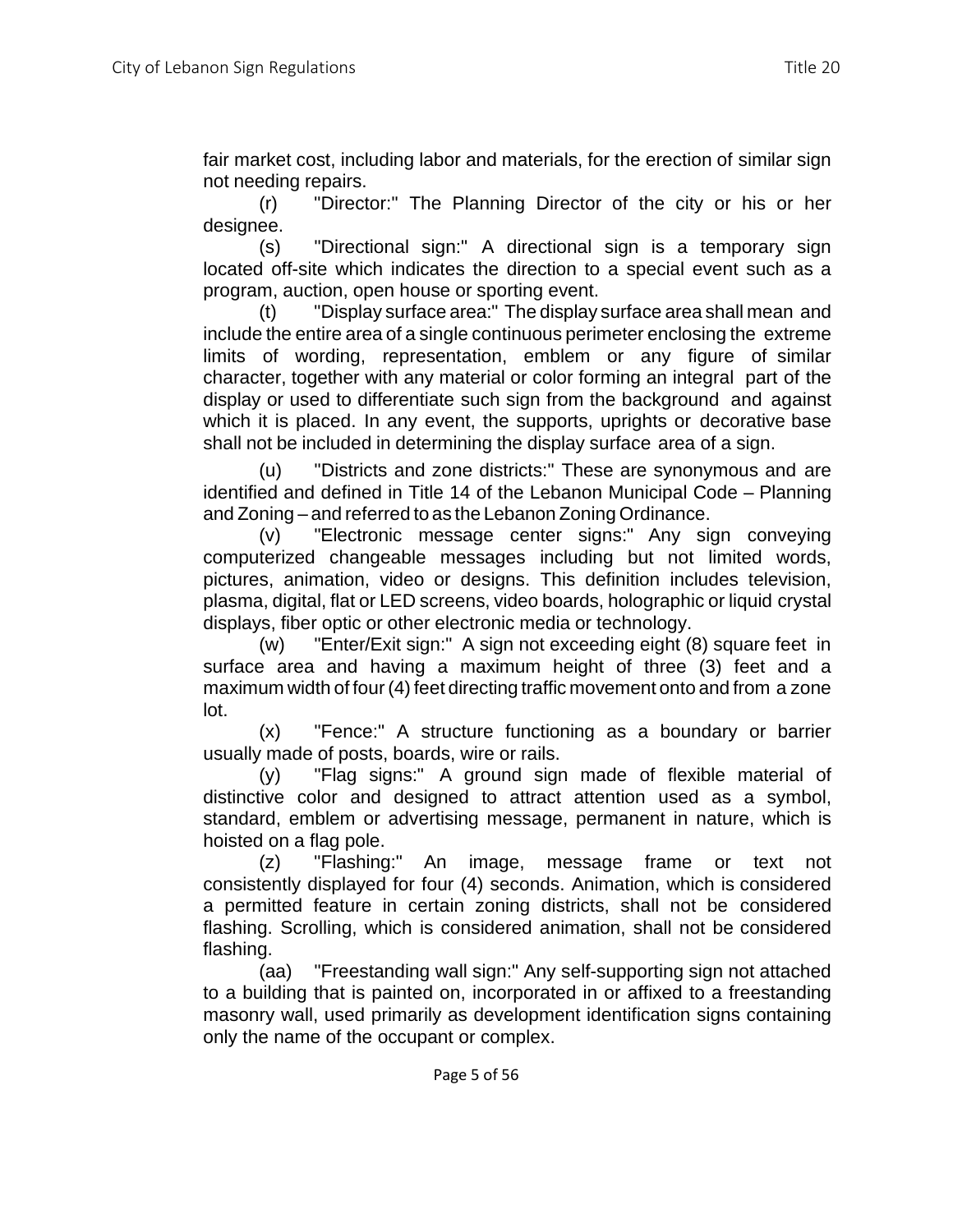(bb) "Frontage:" All the building fronting on a street or sidewalk from which public ingress and egress to the building is available. Adrive- in window for customers shall satisfy the public ingress and egress requirement. If the building is a commercial, noncommercial, or multi- tenant complex then frontage is measured from the side of the building affording ingress and egress to the public.

(cc) "Frontage Road:" A minor street, parallel to and adjacent to an arterial street, whose primary purpose is to provide access to abutting properties.

(dd) "Front of building:" Any portion of the building wall containing the main entrance.

(ee) "Governmental sign:" A sign erected and maintained by the federal, state, or local government or agency thereof for a governmental purpose. A governmental sign shall not exceed sixty (60) square feet, unless it is a traffic control sign. For the purpose of this chapter a "traffic control sign" is a sign for the purpose of regulating, warning, or guiding traffic. No governmental sign or traffic control sign shall bear any advertising or commercial message.

(ff) "Ground level:" The first floor above ground. The ground level floor in a building with two (2) or more floors, excluding the basement, extends to the floor of the next or second floor above ground level. The ground level floor in a building with only one (1) story excluding the basement, extends to the lowest point on the roof on the side to which the sign is attached. When a building is located on a sloping lot and has ground level street frontage on two or more streets, then the building may have two (2) ground level floors, but the ground level floor shall be determined for each side of the building based upon the foregoing definition of ground level.

(gg) "Ground sign:" A sign which is supported by uprights or braces and permanently attached to the ground excluding a temporary pole sign.

(hh) "Height:" See sign height.

(ii) "Highest adjacent grade:" The highest natural elevation of the ground surface, prior to construction, next to the proposed structure.

(jj) "Indirect illumination:" A source of light which is not seen directly.

(kk) "Inflatable signs:" A temporary inflated sign, which may be stationary or mobile, that is used to attract attention, which may or may not bear a message.

- 1) An inflatable stationary sign is anchored in such a fashion that it does not allow it to move.
- 2) An inflatable mobile sign is one that is tethered so that it moves and free floats.

Page 6 of 56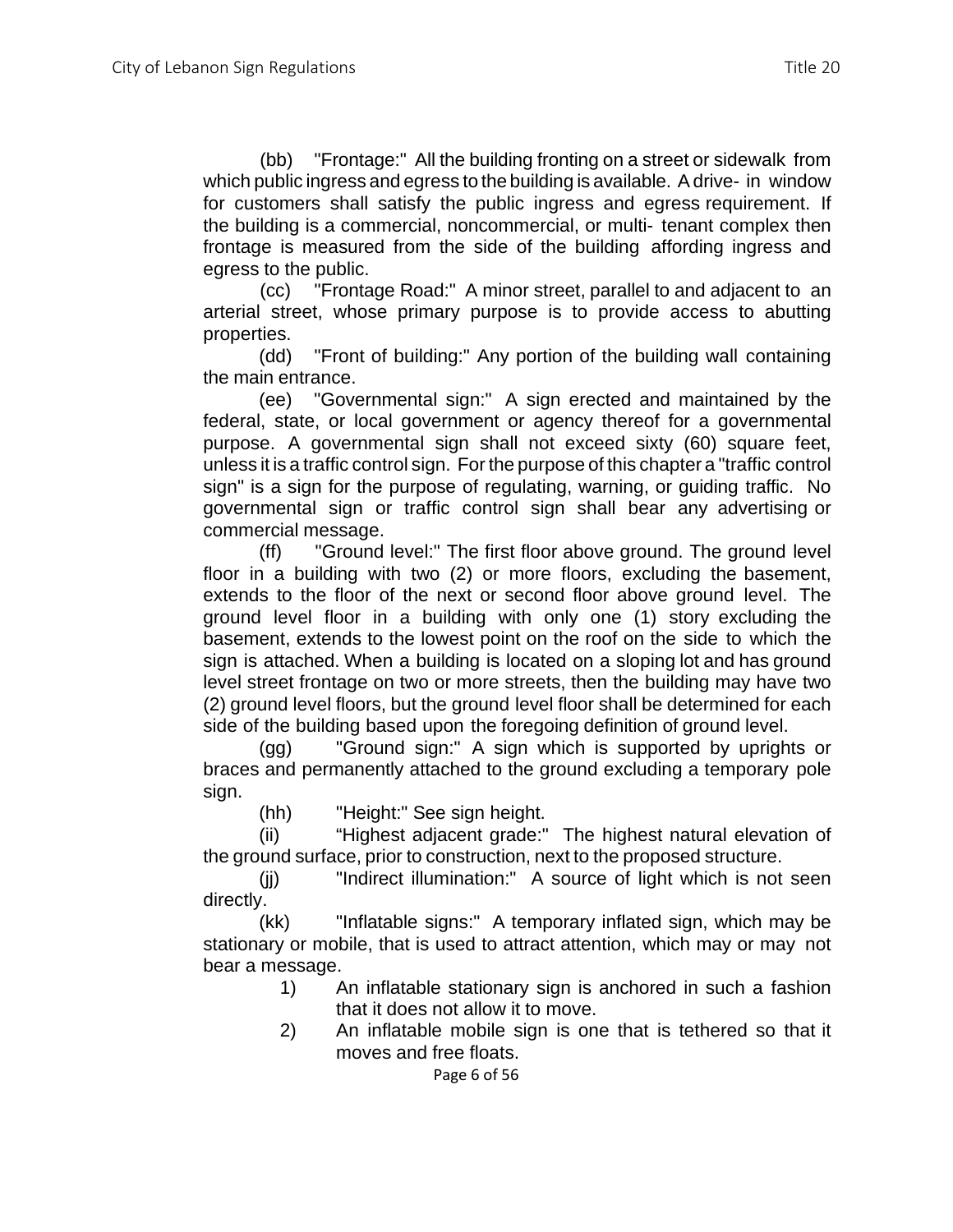(ll) "Interstate on-site sign:" An on-site ground sign located within a Three Thousand Two Hundred (3,200) foot radius of the center of an interstate interchange or within One Thousand (1,000) feet of the interstate right-of-way. An interstate on-site sign must be a minimum of seventy-five (75) feet and a maximum of one hundred twenty (120) feet above the ground. Any other type of sign attached to the interstate on- site sign support which does not exceed the maximum height for its type of sign shall not be considered in calculating the signage of the interstate on-site sign, but it is subject to regulation by this sign ordinance. Should the applicant be entitled to two or more ground signs, the support of the interstate on-site sign may be used in lieu of a separate ground sign support.

(mm) "Lot:" Lot of record.

(nn) "Lot of record:" A tract of land whose existence, location, boundaries and dimensions have been legally recorded in a deed or plat and filed as a legal record and including any that is filed of record in the Register's Office of Wilson County, Tennessee. If a building sits on two (2) or more lots, it is considered one (1) lot of record for purposes of this chapter.

(oo) "Lowest adjacent grade:" The lowest natural elevation of the ground surface, prior to construction, next to the proposed structure.

(pp) "Maintenance:" To keep in existing state of repair; preserve from decline; the upkeep of property.

(qq) "Marquee:" Any permanent roof like structure projecting beyond a building or extending along and projecting beyond the wall of the building, generally designed and constructed to provide protection from the weather.

(rr) "Marquee Sign:" Any sign attached to, in any manner, or made a part of a marquee.

(ss) "Murals:" Original works of visual art produced by hand that are tiled, painted directly on, or affixed directly to a wall or building. Murals cannot contain text, or symbols that advertise or promote a business, product, or service; or promote a political candidate or party, these items shall be regulated as signs, elsewhere in this Title. Murals shall not include the use of digitally printed vinyl. Such murals shall not contain electrical or mechanical components or feature a changing image.

(tt) "Moving sign:" Signs which swing, undulate or otherwise attract attention through the movement of parts or through the impression of movement.

(uu) "Name plaques, address plaques and home occupation identification sign:" An attached sign, not exceeding three (3) square feet of surface area, indicating the name of the occupant, the address of the premises and identification of any legal single business or operation which may exist at the premises.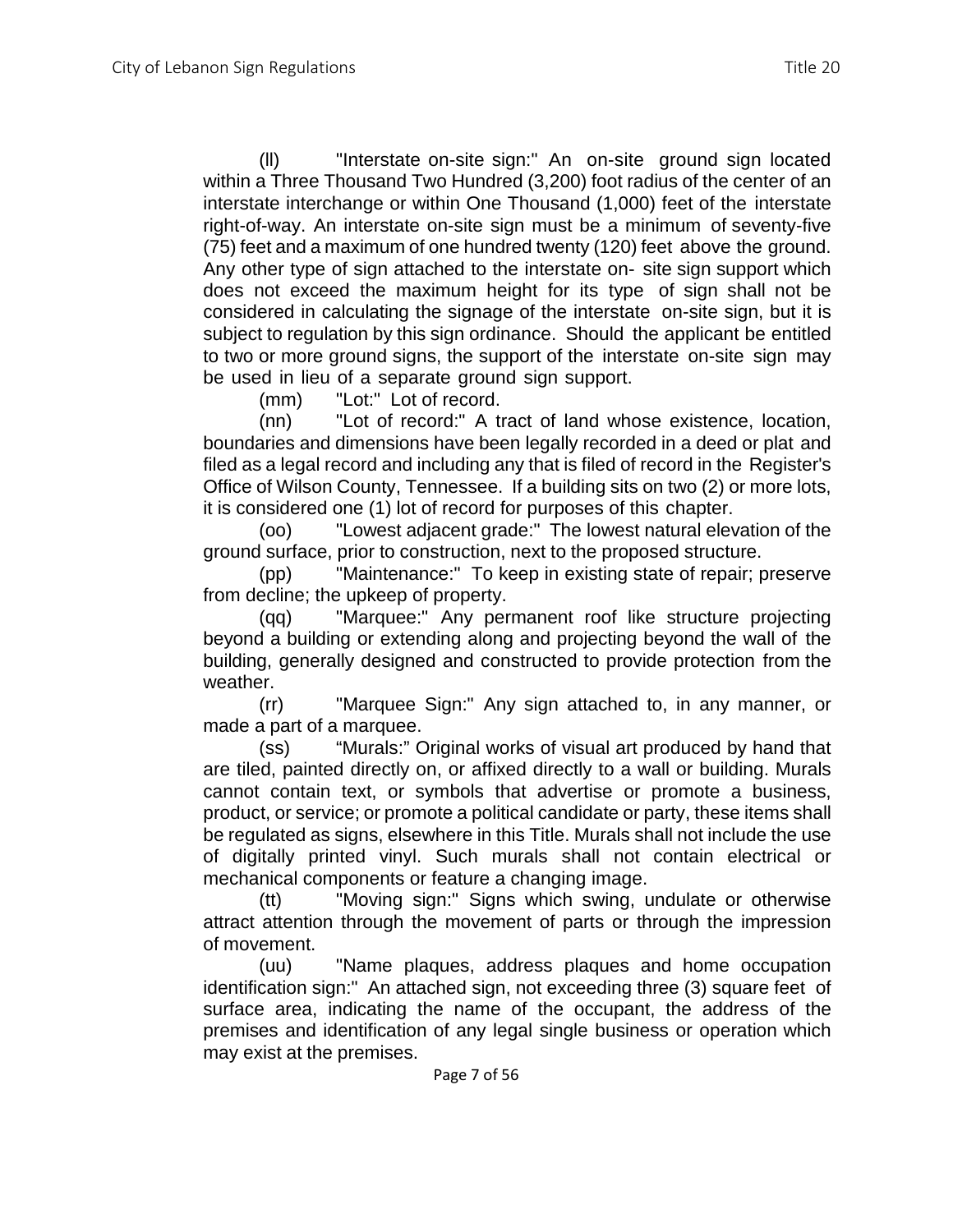(vv) "Nit:" A unit for measuring luminescence or brightness, in this case of a sign, as measured by the number of candela per square meter (cd/m ²). One nit stands for the level of illumination as seen on a uniformly lit panel with the sum total of the light reflecting off of or emitted by one square meter (about 10 ¾ square feet) of panel or screen area is approximately equal to the sum total of light (about 12  $\frac{1}{2}$  lumens) given off by a lit candle (equal to the light output of the candle was certain standard characteristics).

(ww) "Noncommercial sign:" Any sign that is not a commercial sign. If a sign could reasonably be construed as either commercial or noncommercial, this chapter shall be liberally construed in favor of free speech and the sign shall be construed as noncommercial.

(xx) "Nonconforming sign:" Any sign legally constructed or erected prior to the effective date of any ordinance or amendment containing provisions with which such sign does not comply. (A sign constructed illegally in violation of any prior law, ordinance or code is not made legal by this chapter unless it conforms to all the requirements of this chapter).

(yy) "Occupant:" "Occupant" as used herein in conjunction with a commercial or noncommercial multi-tenant complex (utilities not separate and no firewall between tenants) is for the purpose of distinguishing one business entity from another unrelated business entity. An "occupant" in a commercial or noncommercial multi-tenant complex (utilities not separate and no firewall between tenants) may not be related to another business entity which is also an "occupant", except for the fact each business entity is in the same commercial or noncommercial multi-tenant complex. A business entity shall not be considered an occupant for purposes of this sign ordinance when the location is classified commercial or noncommercial multitenant complex (utilities not separate and no firewall between tenants) if:

- 1) The business entity has common partners or ownership with another business entity at that location;
- 2) one business entity is a partner with another business entity at that location;
- 3) any officer or director of one business entity is common with any officer or director of another business entity at that location;
- 4) any officer or director of one business entity is a partner in another business entity at that location.

(zz) "Off-site sign:" An off-site sign is a sign or a portion thereof which directs attention to a business, profession, commodity, service or entertainment which is not primarily conducted, sold or offered upon the same lot of record. The term "off-site sign" shall not include an off-site permanent (billboard) sign on which space is leased or rented by the owner thereof to others for the purpose of conveying a commercial or noncommercial message. Notwithstanding the foregoing or any provision of this chapter, this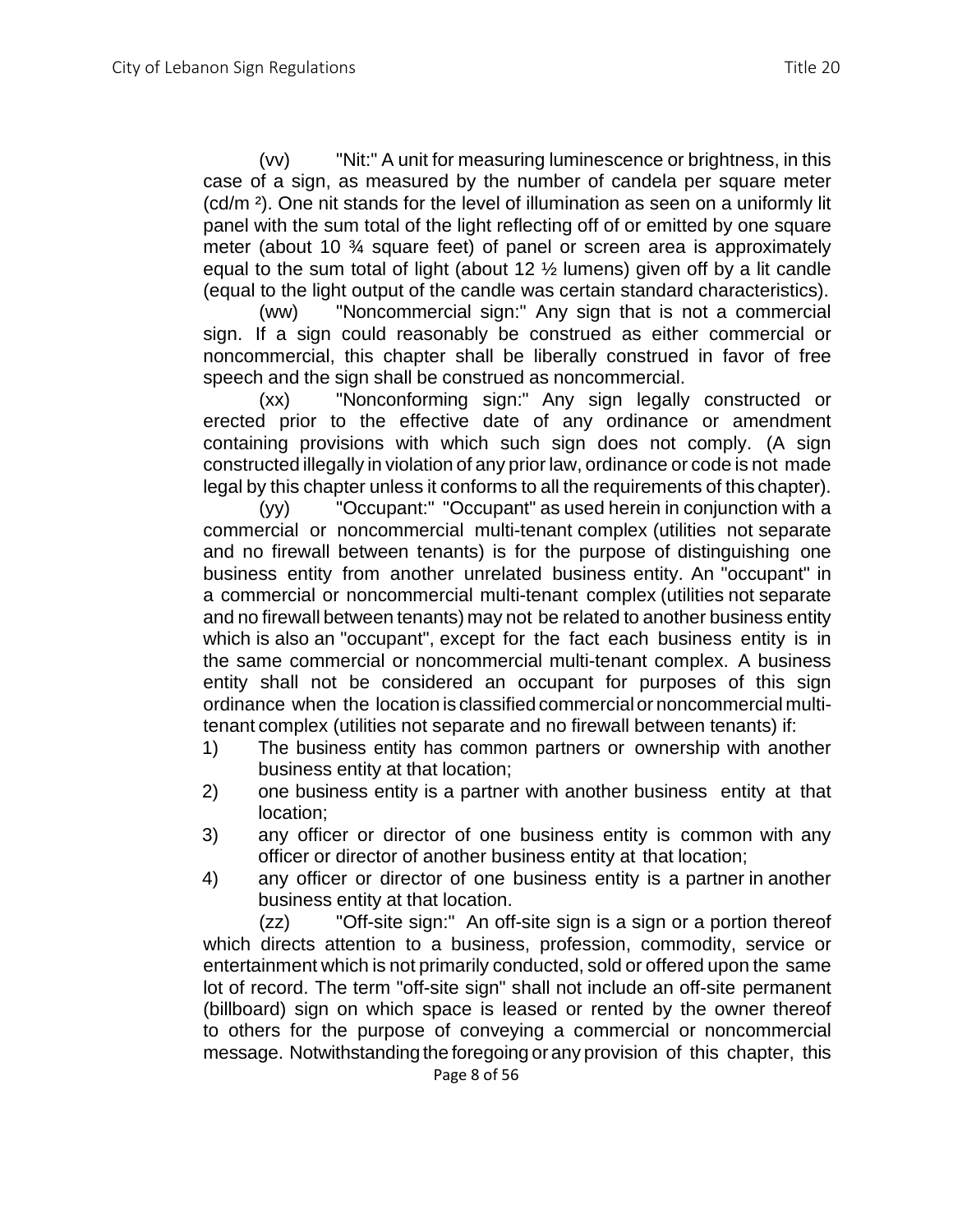chapter shall not prohibit noncommercial speech displayed on an off-site sign, provided it does not violate Section 20-124.

(aaa) "Off-site permanent (billboard) sign:" A surface on which space is leased or rented by the owner thereof to others for the purpose of conveying a commercial or noncommercial message or product that is not available on the same parcel or zone lot on which the billboard is situated.

(bbb) "Overlay district:" A zoning district that encompasses one or more underlying zones and that imposes additional requirements above that or in addition to that required by the underlying zone(s).

(ccc) "Parapet:" A vertical false front or wall extension above the roof-line.

(ddd) "Pennant:" A temporary sign which is a colored flag sometimes bearing an emblem, dealership flag or drape, suspended or projecting from a private light pole, perimeter poles or dedicated poles.

(eee) "Permanent structure:" Astructure that is built of materials that would commonly be expected to remain useful for a substantial period of time."

(fff) "Person:" Any individual, firm, partnership, corporation, company, association or joint stock association and includes any trustee, receiver, assignee or another similar representative thereof.

(ggg) "Pole sign:" A limited use on-site sign which is used for promotional-type advertising temporarily attached to perimeter poles, private light poles, canopy poles or other similar poles, but not including flag poles.

(hhh) "Portable sign:" Any sign not permanently attached to the ground or other permanent structure, or a sign designed to be transported, including, but not limited to, signs designed to be transported by means of wheels; signs converted to A- or T- frames; balloons used as signs; umbrellas used for advertising; and signs attached to or painted on vehicles parked and visible from the public right-of-way, unless said vehicle is used in the normal day-to-day operations of the business.

(iii) "Residential Sign:" Any sign located in a district zoned for residential uses that contains no commercial message except advertising for goods or services legally offered on the premises where the sign is located, if offering such service at such location conforms with all requirements of the zoning ordinance.

(jjj) "Right-of-way line:" The boundary line or margin of the area adjacent to public streets, roads and highways over which exists an easement or easements or other right to install and maintain public improvements including, but not limited to, overhead and underground power lines, telephone lines, water lines, sewer lines, drainage facilities including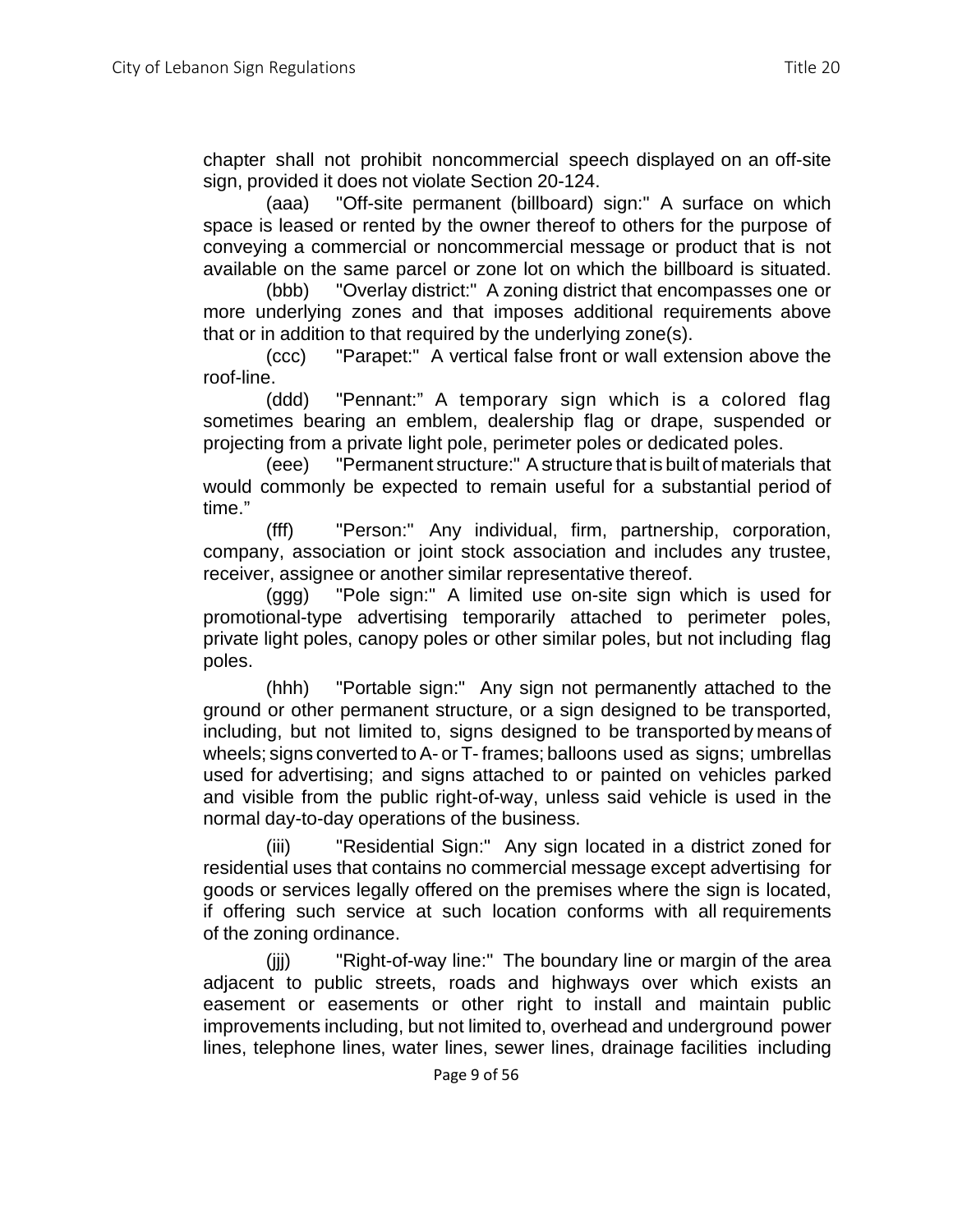open ditches and storm water sewers and culverts, regardless of whether the right to construct those public improvements in the area was acquired by grant, by prescription or by exercise of power of eminent domain. The right-ofway line will usually be parallel to the margin of the public street, road or highway but exceptions to this general rule may exist for each separate parcel of real property. This sign ordinance does not supersede any right-of-way requirement of the state.

(kkk) "Roof:" the exterior upper covering of the top of a building.

(lll) "Roof sign:" An attached sign wholly or partially dependent upon the roof of any building for support. A roof does not include a mansard mounted on a parapet wall.

(mmm) "R.O.W.:" Right-of-way line.

(nnn) "Setback:" The distance from the property line to the nearest part of the applicable building, structure, or sign, measured perpendicularly from the property line.

(ooo) "Sign:" Street graphics and includes frame, letter, figure, character, make, plain, point, marquee, design, picture, poster, stroke, banner, streamer, pennant, bunting, inflatable sign, strike, line, flag, logotype, trademark, reading matter, illuminating device, or any device used for the illumination of such which is used or intended to be used to attract attention or convey information when the same is placed outdoors in the view of the general public or for the purpose of attracting the general public to any place, or any business, or any person, firm or corporation or to any public performance, or to any article, machine or merchandise of any nature whatsoever and which is displayed in any manner whatsoever. String lighting, strip lighting (attached neon tubing), flashing lights, and chasing lights in commercial, industrial, and multi-family zones and/or uses are included in the definition of "sign".

(ppp) "Sign area:" The total number of signs and/or display surface areas on any one (1) premises or lot of record or commercial industrial developments and complexes.

(qqq) "Signable area:" The total number of signs and/or display surface areas permitted in this chapter on any one (1) premises or lot of record or commercial industrial developments or complexes.

(rrr) "Sign Height:" See Section 20-122(2)

(sss) "Sign Structure:" The supports, uprights, bracing, or framework of any structure exhibiting a sign, be it single-faced, double- faced, or v-type or otherwise.

(ttt) "Size:" Refers to display surface area.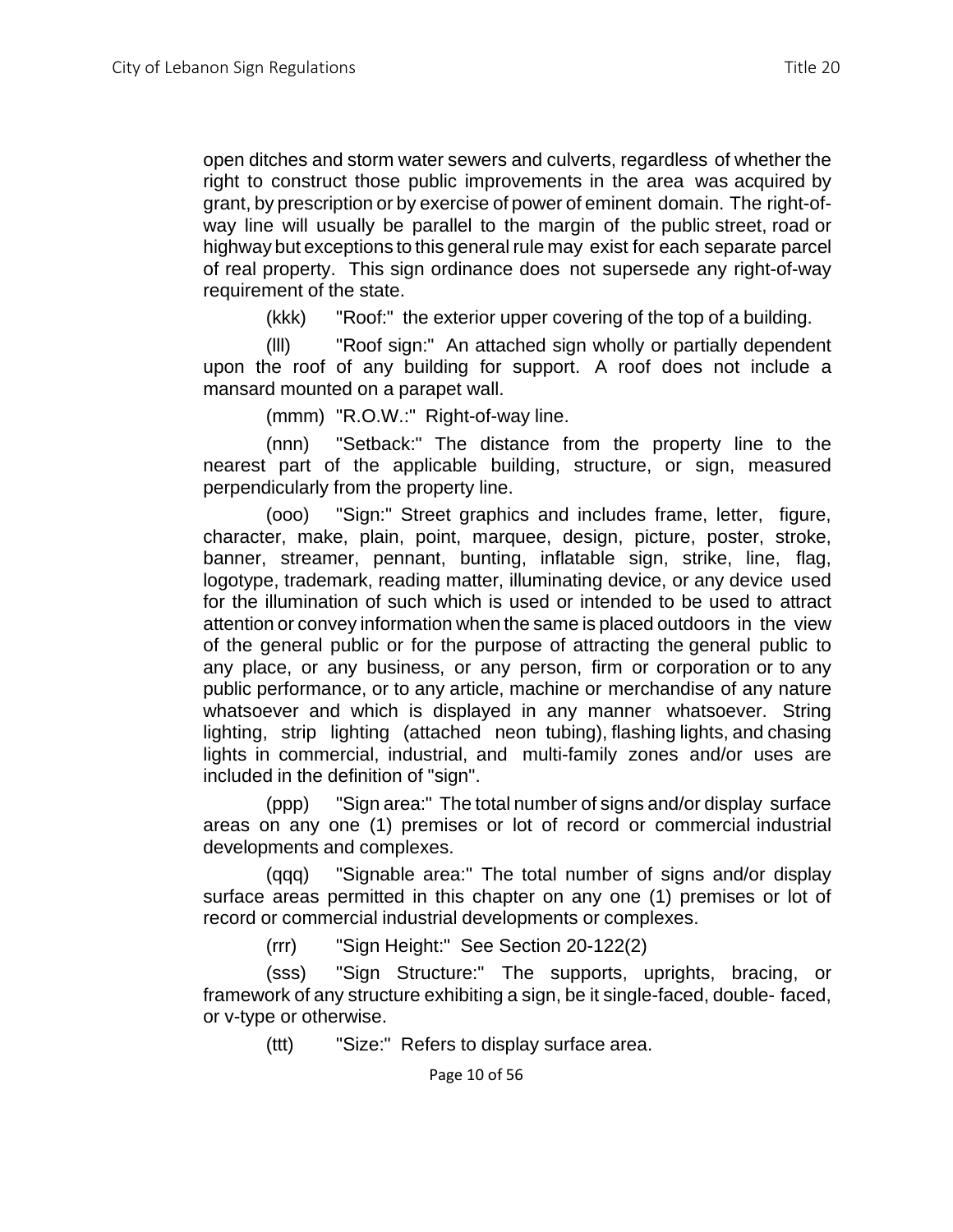(uuu) "Streamer:" A series of long, narrow banners, flags or pennants attached to a cord.

(vvv) "Street Frontage:" The distance for which a lot line of a zone lot adjoins a public street, from one lot line intersecting said street to the furthest distant lot line intersecting the same street.

(www) "String lighting:" String lighting of rigid or flexible construction used to outline a building structure and used to attract attention for commercial purposes.

(xxx) "Strip lighting:" Attached neon tubing that is of constant intensity which is placed on the exterior of a building for the purpose of attracting the attention of the general public to any place of business.

(yyy) "Subdivision, commercial, noncommercial, industrial, or multifamily development identification sign:" A sign located at the entrance utilized to designate a residential subdivision or commercial, noncommercial, industrial or multi-family development.

(zzz) "Temporary sign:" Any sign which is by reason of construction or purpose to be used for a limited period of time.

(aaaa) "Temporary window sign:" A sign in contact with or within three (3) feet of the window on the inside, and visible from the outside, that is not painted onto the window or stuck to the window in such a manner as to require scraping or the use of solvents or similar substances to remove it from the window pane. Notwithstanding the foregoing, a holiday sign painted on a window for thirty (30) days or less shall be treated as a temporary window sign.

(bbbb) "Theater sign:" A ground sign used for the purpose of advertising motion pictures shown in a theater.

(cccc) "Traffic sign:" A sign to govern motor vehicle and pedestrian movements or activities on streets, roads, or highways and containing no advertisement.

(dddd) "Window:" An opening in a wall or door of a building for admission of light that is usually closed by casements or sashes containing transparent material (as glass).

(eeee) "Window Sign:" Any sign, pictures, symbol, or combination thereof, designed to communicate information about an activity, business, commodity, event, sale, or service, that is placed inside a window or upon the window panes or glass and is visible from the exterior of the window

(ffff) "Yard Sign:" Small sign typically used for garage or yard sales. Not to exceed nine (9) square feet. Can be placed out two (2) days prior to event and removed the day following the event.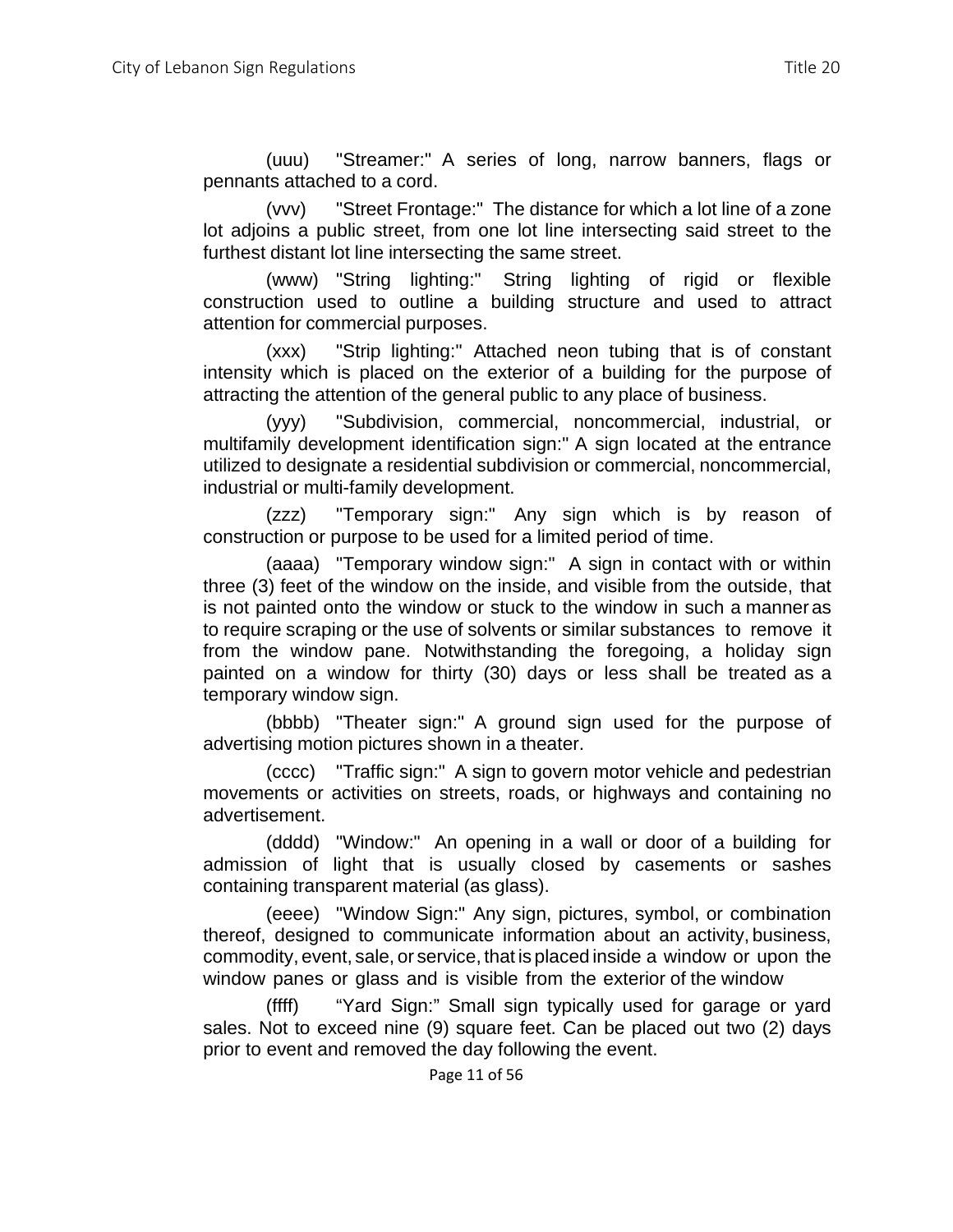(eeee) "Zone Lot:" A parcel of land in single ownership that is of sufficient size to meet minimum zoning requirements for area, coverage, and use, and that can provide such yards and other open spaces as required by the zoning regulations. (as added by Ord. #01-2271, April 2003, as amended by Ord. #08-3396, Aug. 2008, and Ord. #08-3457, Nov. 2008)

## **20-103. Administrationandenforcement**.

The Chief Building Official is hereby designated as the enforcement officer for this chapter. In addition to all other authority conferred by statute, ordinance, or resolution, the Chief Building Official and/or his authorized representative shall have the following duties and powers:

(1) Review and issue permits. Review all applications for sign permits, issuing permits for those signs found to be in compliance with the provisions of this chapter.

(2) Conduct inspection. Conduct location, footing, and final construction inspections, and to conduct such other inspections of all permanent and temporary signs displayed in the city as necessary to require compliance with the provisions of this chapter.

(3) Issue notices of violation. Issue notices of violation or citation regarding any sign which is found to be in noncompliance with one (1) or more of the provisions of this chapter.

(4) Cause removal of certain signs. After giving any required notice, cause the removal of certain signs which are found to be in noncompliance with one (1) or more of the provisions of this chapter.

(5) Administrative interpretation. Render, when called to do so, administrative interpretations regarding the provisions of this chapter and their effect on the display of any sign located or to be located in the city.

(6) Maintenance of records. Maintain all records necessary to the appropriate administration and enforcement of this chapter, including applications for variances and appeals. (as added by Ord. #01-2271, April 2003)

## **20-104. Violations and penalties**.

(1) Violation and penalty defined. Violation of any of the provisions of this chapter or failure to comply with any of its requirements is hereby deemed and declared a violation and subject to the penalties hereinafter provided, and each day that such violation continues shall constitute a separate and additional violation for each day. Any person who violates this chapter or fails to comply with any of its requirements shall, upon conviction thereof, be fined a sum not to exceed fifty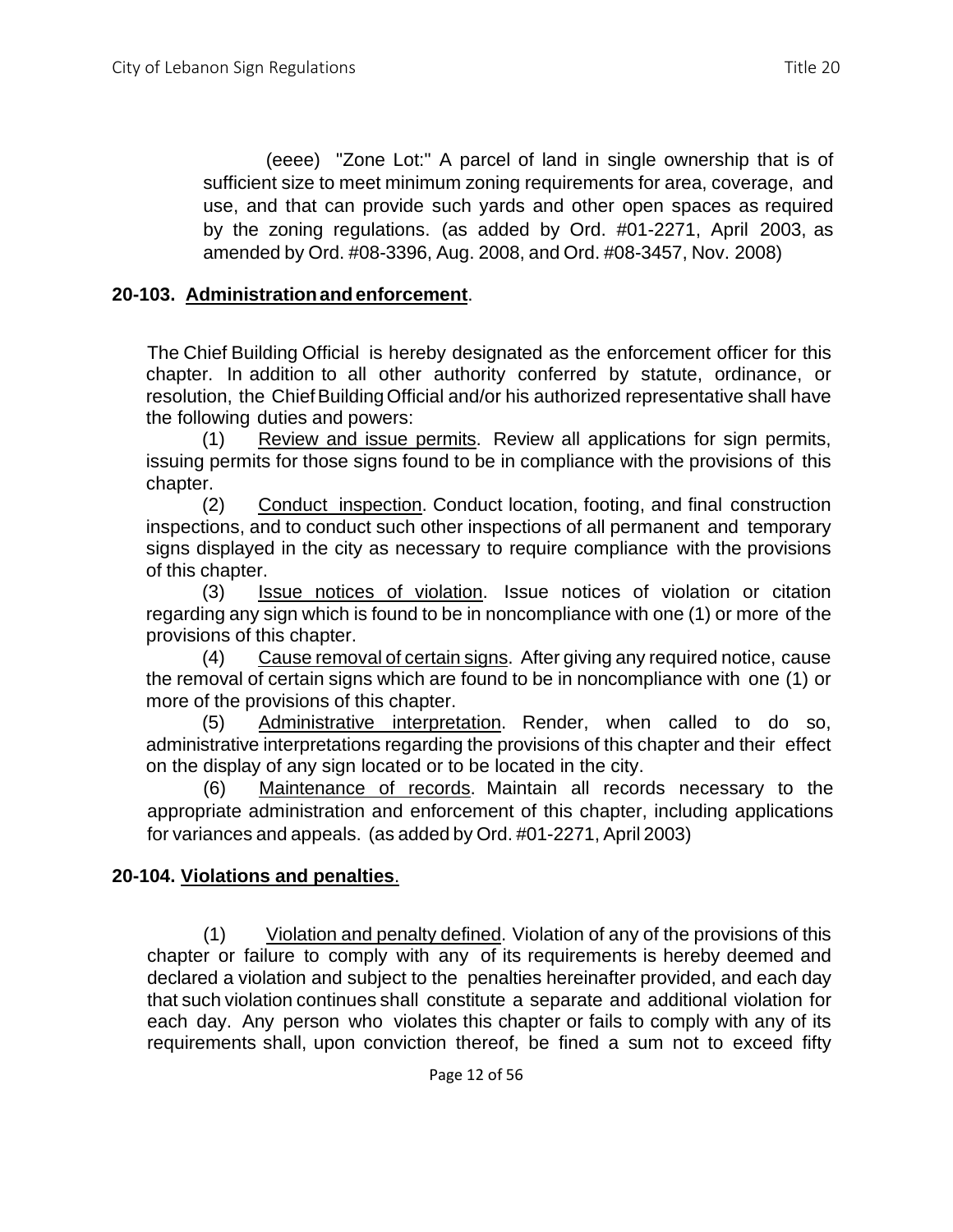dollars (\$50.00) for each violation. Signs placed in the right-of-way. Signs that exist in a non- conforming status placed in the public right-of-way shall be immediately. confiscated by the city and the owner or responsible party for the sign shall be fined twenty-five dollars (\$25.00) for each sign in violation forthe signs return, in addition to paragraph (1).

If the sign is not claimed within thirty (30) days, the city may consider it abandoned and destroy same.

(2) Persons subject to penalty. The owner, tenant and /or occupant of any building, structure, premises or a part thereof, and any architect, builder, contractor, agent or other person, who commits, maintains, aids or participates in such violation may be found guilty of a separate offense and suffer the penalties as herein provided. (as added by Ord. #01-2271, April 2003)

## **20-105. Appeals.**

(1) Authority. An appeal may be taken to the Board of Appeals by any person aggrieved by an order, requirement, decision, determination or interpretation of the Chief Building Official and/or his authorized representative acting within the authority of this chapter.

(2) Petition for appeal on decision.

(a) Time limitation. An appeal shall be filed within thirty (30) days from the date of the alleged erroneous order, requirement, decision, determination or interpretation. Failure to appeal in the time specified will constitute a waiver of all rights to an administrative bearing.

(b) Filing to be in writing accompanied by documentation. Such appeal shall be filed in writing with the Chief Building Official and shall be accompanied by such documents and information as Board of Appeals may by rule require.

(c) Fee. Each appeal to the Board of Appeals shall be accompanied by a fifty-dollar (\$50.00) fee to be paid at the time of filing of the appeal.

(d) Transmittal of record. The Chief Building Official shall, at the time of filing an appeal, forthwith transmit to the Board of Appeals all of the documents constituting a record upon which the action appealed from was taken.

(e) Information necessary for appeal. An appeal of alleged erroneous order, requirement, decision, determination or interpretation shall be filed in writing with the Chief Building Official and shall include the following information:

(i) The names, addresses and telephone numbers of the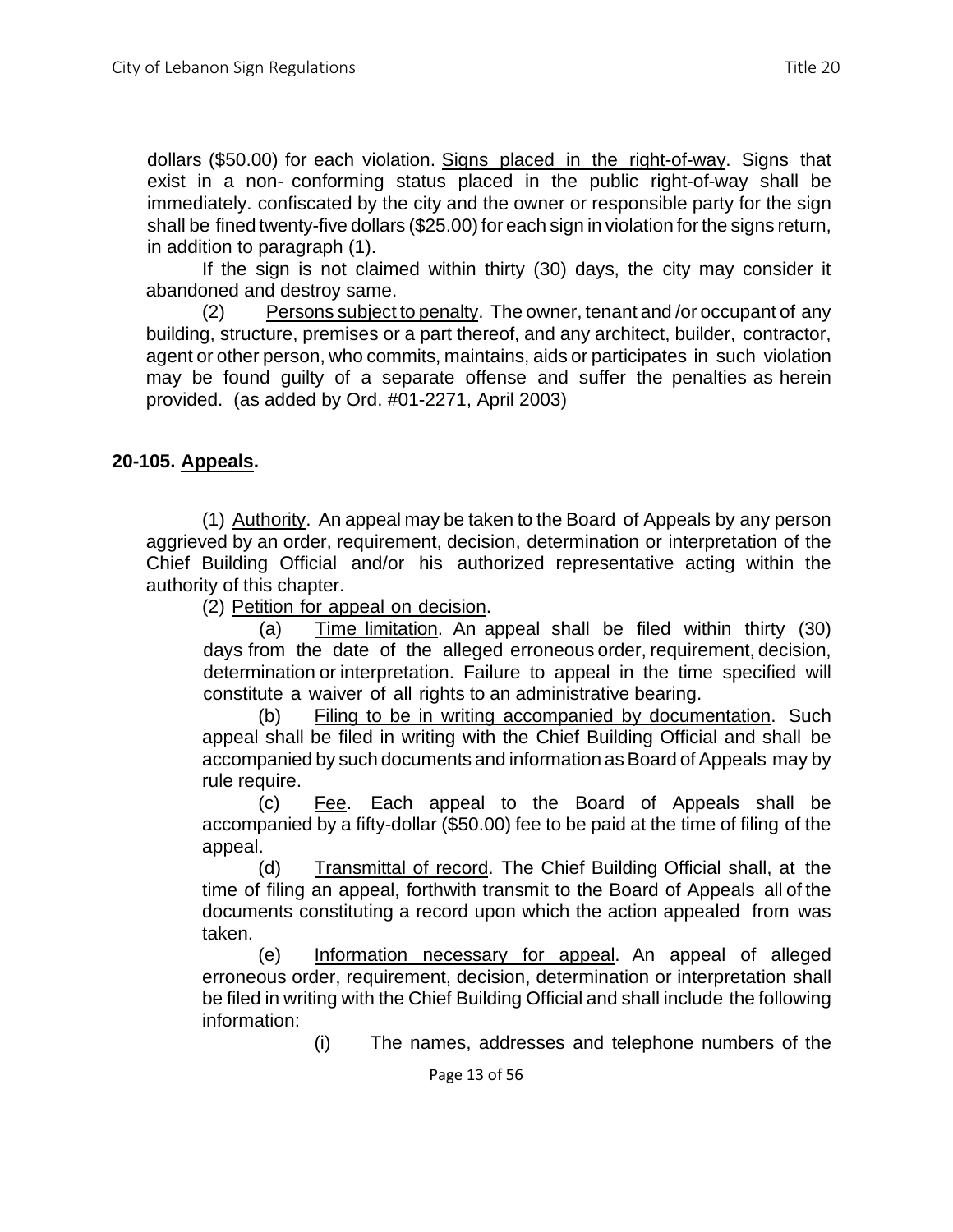petitioner, the owner of the property on which the sign is to be erected or affixed, the owner of the sign, and the person to be erecting or affixing the sign.

(ii) Decision being appealed.

(iii) Description of the requested appeal.

(iv) Questions to be raised on appeal.

(v) Justification of the requested appeal. The location of the building, structure or zoning lot on which the sign is erected, to be erected or affixed.

(vi) If the application involves a ground sign, a site plan of the property involved showing dimensions of the lot, improvements thereon of the sign involved.

(vii) A blueprint, ink drawing or photograph of the sign involved.

(viii) Written consent of the owner of the building, structure or property on which the sign is erected or to be erected or affixed.

(ix) Such other information as the Chief Building Official may require to determine full compliance with his decision.

(x) Such other information as the Chief Building Official may require to determine full compliance with his decision.

(f) Effect of appeal. An appeal shall stay all proceedings in furtherance of the action appealed from unless the Chief Building Official certifies to the Board of Appeals, after the appeal has been filed with the Chief Building Official, that, by reason of the facts stated in the application, a stay would, in his opinion, cause imminent peril to life or property. In such case, the proceeding shall not be stayed unless a restraining order is issued by a court of record.

(g) Board of Appeals, public hearing; timing and attendance. The appeal shall be filed forty-five (45) days prior to a public hearing by the Board of Appeals. The board shall set any such appeal for hearing, giving such notice to the public or to the persons concerned as the board deems advisable. The petitioner and Chief Building Official and/or their authorized representatives shall attend those meetings of the Board of Appeals at which an appeal is to be heard.

(h) Board of Appeals determination. Following the hearing of any such appeal, the board may affirm, reverse or modify the action of the Chief Building Official and/or his representative and may take any other action which is appropriate under the circumstances and is allowed by law. The action of the board on any such appeal shall be final and conclusive.

(i) Effect of board denial. No appeal which has been denied wholly, or in part, by the Board of Appeals, in accordance with the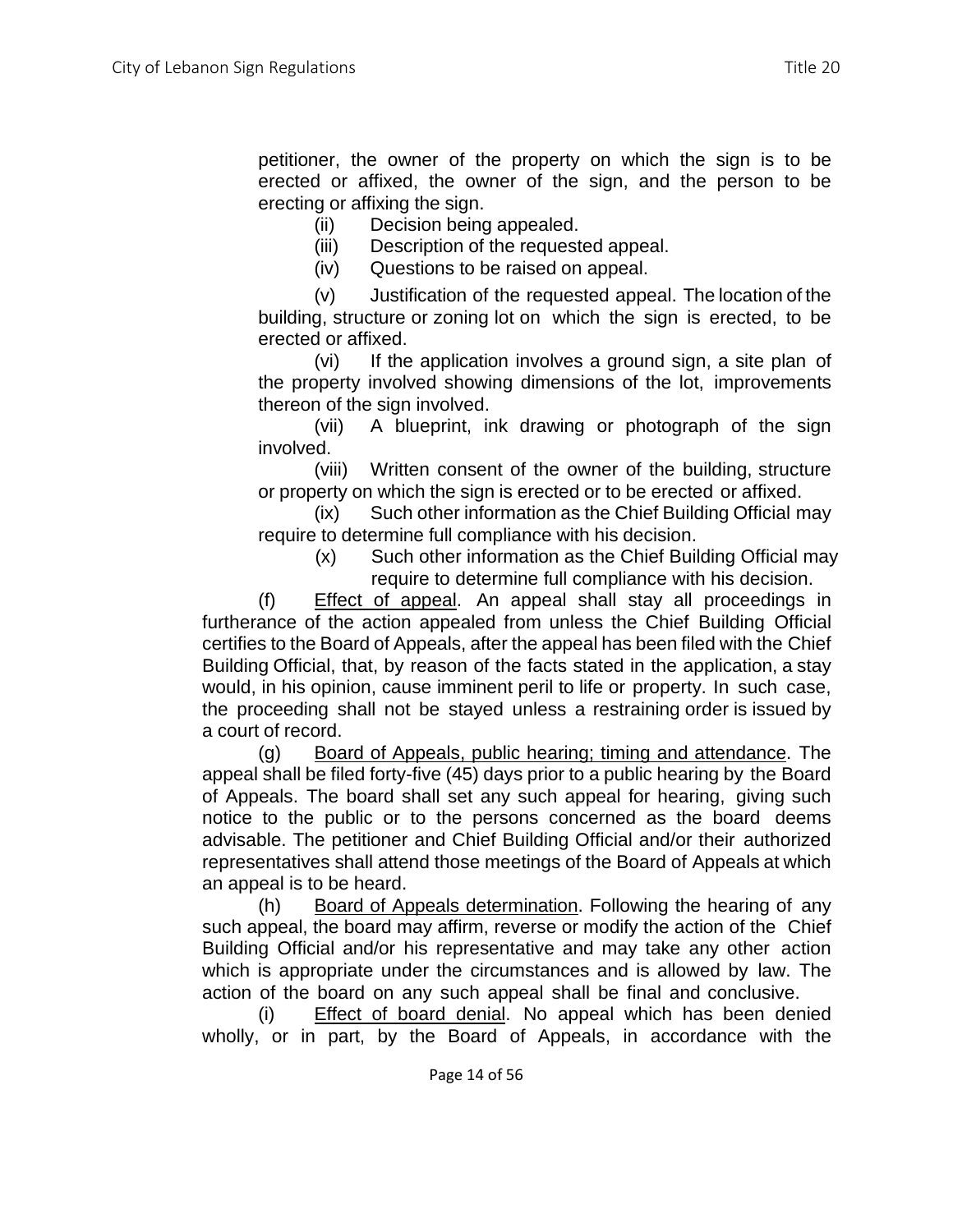provisions established herein, may be resubmitted for a period of one (1) year from the date of such denial, and then only if there has been significant change in the conditions on which the appeal is being sought and found to be valid by the board.

(j) Maintenance of records. The Chief Building Official shall maintain complete records of all findings of fact and recommendations of the Board of Appeals and all determinations of the board relative to an appeal. All such records shall be open to the public for inspection. (as added by Ord. #01-2271, April 2003)

## **20-106. Variance condition**.

(1) Authority to Grant. Where, by reason of extraordinary and exceptional situations or conditions of such parcel of real estate, the strict application of any regulation enacted under this chapter would result in peculiar and exceptional practical difficulties to or exceptional or undue hardship upon the owner of such property, the Board of Appeals may authorize, upon an appeal relating to the property, a variance from such strict application so as to relieve such difficulties or hardship, provided

(a) such relief may be granted without substantial detriment to the public good;

(b) such relief may be granted without substantially impairing the intent and purpose of the sign ordinance, zone plan, and zoning ordinance;

(c) all of the conditions set forth in subsection 20-106(4) "Standards for Variance" are satisfied;

(d) the resolution or motion of the Board of Appeals shall specifically address each of the conditions set forth in 20-106(4) (a) through (d), and explain how each condition was met or satisfied by the evidence. (The applicant has the burden of proof as to each condition);

(e) the provisions of subsection 20-106(2) have been substantially and materially satisfied by the applicant; and,

(f) the request of the applicant does not violate the limitations set forth in subsection 20-129(4).

(2) Petition of variance:

(a) Standing. A petition for a variance from any provision(s) of this chapter may be made by any person having a proprietary interest in the sign for which such variance is requested.

(b) Information necessary for variance. A variance request shall be filed in writing with the Chief Building Official and shall include the following information:

Page 15 of 56 (i) The names, addresses and telephone numbers of the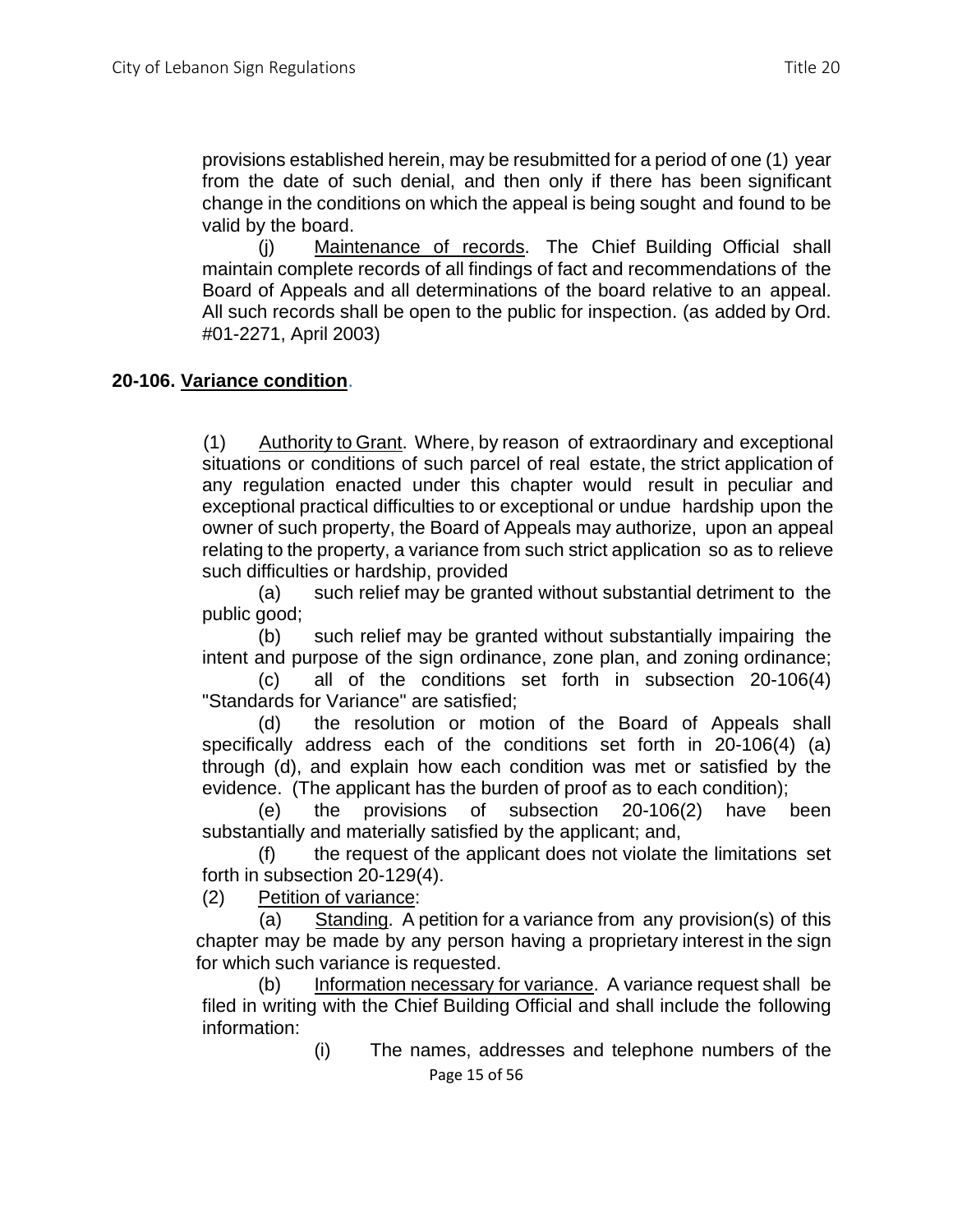petitioner, the owner of the property on which the sign is to be erected or affixed, the owner of the sign, and the person to be erecting or affixing the sign.

(ii) A description of the requested variance.

(iii) Justification of the requested variance.

(iv) The location of the building, structure or zoning lot on which the sign is to be erected or affixed.

(v) If variance involves a ground sign, a site plan of the property involved, showing dimensions of the lot, improvements thereon, accurate placement thereon of the proposed sign.

(vi) A blueprint, ink drawing or photograph of the sign involved.

(vii) The written consent of the owner of the building, structure or property on which the sign is to be erected or affixed.

(viii) Such other information as the Chief Building Official may require to determine full compliance with this and other applicable ordinances of the city.

(c) Fee. Each variance request to the Board of Appeals shall be accompanied by a fifty-dollar (\$50.00) fee to be paid at the time of filing of the variance request.

(3) Board of Appeals' public hearing, timing and attendance. The Board of Appeals shall hold a public hearing on a variance request at the next regular meeting or special meeting called for such purpose following forty-five (45) days after the filing of an appeal thereof. The petitioner and Chief Building Official and/or their authorized representatives shall attend those meetings of the Board of Appeals at which a variance is to be heard.

(4) Standards for variance. It is the intent of this chapter to use variances only to modify the application of any of the provisions of this chapter where there are practical difficulties or where unusual hardships may result. The board shall not grant a variance unless it makes findings based upon evidence presented to it as follows:

(a) The conditions upon which the petition for a variance is based would not be applicable generally to other property within the same district.

(b) If the condition complained of by the appellant is a general or widespread condition, then a variance shall not be permissible. Financial factors alone shall not be considered as a basis for granting a variance.

(c) The alleged difficulty or hardship has not been created by any person having an interest in the property after the effective date of this chapter.

(d) The proposed variance will not increase the danger of fire or endanger the public safety.

Page 16 of 56 (5) Board determination. The board may grant, deny, wholly, in part, or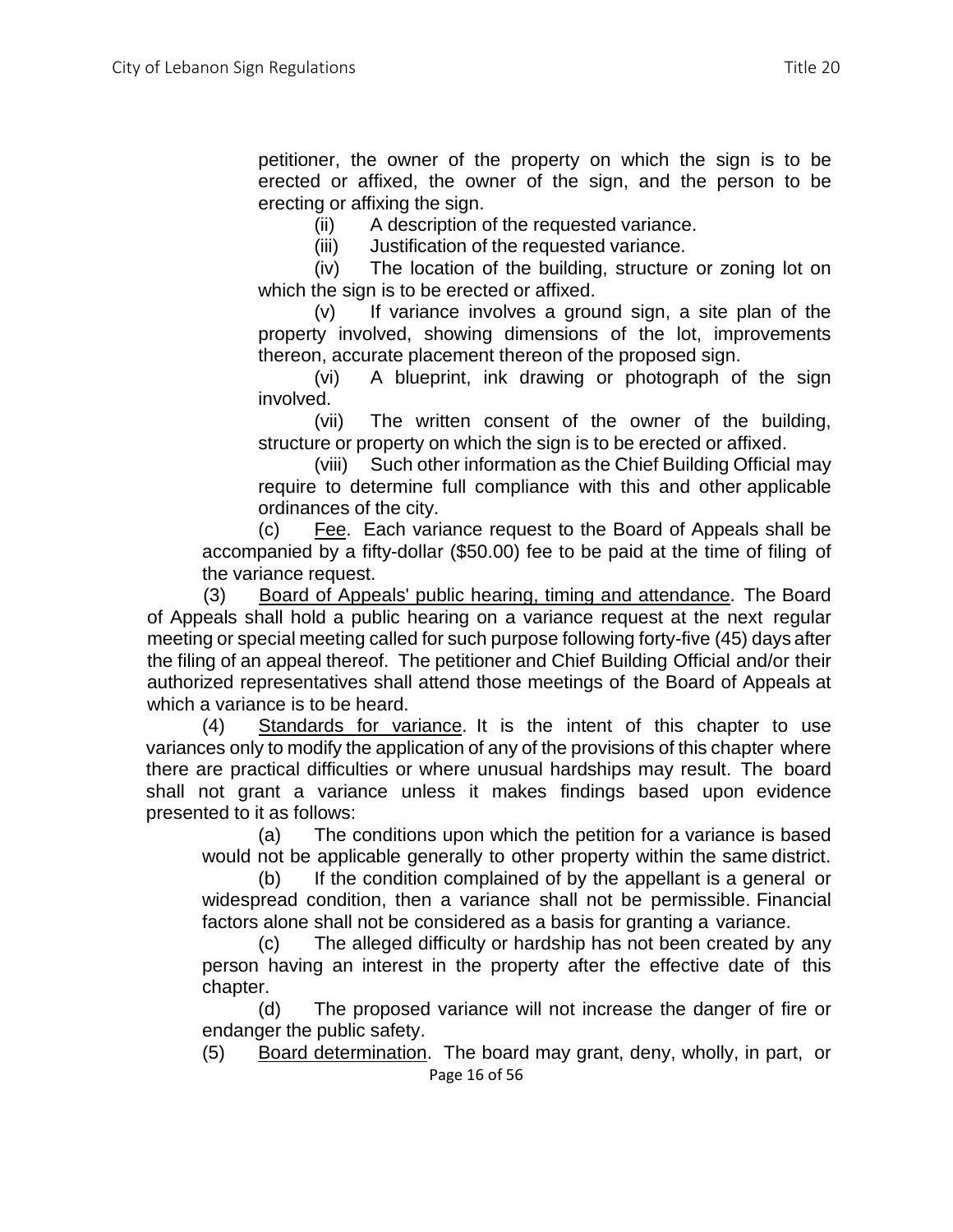modify such variance request as it determines appropriate.

(6) Effect of denial. No requested variance which has been denied wholly or in part by the board in accordance with the provisions established herein may be resubmitted for a period of six (6) months from the date of such denial and then only when based on new evidence or proof of changed conditions found to be valid by the board.

(7) Board revocation. In any case, where a variance has been granted, and where no work pertinent thereto has been initiated within six (6) months from the date of the board approval of the requested variance, then, without further action by either the Chief Building Official or Board of Appeals, such variance shall become null and void.

(8) Maintenance of records. The Chief Building Official shall maintain complete records of all findings of fact and recommendations of the Board of Appeals and all determinations to the public for inspection.

(9) No appeal for prohibited signs. Notwithstanding any provision of this title to the contrary, no appeal shall be allowed and no variance shall be granted for the allowance of any sign otherwise prohibited by the provisions of this title. This section shall have no effect on preexisting signs as discussed in section 1 of ordinance No. 08-3396. (as added by Ord. #01-2271, April 2003, and amended by Ord. #08-3396, Aug. 2008

## **20-107. Otherremedies.**

In addition to all other remedies, the city may institute any appropriate action or proceeding to prevent, restrain, correct or abate any violation of this chapter. (as added by Ord. #01-2271, April 2003)

## **20-108. Conflicting codes and ordinances**.

If any provision or requirement of this chapter is found to be in conflict with any other provision or requirement of this chapter or of any other applicable governmental law, ordinance, resolution, rule or other governmental regulation of any kind, the most restrictive shall in all cases apply. (as added by Ord. #01-2271, April 2003)

**20-109 – 20-119**. (Reserved). (as added by Ord. #01-2271, April 2003)

## **20-120. Sign permits and fees.**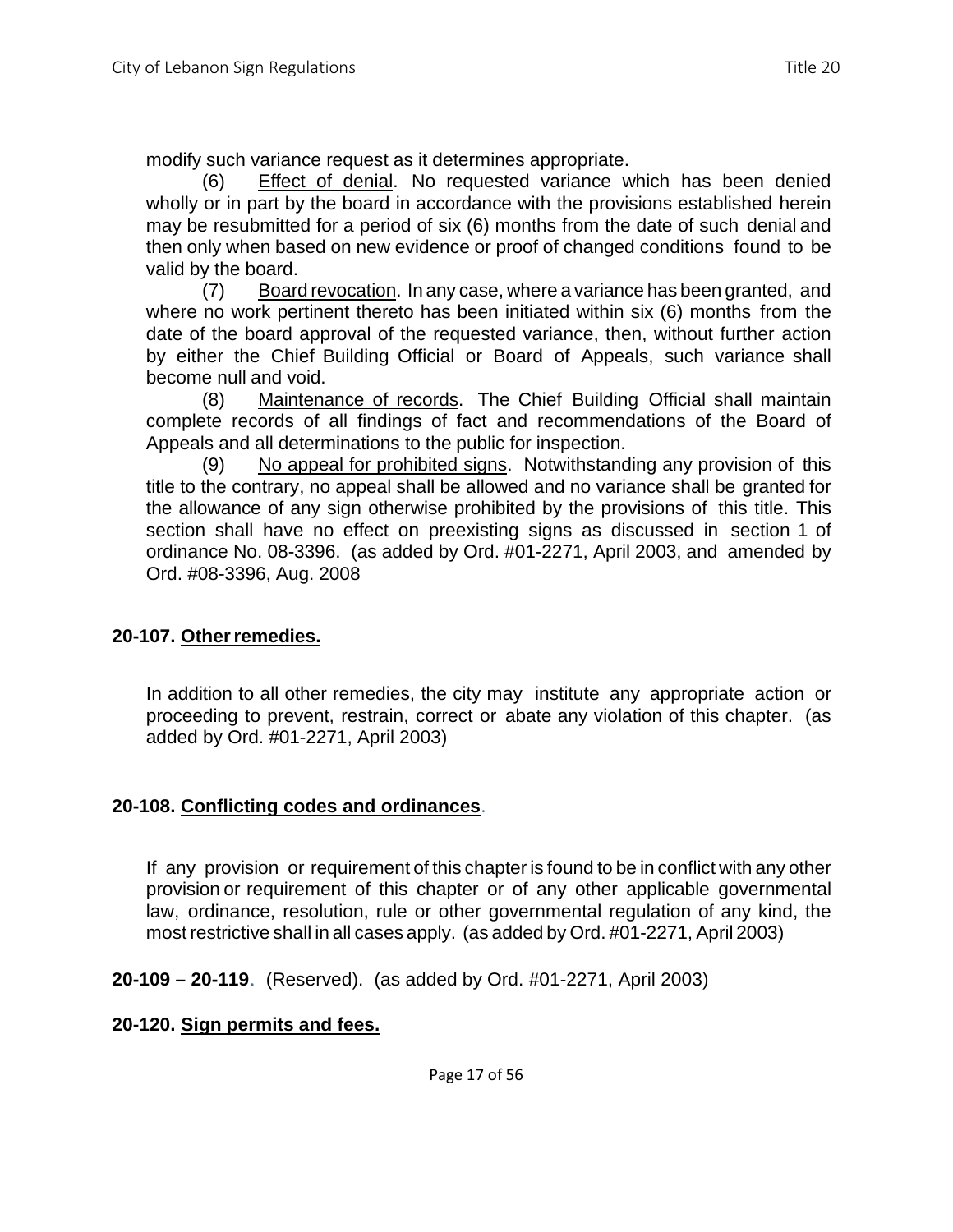(1) Permit and fee required. It shall be unlawful for any person, corporation or association to erect, prepare, alter, relocate or keep within the city any sign or other advertising structure, as defined in this chapter, on a lot of record without first obtaining a sign permit from the building inspections department and paying the permit fee required by this section.

(2) Application for sign permit. Application for a sign permit shall be made upon forms provided by the building inspections department and shall include required information as set forth below:

(a) Name, address and phone number of the owner.

(b) Name, address and phone number of the contractor.

(c) The proposed use of the sign.

(d) Location of building, structure or lot to which or upon which the sign or other advertising structure is to be attached or erected.

(e) For attached signs a dimensional sketch showing the position of the sign in relation to the building or structure to which it will be attached. The linear footage of the building frontage and signs in existence at the time of the application shall be included. Roof signs shall submit plans to show compliance with the applicable provisions of the adopted Standard Building Code, as amended.

(f) For all ground signs the following information is required: Two (2) dimensional sketches showing the height, shape, and surface area display of the sign, two (2) dimensional sketches of the foundation and structural components (poles) for the sign and two (2) dimensional site plans, showing the location of the sign on the site plan.

The setbacks from the property lines and power lines shall be included, as well as the spacing from other ground sign in existence at the time of application.

- Height Design Criteria/Inspection Required
- 0' to <24' Site plan to include note that foundation and structural components (poles) are adequate for local wind load and adopted Standard Building Code. No inspection of foundation required.
- 24' to < 40' Site plan to include note that foundation and structural components (poles) are adequate for local wind load and adopted Standard Building Code. Inspection required before foundation poured and/or poles set.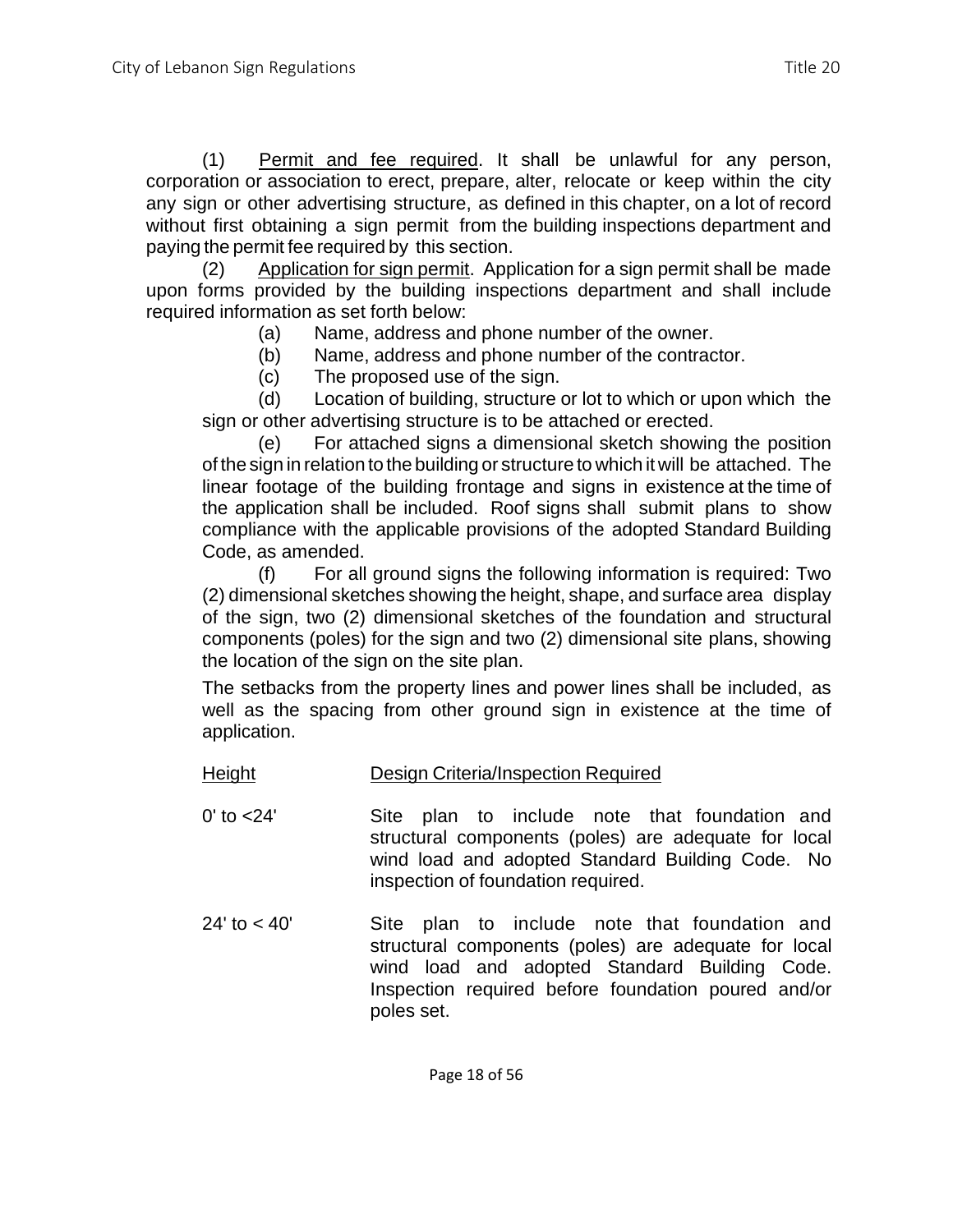$>40'$  Same as 24' to  $\leq 40'$  with the additional requirement that all plans must be sealed by a registered Tennessee engineer certifying that the design is adequate for the local wind load and adopted Standard Building Code. Inspection required before foundation poured and/or poles set.

(g) Prior to the issuance of a sign permit for any Electronic Message Center sign proposed to be installed within 250 feet of residentially zoned properties, as measured from the base of the sign to the nearest property line of such residentially zoned properties, the applicant shall provide written certification from the sign manufacture that the light intensity has been pre-set not to exceed 1,000 nits between the hours of 9:00 pm and 6:00 am and the pre-set intensity level is protected from end-user manipulation by passwordprotected software or other method approved by the Chief Building Official. Such Electronic Message Center signs shall be equipped with a sensor and/or timer or other device approved by the Chief Building Official to automatically adjust the day/night light intensity levels.

(h) For off-site ground sign scaled site plans showing the same as subsection (f), plus location plans showing spacing of existing off-site permanent ground signs within one thousand (1,000) feet on the same side of the street or interstate highway in both directions.

(i) Before any sign permit can be issued, a copy of the application requesting the electrical permit for the proposed sign must be obtained and filed with sign permit application and filed with the building inspector. A separate electrical permit will not be required if specifically included in any other electrical permit.

All electrical signs shall be manufactured to Underwriter Laboratory (UL) standards and feature the UL label. The UL number will be provided as part of the application information.

(3) Schedule of sign permit fees:

(a) The fee for all signs not exempt from the fee shall be ten dollars (\$10.00) plus fifty cents (\$0.50) per square foot of surface display.

(b) The fee for strip lighting shall be ten dollars (\$10.00) plus twenty-five cents (\$0.25) per linear foot.

(c) For the relocation or moving of any sign or sign structure, the fee shall be fifteen dollars (\$15.00), except that no fee shall be required if such move is being made in order to comply with this chapter where prior to such move the sign was legally nonconforming. To relocate on a different lot of record the other provisions of this section shall apply.

(4) Location to be marked. Before any sign permit can be issued, the proposed location shall be marked by stake or chalk line or other similar manner for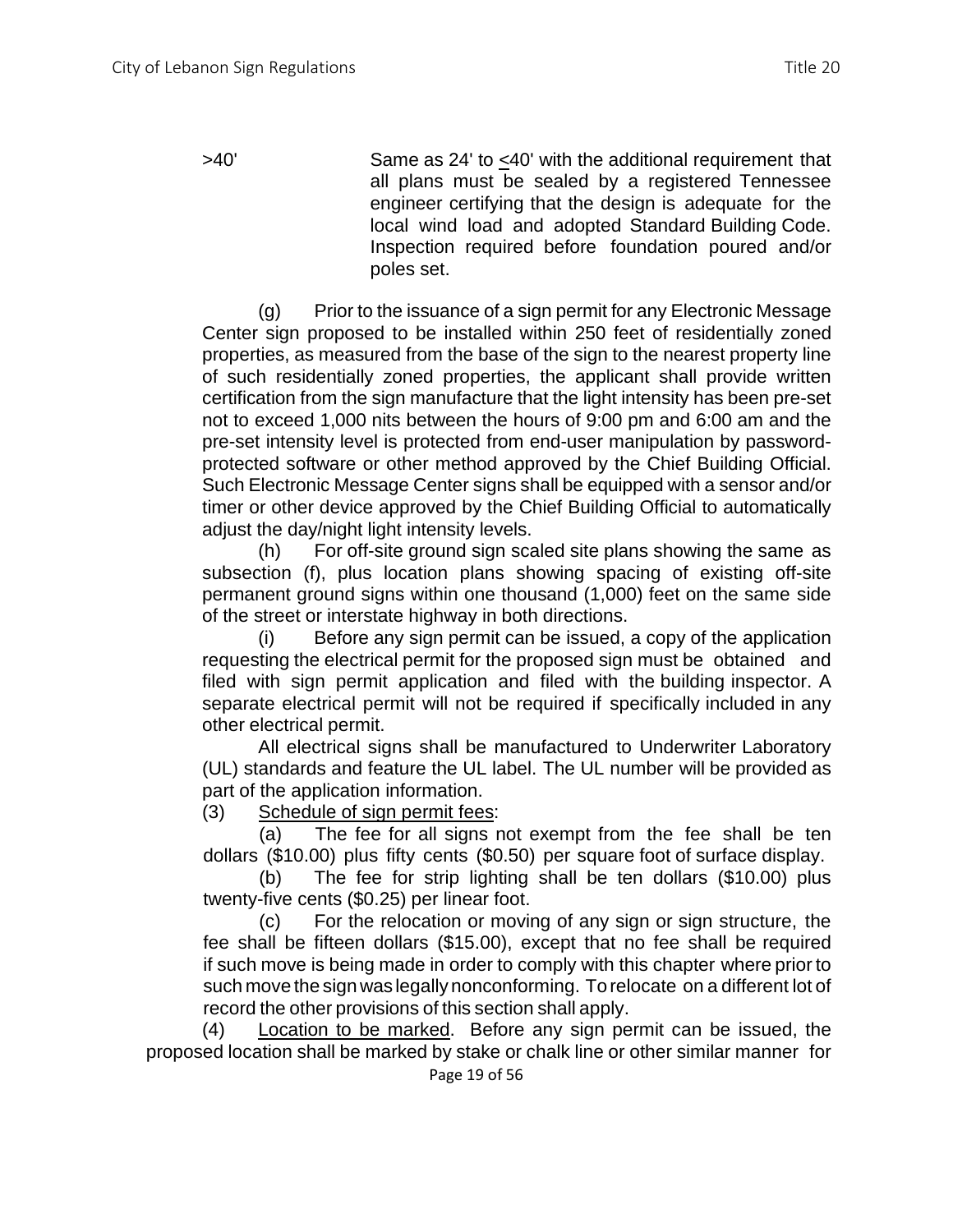location inspection.

(5) Installation. All signs must be installed in compliance with the applicable provisions of the adopted Standard Building Code, as amended.

(6) Issuance of sign permit. It shall be the duty of the clerk and inspectors from the Chief Building Official's office, upon the filing of an application for a permit to erect a sign, to examine such plans and specifications and other data regarding the proposal to erect or maintain the sign or other advertising structure, and if it shall appear that the proposed structure is in compliance with all of the requirements of this chapter and all other laws and ordinances of the city, the building inspections clerk shall then refer to the building inspector for location inspection. Upon approval of the building inspector of the application for sign permit, the building inspections clerk shall issue the permit.

If it shall appear that the proposed structure is in compliance with all of the requirements of this chapter and all other laws and ordinances of the city, he shall then be issued the sign permit within the next three (3) working days. If the applicant is not in compliance with this chapter, then within the next three (3) working days the building inspector shall state his refusal to the applicant.

Upon issuance of the sign permit, the building inspector will examine the premises for a footing inspection as indicated in Section 20-120(2)(f). It is the responsibility of the contractor to call the building inspections office at 444-3647 and request said inspection. Construction shall not proceed until inspection is made. Every effort shall be made to complete the inspection within one (1) working day of the request.

Final inspections are required to be done by the building inspector upon installation of the proposed sign. It is the responsibility of the contractor to call the building inspections office and request a final inspection for the sign. It is the responsibility of the contractor to call the State Electrical Inspector to request a final electrical inspection when applicable.

If work authorized under a permit to erect a sign has not been completed within six (6) months after the date of issuance, the permit shall become null and void. The issuance of a sign permit shall in no instance be construed as waiving any provisions of this chapter.

(7) Failure to obtain permit. Failure to obtain a permit prior to beginning construction shall automatically result in a penalty of double the permit fee. Failure to obtain an inspection shall automatically result in a penalty double the permit fee. No additional permits will be issued to an applicant who has any outstanding penalties.

(8) Labels to be affixed. If, upon examination, the building inspector's office determines that a sign has been installed in conformance with the provisions of this chapter, he shall cause a label to be issued bearing the number of the permit and further identifying specifically the sign which the permit authorizes. This label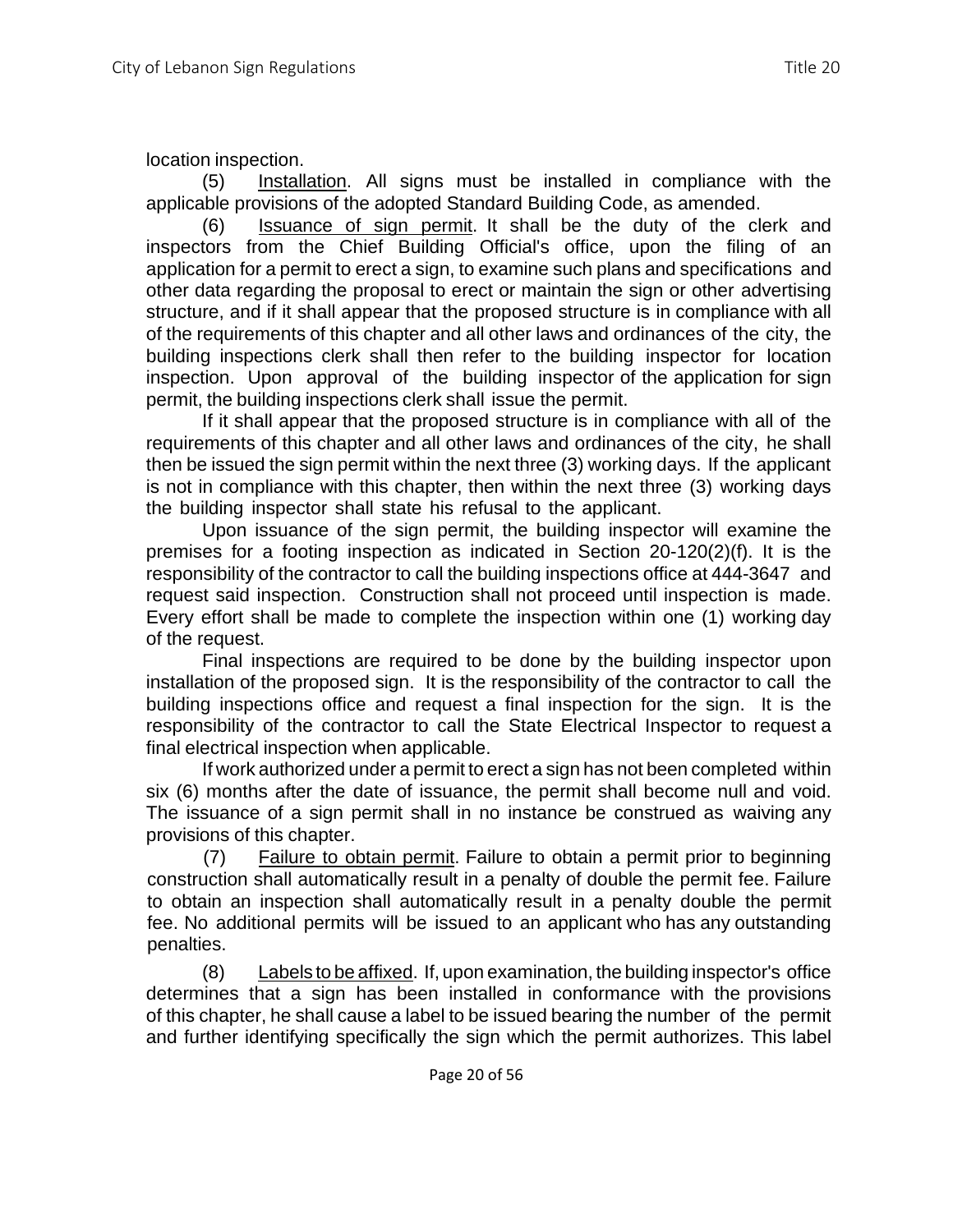shall then be affixed to the sign by the permittee in a manner so that the permit will be readily visible for inspection purposes. Absence of such a label upon any sign constructed or installed within the municipal limits shall be prima facie evidence of failure to meet the requirements of this chapter.

(9) Permit revocation. Permits issued under this chapter shall be valid for the life of the sign approved. However, any permit may be revoked by the Chief Building Official upon his determination that the sign is not in full compliance with the provisions of this chapter. (as added by Ord. #01-2271, April 2003)

## **20-121. Districts and zoned districts defined: sign map adopted.**

All signs permitted to be constructed, erected and maintained under this chapter shall be permitted only in the designated districts. "District" or "zone district", when used herein, shall be and mean those areas which are zoned as and identified as such in the Lebanon Zoning Ordinance as amended, and as may be amended hereafter. For further reference and for further identification of the "districts" and "zoned districts", the official zoning map (or sometimes referred to as the zoning atlas) of the city, as amended, and as may be amended hereafter, and which is a part of the Lebanon Zoning Ordinance, is incorporated and adopted herein by reference, as if set forth verbatim. The map or a copy of the same shall be on file for reference for the administration of this chapter in the building inspector's office. (as added by Ord. #01-2271, April 2003)

### **20-122. Computation of sign area and power line setbacks.**

(1) In computing the area of all signs permitted under this chapter, the same shall be computed as follows:

(a) When two (2) signs of the same shape and dimensions are mounted or displayed back-to-back and parallel, only one (1) such face shall be included in computing the total display surface area of the sign. When two (2) signs of the same shape and dimensions are mounted or displayed in a V-shape, not back-to-back and parallel, each such face shall be included in computing the total display surface area of the sign.

The display surface area of an attached sign consisting of word(s), image(s), logo(s) or trademark(s) not enclosed by a box or outline shall be the sum of the area(s) within an imaginary rectangular box around each word, image, logo or trademark, with the size of the box being the area within same, calculated by multiplying the height by the width. The height of the box shall be the vertical distance between the tallest and lowest letter or image, logo, or word; or the distance between the top and bottom of an image, logo, or trademark which is not part of a word. The width shall be the horizontal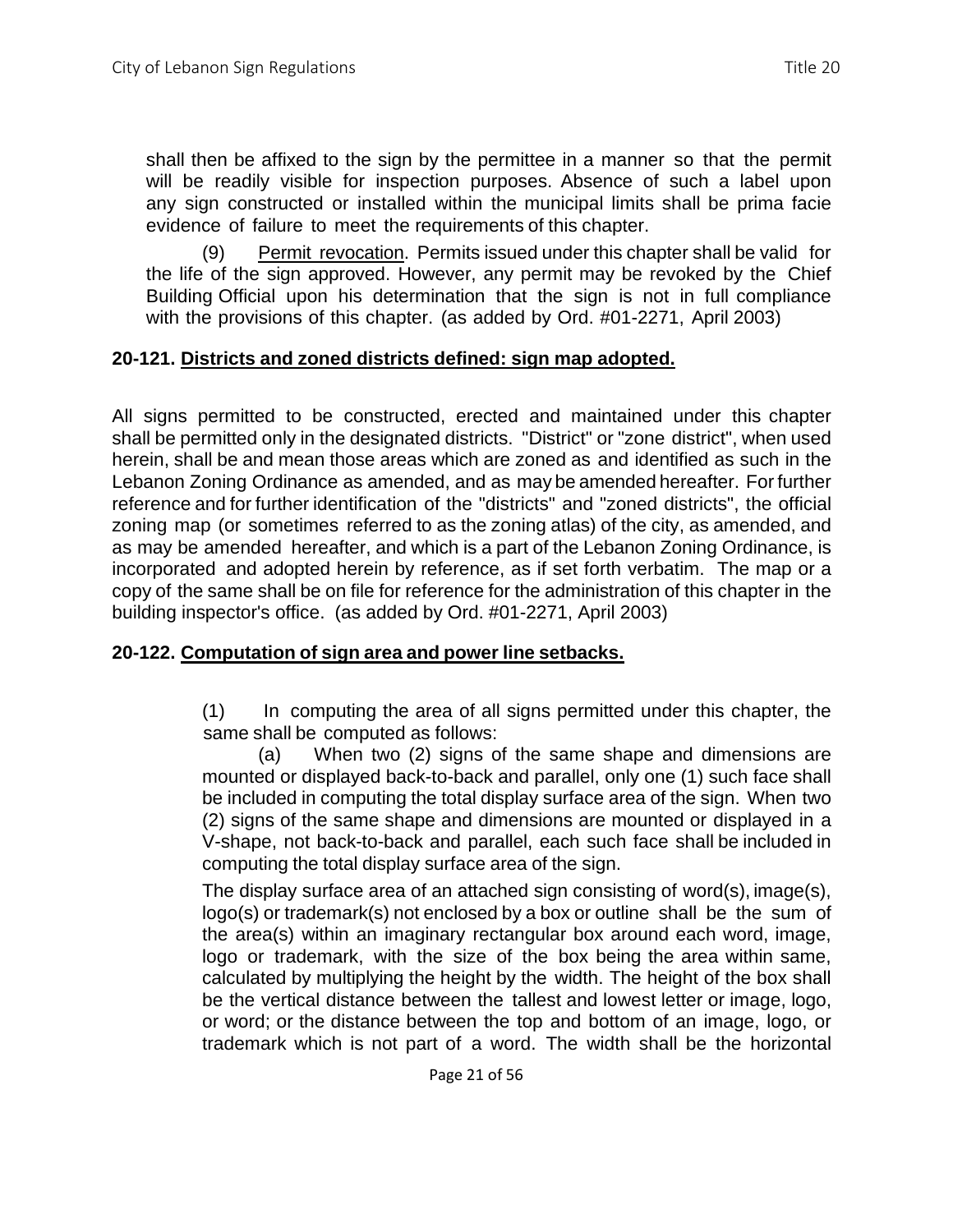distance between the outermost distant letter(s), image(s), logo(s), trademark(s) or combination thereof within a word; or the horizontal distance between the outermost edge of any image, logo or trademark not a part of a word.

(b) The display surface area of a sign consisting of connected letters or letters enclosed by a box or outline of any kind shall be the total area of the sign including the background, box or outline.



(c) The display surface area of a multi-faced sign shall be one- half of the sum of all surface area forming a part of the display.

(2) Sign height measurement: Sign height shall be measured from the ground at the center of the sign to the highest point of the highest element of the sign, excluding any incidental structural element. Notwithstanding any other provision of this chapter, when a sign is located within two hundred (200) feet of a residential zone, the maximum height for the sign shall be sixteen (16) feet. Ground signs shall not exceed the height requirements as set forth in Section 20-126. However, when calculating the minimum height of a sign, the measurement is to the lowest part of the sign face; and, when calculating the minimum height of a canopy, the measurement is to the lowest part of the canopy that is not part of a support.

(3) Clearance from electrical power lines. The closest part of a sign shall notbeany closerthaneight(8)feetfrom thenearest primary conductor(s). The closest part of a sign shall not be any closer than eight (8) feet from a conductor not attached to the sign.

As an exception to the foregoing, when the measurement is from the sign to an insulated secondary conductor not exceeding six hundred (600) volts, no portion of the sign may be within eight (8) feet of the insulated secondary conductor measured horizontally, vertically or diagonally.

(4) When:

(a) a zone lot is adjacent to a frontage road satisfying the conditions herein, has a minimum of one hundred (100) feet frontage on the frontage road, and the principal entrance to the building faces the major thoroughfare;

(b) the permissible square footage of the signage varies based upon the distance from the street right-of-way;

(c) there is a frontage road substantially parallel to a major thoroughfare, which major thoroughfare is a minimum of four (4) lanes; and

Page 22 of 56 (d) the frontage road right-of-way is adjacent to the major thoroughfare right-of-way, then for the purpose of measuring the distance from the street right-of-way in order to determine the maximum number of square feet of attached signage, the right-of-way of the major thoroughfare shall be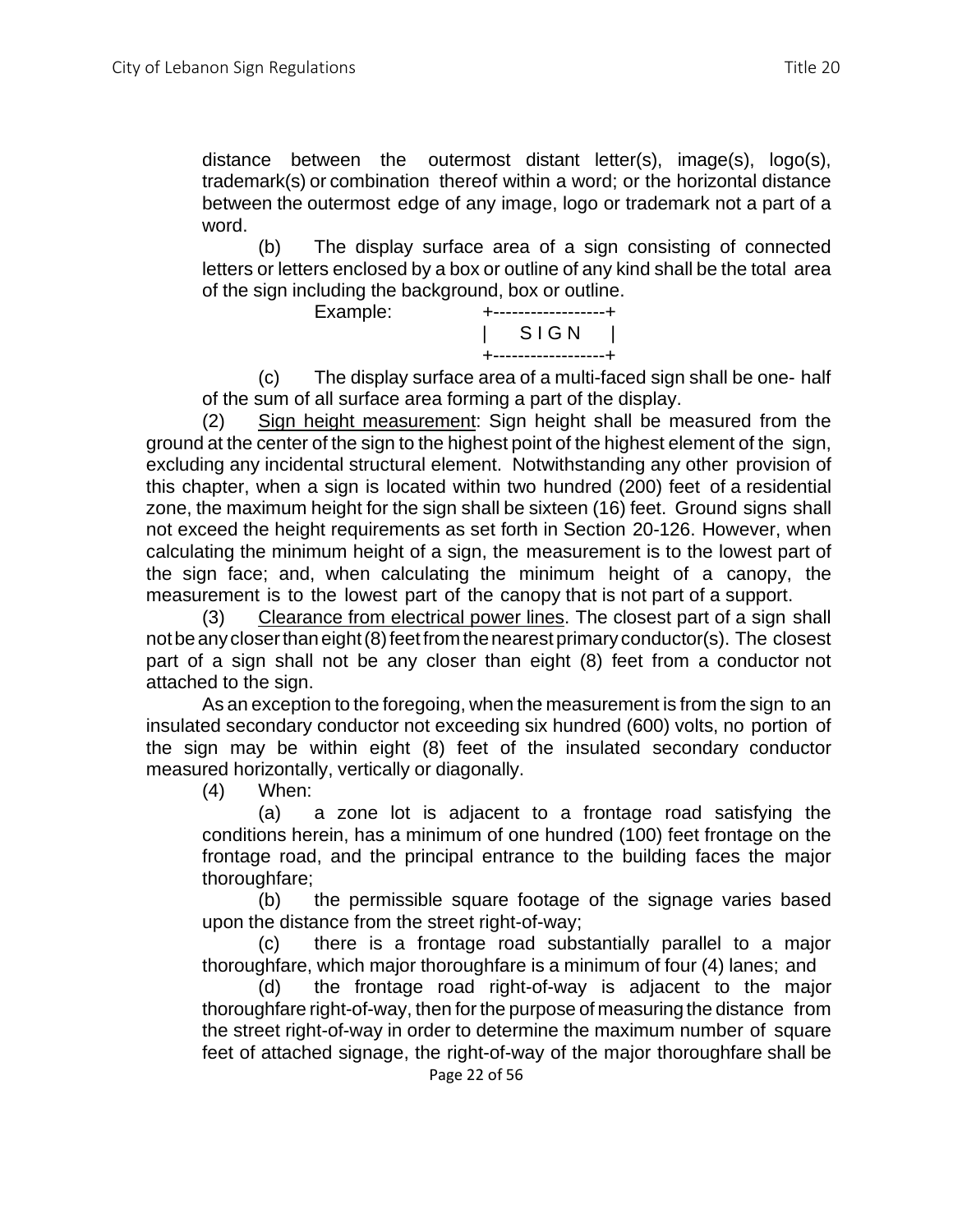used rather than the right-of-way of the frontage road. When the right-ofway between the frontage road and major thoroughfare is indistinguishable, then the frontage road shall be assumed to have a fifty (50) foot right-of-way and the centerline of the frontage road is presumed to be the center of the frontage road right-of- way for purposes of measurement. (as added by Ord. #01-2271, April 2003)

# **20-123. Exemptions.**

(1) Compliance with applicable provisions. Exemptions shall not be construed as relieving the owner of such signs from the responsibility of complying with certain applicable provisions of this chapter. All signs within the city must comply with property line setbacks, electrical setbacks, maintenance provisions and electrical permits and inspections as required by Section 20-120, except for governmental signs which may be zero setback.

- (2) Signs exempt from sign permit or permit fee requirements.
	- (a) Three (3) flags per zone lot;
	- (b) Enter/exit signs 3 ft. high or less;

(c) Banners, except a permit without a fee is required for banners in the CD Central Business District;

- (d) Convenience signs;
- (e) Traffic signs;
- (f) (reserved)
- (g) (reserved)
- (h) Pennants;
- (i) (reserved)

(j) Noncommercial permanent signs not exceeding three and one-half (3½) square feet in surface area;

- (k) (reserved)
- (l) (reserved)
- (m) Streamers;
- (n) Temporary signs, except inflatable and portable signs;
- (o) Vehicle signs, except as prohibited in Section 20-124.

(3) Nothing in this section shall favor a commercial sign over a noncommercial sign. A noncommercial message may be displayed on any of the signs or types of signs set forth in subsection (2). (as added by Ord. #01-2271, April 2003)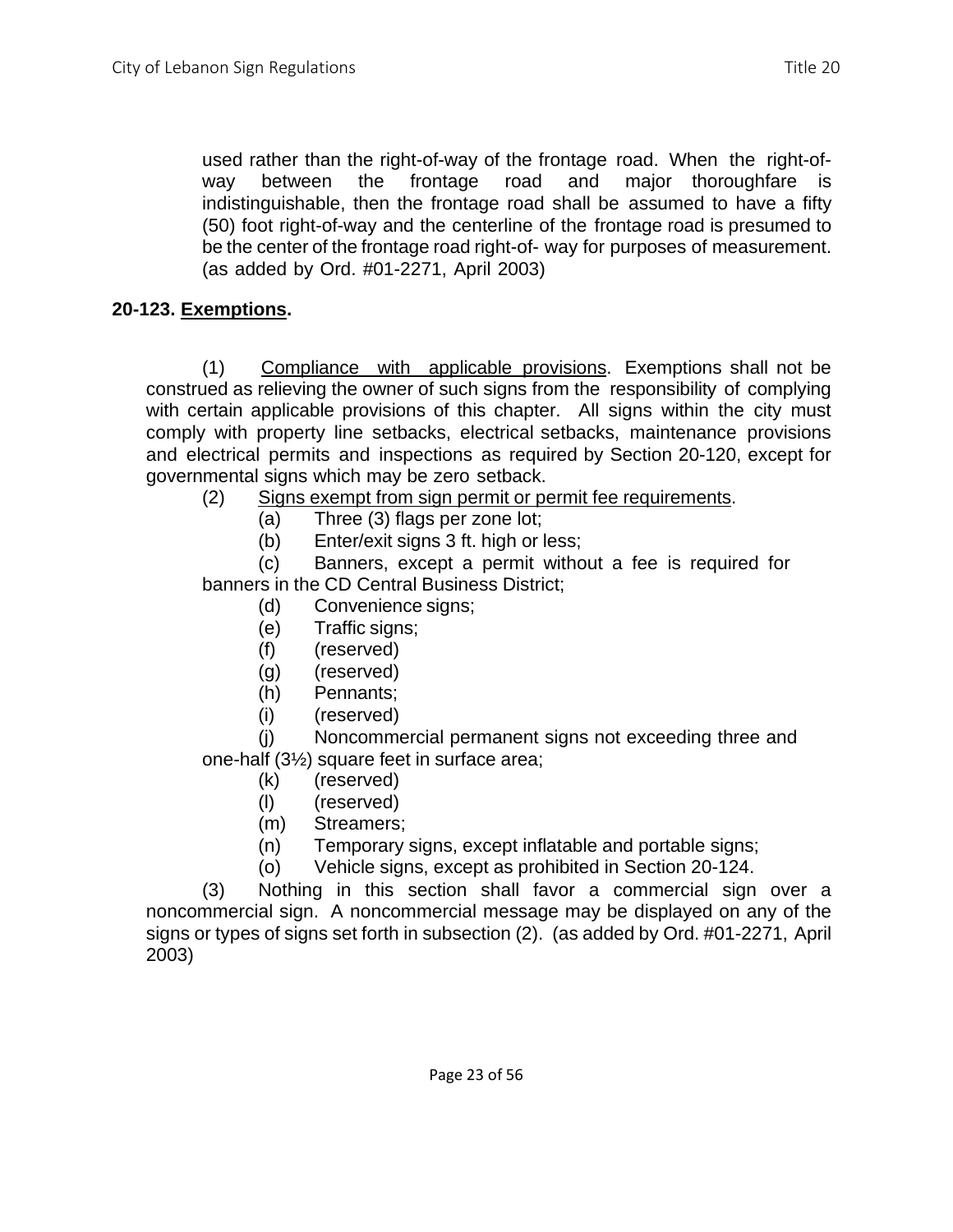## **20-124. Prohibitedsigns andotherregulations.**

(1) Prohibitionsand restriction pertaining to signs, fixtures and supporting features. It shall be unlawful for any person to erect or maintain a sign which is prohibited as follows:

(a) A sign which copies or imitates or in any way approximates an official highway sign or carries the words "STOP" or "DANGER"; or any sign which obscures a sign displayed by public authority for the purpose of giving traffic instruction or direction or other public information. Signs which imitate traffic control devices. Signs which imitate, interfere with, obstruct the view of, or can be confused with any authorized traffic-control sign, signal or other similar device.

(b) A sign or illumination that causes any direct glare into any building other than the building which the sign may be accessory.

(c) Flashing signs are prohibited in all zoning districts.

(d) Roof signs painted on the roof or which extend above the highest point of the roof, except inflatable signs.

(e) Signs placed on or affixed to vehicles and/or trailers which are parked on the R.O.W., public property or private property so as to be visible from a public R.O.W. where the apparent purpose is to advertise a message. However, this is not in any way intended to prohibit signs placed on or affixed to motor vehicles where the sign is incidental to the primary use of the motorized vehicle or trailer. It shall be unlawful to use a vehicle or trailer sign as a sign in circumvention of this chapter.

(f) Signs which are attached or otherwise affixed to trees or other living vegetation and utility poles.

(g) A sign placed in a R.O.W., except as required by appropriate federal, state, city or county governmental authorities.

(h) No permanent sign, or part thereof, shall contain or consist of banners, pennants, ribbons, streamers, spinners, or other similar moving or fluttering devices. Banners, pennants, ribbons, streamers, spinners and fluttering devices shall not be attached to other temporary signs. Notwithstanding the foregoing, banners may be attached to on-site signs for a maximum of thirty (30) days following the opening or start up ofanewbusiness, profession, sale of commodity, service or entertainment which is primarily conducted, sold or offered upon the same lot of record. The purpose of this exception is to permit temporary signage to be attached to the permanent sign structure while new signage is being prepared for installation. This exception shall not have any application after the permanent signage is installed.

Page 24 of 56 (i) Signs which revolve or rotate or use revolving or rotating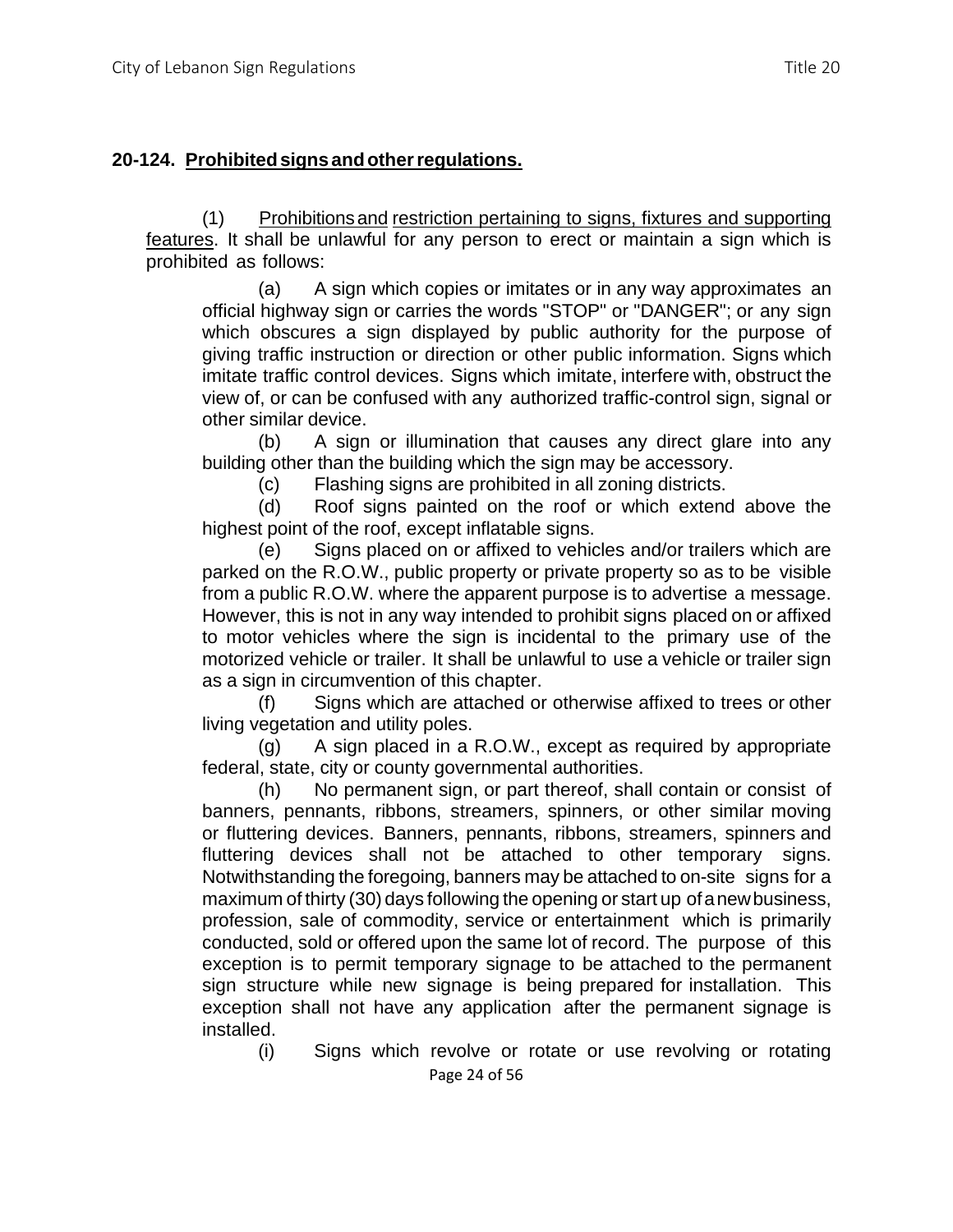(j) Signs incorporating any noisy mechanical devices.

(k) String lighting in a commercial or industrial zone except as a Christmas decoration, in which event, the lighting will not be erected before November 15 and must be removed by January 15.

(l) Signs displaying obscene matter.

(i) "Obscene" means:

(A) The average person applying contemporary community standards would find that the work, taken as a whole, appeals to the prurient interest:

(B) The average person applying contemporary community standards would find that the work depicts or describes, in a patently offensive way, sexual conduct, and,

(C) The work, taken as a whole, lacks serious literary, artistic, political, or scientific value.

(ii) "Community" means Wilson County, Tennessee.

(iii) "Matter" means any printed or written materials, or any picture, drawing, photograph, or other pictorial representation that is obscene as defined herein.

(iv) "Patently offensive" means that which goes substantially beyond customary limits of candor in describing or representing such matters.

(v) "Prurient interest" means a shameful or morbid interest in sex.

(vi) "Sexual conduct" means:

(A) Patently offensive representations or descriptions of ultimate sexual acts, normal or perverted, actual or simulated. A sexual act is simulated when it depicts explicit sexual activity which gives the appearance of ultimate sexual acts, anal, oral or genital. "Ultimate sexual acts" means sexual intercourse, anal or otherwise, fellatio, cunnilingus or sodomy; or

(B) Patently offensive representations or descriptions of masturbation, excretory functions, and lewd exhibitions of the genitals.

(m) Temporary signs which violate Section 20-125.

(n) No sign shall be erected, constructed or maintained so as to interfere with any existing warning or instructional sign.

(o) No electrical light orfixture shallbeattached inanymanner to any sign unless it is installed in accordance with the National Electric Code, as amended.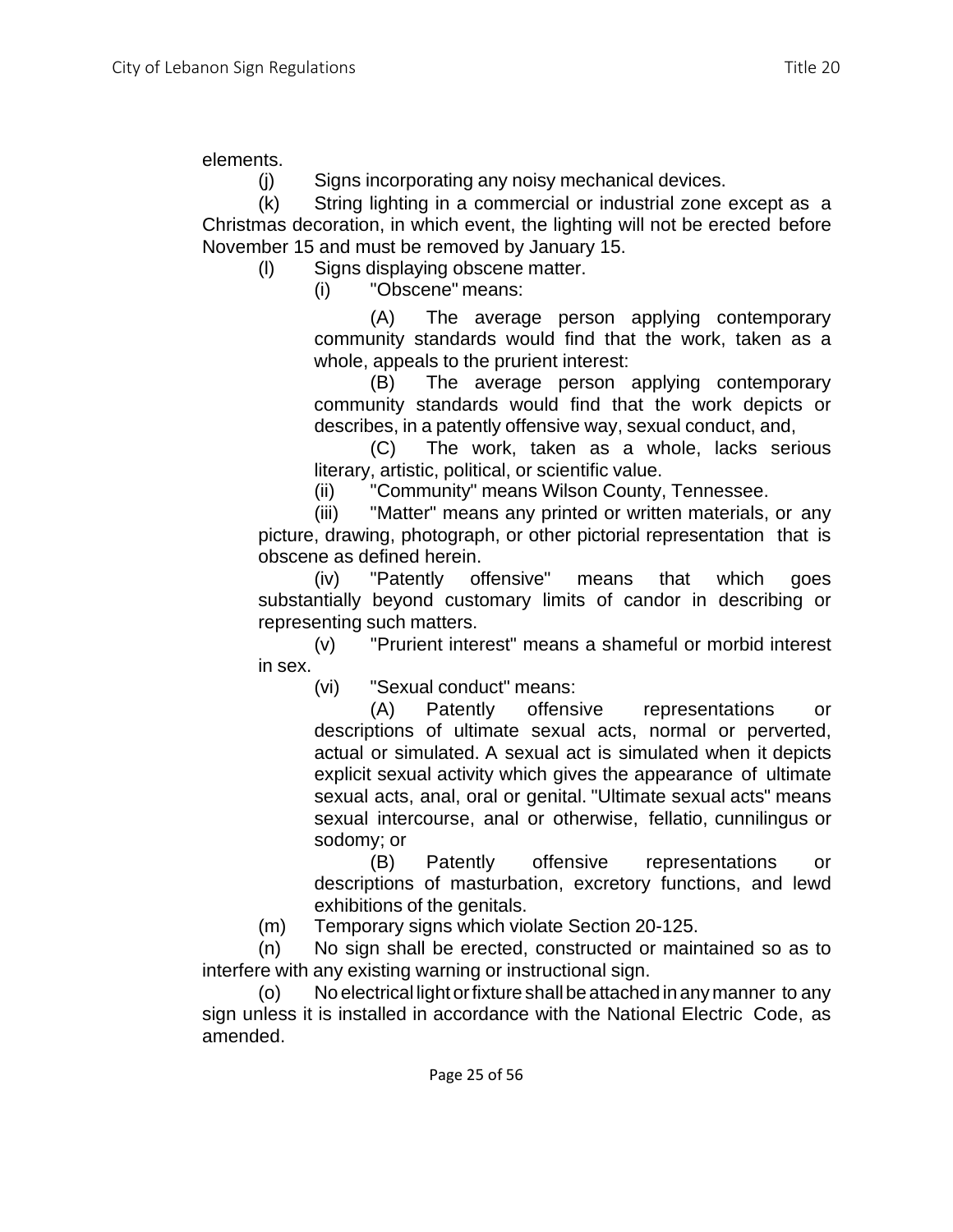(p) No sign of any type or any foundation or vertical support thereof shall be placed in or over any dedicated street, highway, sidewalk or in any utility and drainage easement except as excluded.

(q) No advertising signs shall be allowed on trash receptacles or benches.

(r) No attached sign shall extend more than eighteen (18) inches beyond the surface to which it is attached.

(s) The placing of banners across the street right-of-way will be allowed only by permission of the owner of the street right-of-way.

(t) Neon signs are prohibited in all residential zoning districts and on property used residentially, including RP2 and RR. Neon signs are also prohibited in the OP district.

(u) Electronic message center signs in any and all residential districts and the B-1, B-2, and B-6 and commercial districts and the AG, OPD, and CU special districts. In addition, it shall be unlawful for any existing, approved Planned Unit Development (PUD) with an overlay of B-3 zoning to contain any electronic message center signs unless the subject signs have been permitted by prior action.

- (v) (reserved)
- (w) Portable signs as defined in Section 20-102(1)
- (x) Signs which contain false, misleading or deceptive information.
- (y) Signs which are not expressly permitted by this chapter.

(z) Nothing herein shall prohibit non-commercial speech displayed on an on-site or off-site sign. This subsection supersedes any other provision to the contrary.

(2) Owner's consent. Any sign placed on, in or over any private property without the written consent of the property owner and any sign placed on, in or over any public property, including public R.O.W. without the consent of the public authority having jurisdiction over the property is prohibited.

(3) Obstructions. No signs nor any means of supporting or staying such signs shall be placed or constructed so as to obstruct or interfere with any door, window, fire escape or other means of egress, light or ventilation. No sign shall be located in such a position that the same obscures the view of pedestrian or vehicular traffic in such a manner as to endanger the safe movement thereof.

(4) Terminated activity. Conforming and non-conforming signs which advertise a terminated activity, business, product or service no longer produced or conducted on the premises upon which the sign is located are prohibited; provided, however, that where premises are temporarily vacant, such sign face may remain in place for not more than one-hundred eighty (180) days, such sign structure may remain in place for not more than two (2) years from the date the vacancy began.

Illegal signs shall be removed immediately.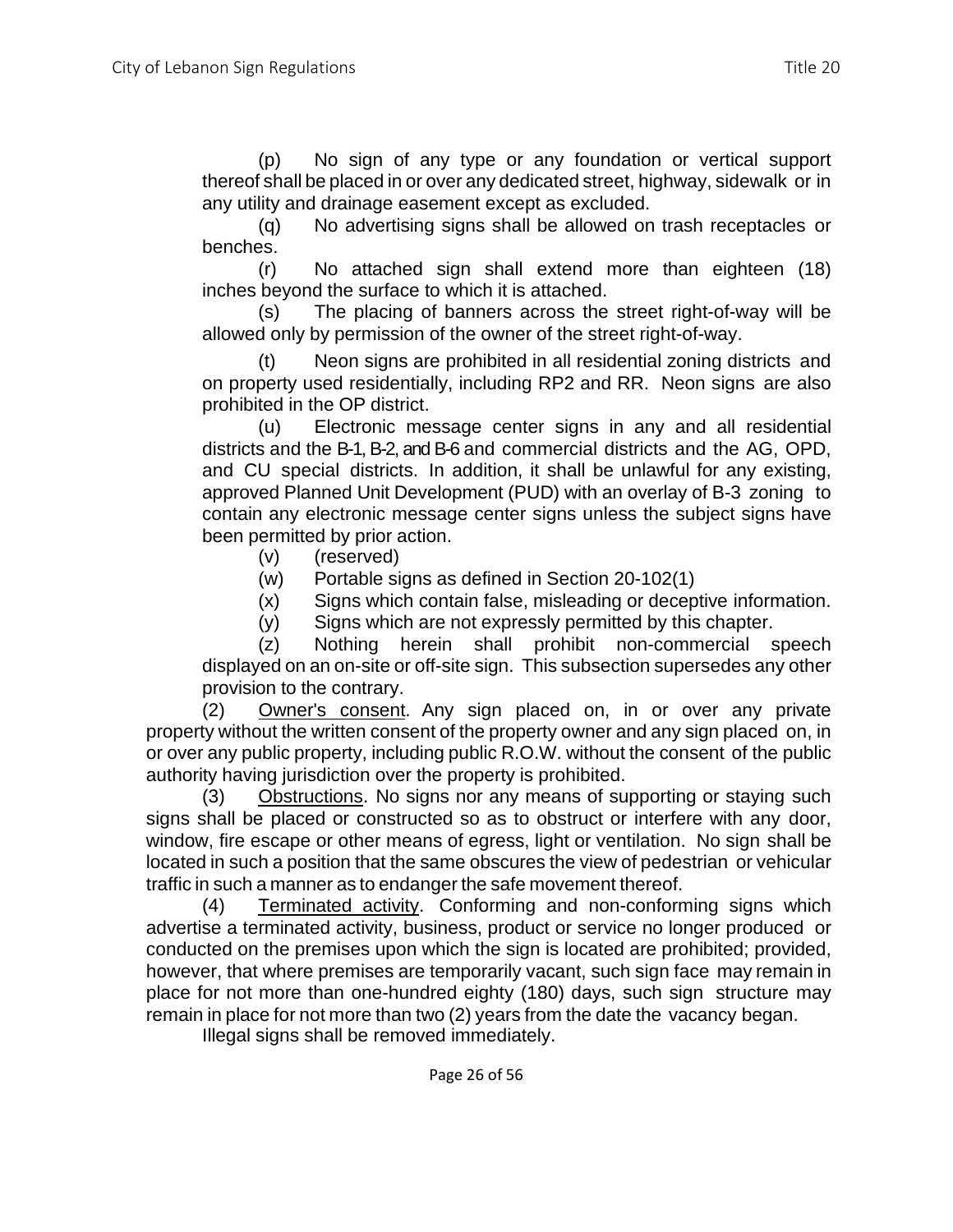(5) Unlawful cutting of trees and shrubs. No person may, for the purpose of increasing or enhancing the visibility of any sign, damage, trim, destroy or remove any trees, shrubs or other vegetation located:

(a) Within the R.O.W. of any public street or road, unless the work is done pursuant to the express written authorization of the city or state, whichever is appropriate.

(b) On property that is not under the ownership or control of the person doing or responsible for such work unless the work is done pursuant to the express authorization of the person owning the property where such trees or shrubs are located. Notwithstanding the foregoing, the owner of the property where such trees or shrubs are located may not give permission to remove or destroy trees or shrubs required by his site plan without first obtaining approval of an amendment to the site plan by the Lebanon Municipal Regional Planning Commission.

(c) In any area where such trees or shrubs are required to remain under a permit issued under this or any other chapter of the Lebanon Municipal Code. (as added by Ord. #01-2271, April 2003; and amended by Ord. #04-2632, April 2005, and Ord. #08-3396, Aug. 2008)

(6) Nighttime regulations when signs are located near residentially zoned property. All electronic message center signs located within 250 ft. of residentially zoned properties, as measured from the base of the sign to the nearest property line of such residentially zoned properties, shall comply with the following nighttime operational requirements between the hours of 9:00 pm and 6:00 am:

- (a) Changeable copy messages shall be programmed to be static; and
- (b) Illumination level shall be reduced to no greater than 1,000 nits as measured at the surface of the sign at 9:00 pm; or the sign shall be turned off.
- (7) Utility Box Wraps shall comply with the following standards:
	- (a) Utility box wrappings shall contain only images and may only contain text that is incidental to the image and not intended to be read from the road and
	- (b) No part of any utility box wrappings shall extend beyond the building wall on which it is affixed, and.
	- (c) Utility box wrappings shall be affixed directly to the utility box façade; and
	- (d) All applications for utility box wrappings shall include written consent from the property owner giving permission to place the utility box wrapping.
	- (e) A utility box wrapping shall be removed or replaced no later than four years after the date of it is placed on the box; and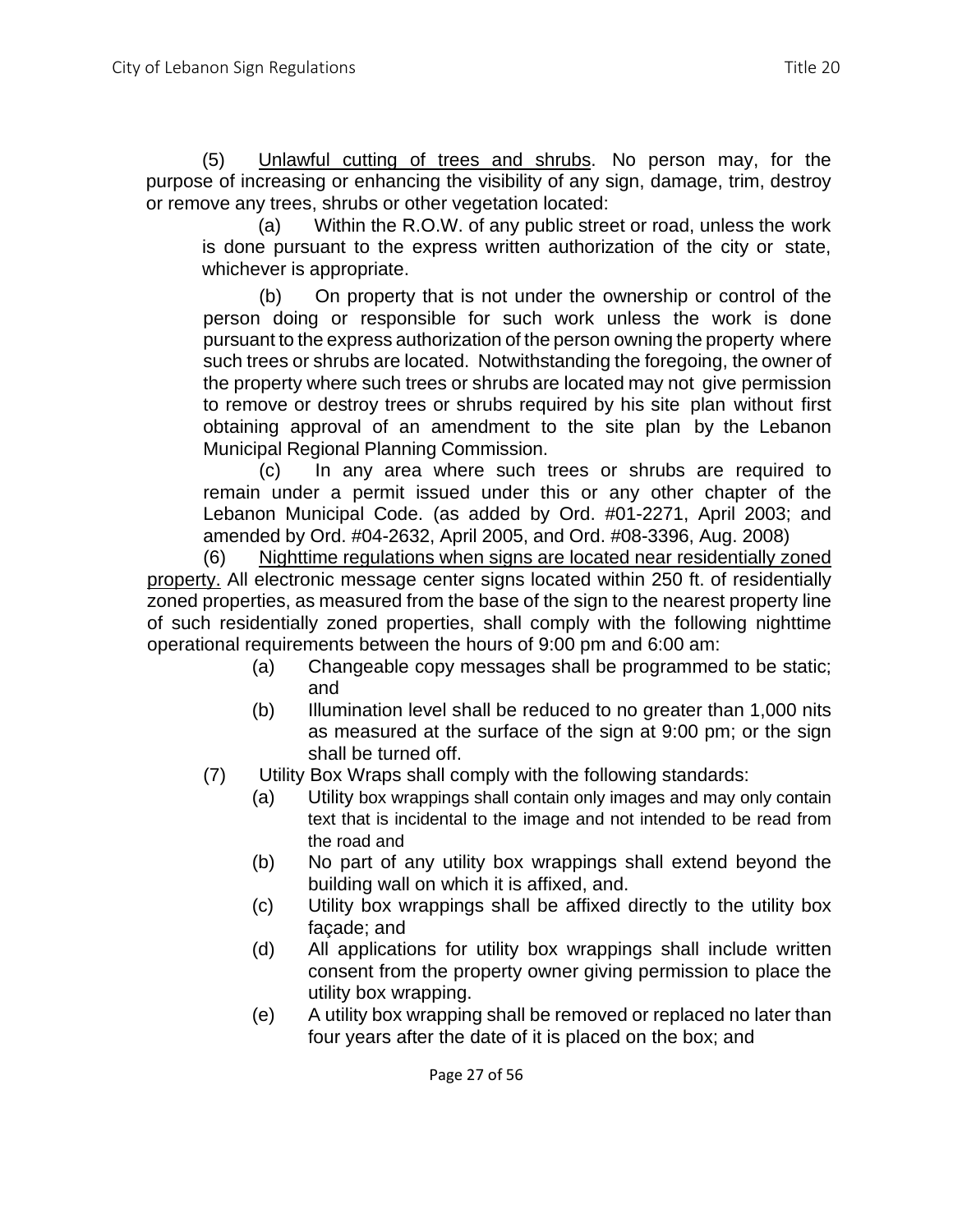(f) Sign permit fees shall comply with Section 20-120 Subsection 3.

# **20-125. Temporary Signs.**

The total combined use of the following temporary signs shall not exceed three (3) signs per lot at any given time. The maximum signable area shall not exceed the size set forth below herein. It shall be unlawful to erect or maintain temporary signs in violation of the following:

The Codes Director shall be authorized to notify property owners, tenants or appropriate individuals at any location regarding the need to repair or replace any temporary signs identified below. Reference Section 20-128.

No sign shall obstruct vision of any vehicles. No sign shall be placed within a public road right-of-way.

(1) Banners:

(a) Number - 2 per lot maximum on-site, except only one is permitted in the CD Central Downtown District.

- (b) Size 120 sq. ft. combined maximum area display.
- (c) Setback 5 ft. property line, 8 ft. power lines minimum.
- (d) Height N/A.
- (e) Zone All zones except residential/agricultural zones.
- (2) Directional signs:
	- (a) Number 6 per event off-site, 2 per lot.
	- (b) Size 16 sq. ft. maximum.
	- (c) Setback 5 ft. property line
	- (d) Height 3.5 ft. maximum.
	- (e) Timing
		- (i) Erection: 10 days before the event.
		- (ii) Removal: 2 days after the event.
	- (f) Permit fee None.
	- (g) Zones All.
- (3) Inflatable signs Stationary:
	- (a) Number 1 per lot maximum on-site.
	- (b) Size N/A

(c) Setback - 15 ft. property line, 8 ft. power lines minimum plus the distance to its inflated height minimum.

- (d) Height N/A
- (e) Zone –CG, IL and IH districts.
- (4) Inflatable signs Mobile:
	- (a) Number 1 per lot maximum on-site.
	- (b) Size N/A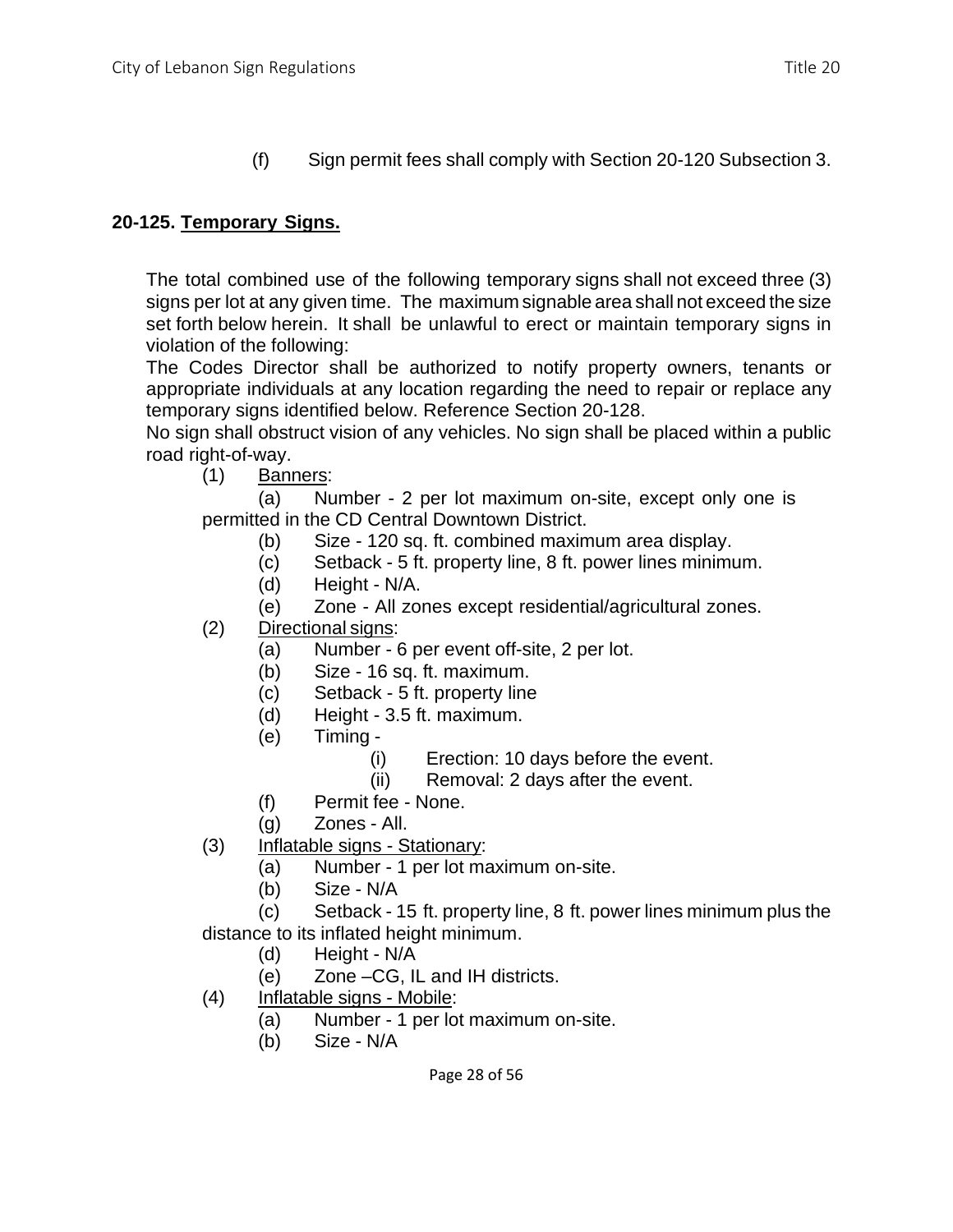(c) Setback - 15 ft. property line, 8 ft. power lines plus the distance to its extended height minimum.

- (d) Height 120 feet maximum.
- (e) Zone –CG, IL and IH.
- (5) Pennants:
	- (a) Number 1 every 50 feet of frontage.
	- (b) Size 9 sq. ft. maximum.
	- (c) Setback 5 ft. property line, 8 ft. power lines minimum.
	- (d) Height 35 ft. maximum.
	- (e) Zone –CG, IL and IH districts.
- (6) Pole signs:
	- (a) Number 3 per lot maximum on-site.
	- (b) Size 21 sq. ft. maximum.
	- (c) Setback 5 ft. property line, 8 ft. power lines minimum.
	- (d) Height 35 ft. maximum.
	- (e) Zone –C0, CN, CS, CG, IL and IH districts.
- (7) Streamers:

(a) Number - On-site, 3 linear feet of streamers for every 1 of road frontage maximum.

- (b) Size N/A
- (c) Setback 5 ft. property line, 8 ft. power lines minimum.
- (d) Height 35 ft. maximum.
- (e) Zone –CN, CS, CG, IL and IH districts.
- (8) Consignment Sales:
	- $(a)$  Number 3.
	- (b) Size 20 sq. ft. maximum.
	- (c) Setback 5" property line.
	- (d) Height 8 ft. maximum.
	- (e) Cannot obstruct visibility
- (9) A or T Frame Signs:
	- (a) Number One per site.
	- (b) Size 20 sq. ft. maximum.
	- (c) Locate minimum 5 ft. from curb and cannot obstruct visibility for vehicles.
	- (d) Setback Meet ADA requirement of 32" clear path on sidewalk.
	- (e) Height  $-4$  ft.
	- $(f)$  Zone N/A
- (10) Other temporary signs as determined by Chief Building Official:
	- (a) Number 3 per lot maximum on-site.
	- (b) Size:
		- (i) CN, CS, CG, IP, IL, IH and Commercial PUD zones 64 sq. ft. maximum.

Page 29 of 56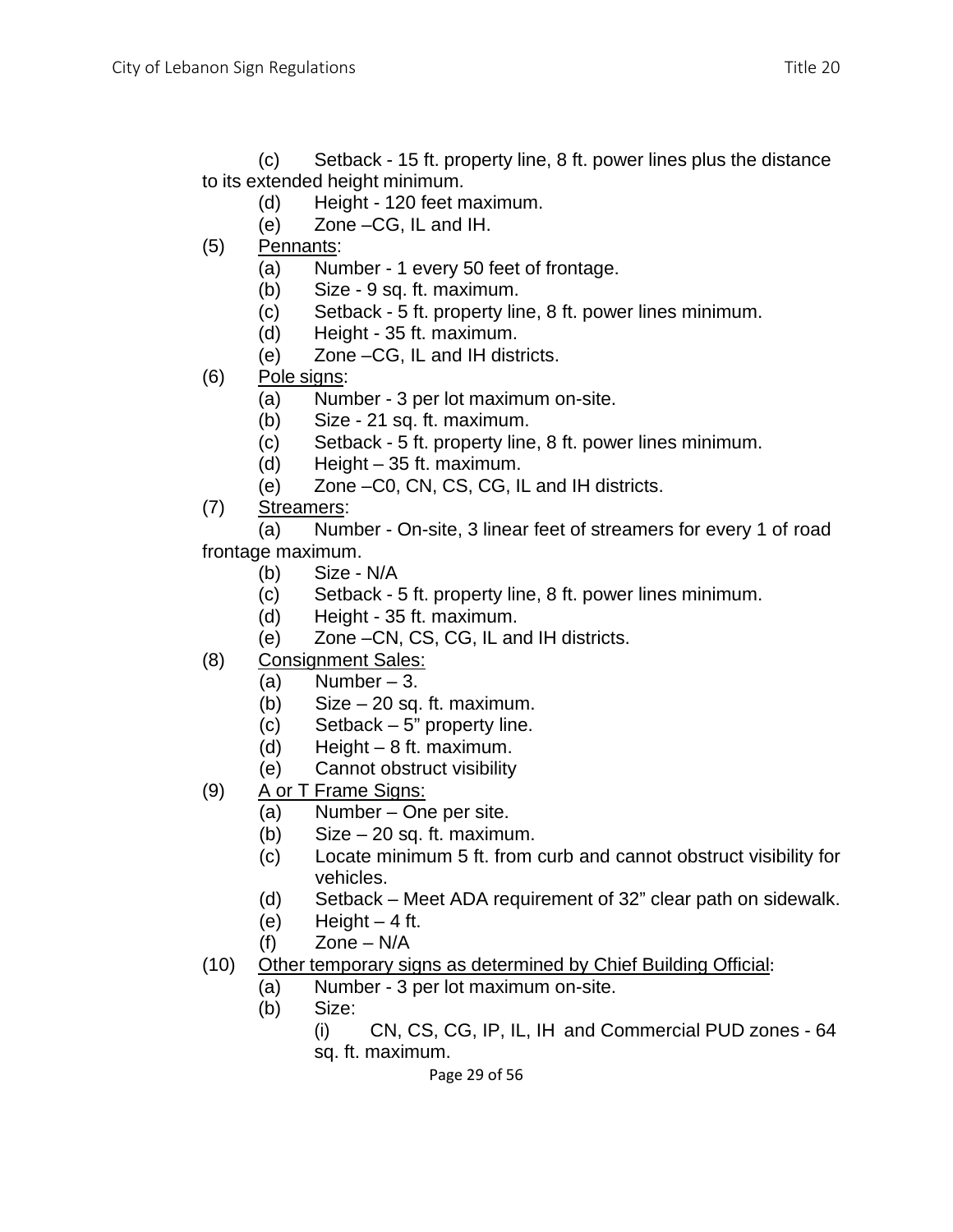(ii) Residential, Residential PUD's, UC, CO and RR- 16 sq. ft. maximum

(c) Height:

(i) CN, CS, CG, IP, IL, IH and Commercial PUD zones - 12' maximum.

(ii) Residential, Residential PUD's, UC, CO and RR - 6' maximum.

(d) Setback - 5 ft. property line

(11) Temporary Realty Signs. Temporary realty signs are limited in size, spacing and number of signs allowed. All Temporary Realty Signs shall be ground signs.

- (a) Temporary On-Site Realty Signs:
	- (i) Temporary Real Estate signs do not require a sign permit.
		- (ii) May be located adjacent to each separate street frontage of a lot plus one "Open House" sign, when appropriate.
		- (iii) Located entirely within the property to which the sign applies.
		- (iv) No illumination allowed.
		- (v) Removed within 7 days after deed has been recorded for sale, or a lease signed for the rental or lease of the property. Realtors shall provide copies of such documents to the building official if questions concerning these time frames arise.
		- (vi) Signage size is to be a maximum of no larger than fiftytwo (52) inches in width and forth (40) inches from top of sign to the bottom of the sign or signs within a single sign frame. This represents size of sign only. This does not represent the height of the sign from the ground to the top of sign.
		- (vii) Not larger than 32-square feet and 7-feet high for all other properties, including residential properties larger than one acre, industrial and commercial properties.
		- (viii) Special request for signs larger than allowed in these standards may be made to the Board of Zoning Appeals if topographic or other similar considerations should make such allowance necessary.
- (b) Temporary Directional Realty Signs:

Page 30 of 56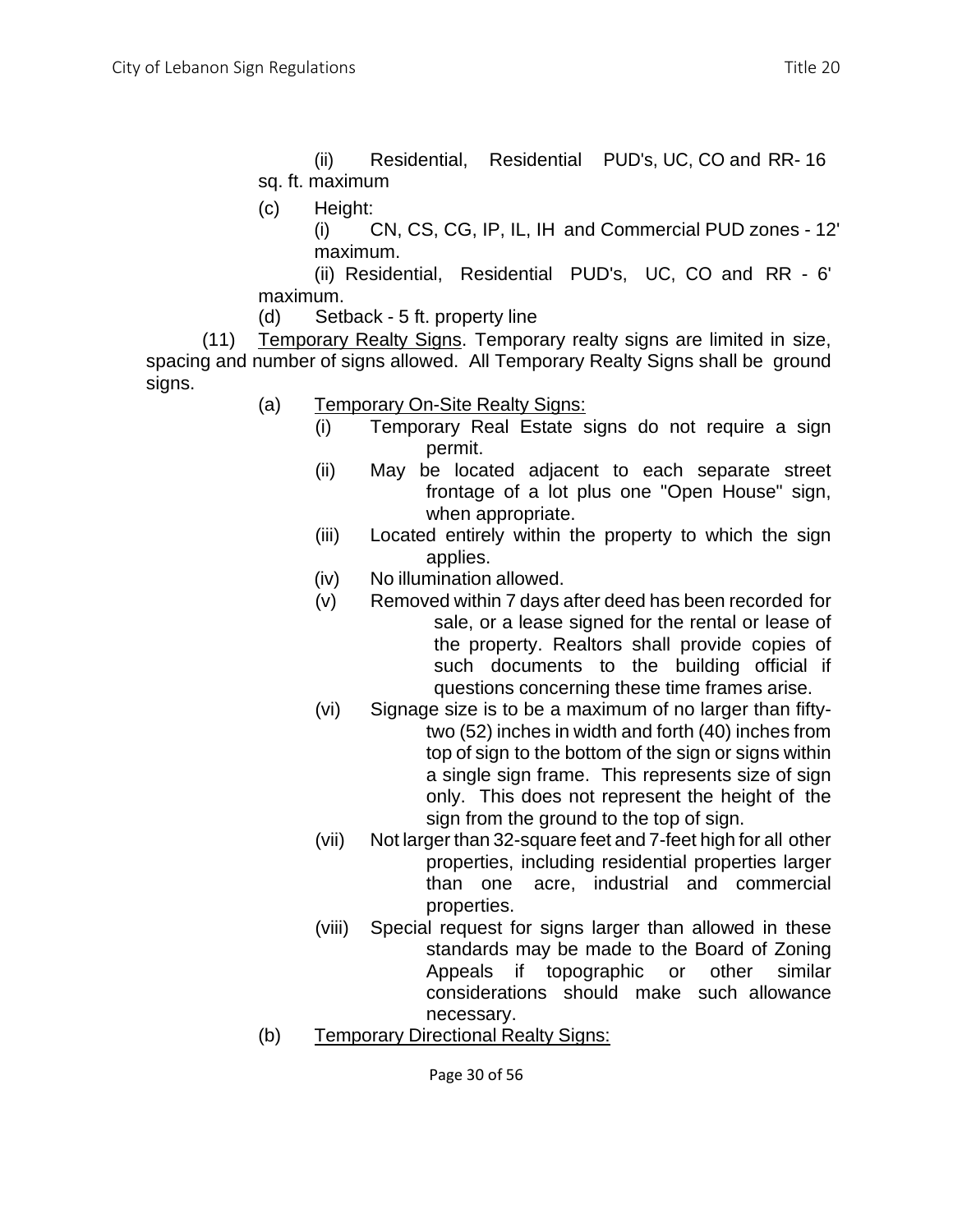- (i) Temporary directional signs saying "REALTY FOR SALE (OR LEASE)" "HOMES FOR SALE (OR LEASE)" or"LAND FOR SALE (OR LEASE)" shall not exceed 2-square feet in size and shall not exceed 3-feet in height from ground level to top of sign. These temporary directional signs shall only read as stated above and shall not contain realty firm promotional messages. They shall be printed in black or red letters on a white background.
- (ii) Two signs will be allowed per intersection at as many intersections as needed to guide consumers to available realty in the community.
- (iii) "Open House" signs will be allowed in addition to temporary directional signs, but can be placed no earlier than Wednesday at 12:00 PM and must be removed by Monday at 12:00 PM.
- (c) Temporary Auction Realty Signs:
	- (i) The maximum sign size on the property to be auctioned will be 45-square feet.
	- (ii) The sign shall be posted not more than 15 days prior to the event and removed by the day following the event.
	- (iii) There will be a limit of 5 directional signs allowed per event. Maximum size of said directional signs will be 32-square feet.
	- (iv) Signs shall be no higher than 7-feet from the ground level at any point.
	- (v) There may be an unlimited number of 2-square feet directional signs which shall not exceed 3-feet in height from ground level to top of sign allowed not more than 15 days prior to the event and removed by the day following the event.
- (d) Prohibited Temporary Realty Signs:
	- (i) No flashing, fluttering, undulating, swinging, rotating,or otherwise moving signs, pennants, or other decorations shall be permitted.
	- (ii) No sign shall be posted on a utility pole, telephone pole, fence post, tree, rock or any other natural vegetative material. Exception is the placement of No Trespassing signs on a fence. (as added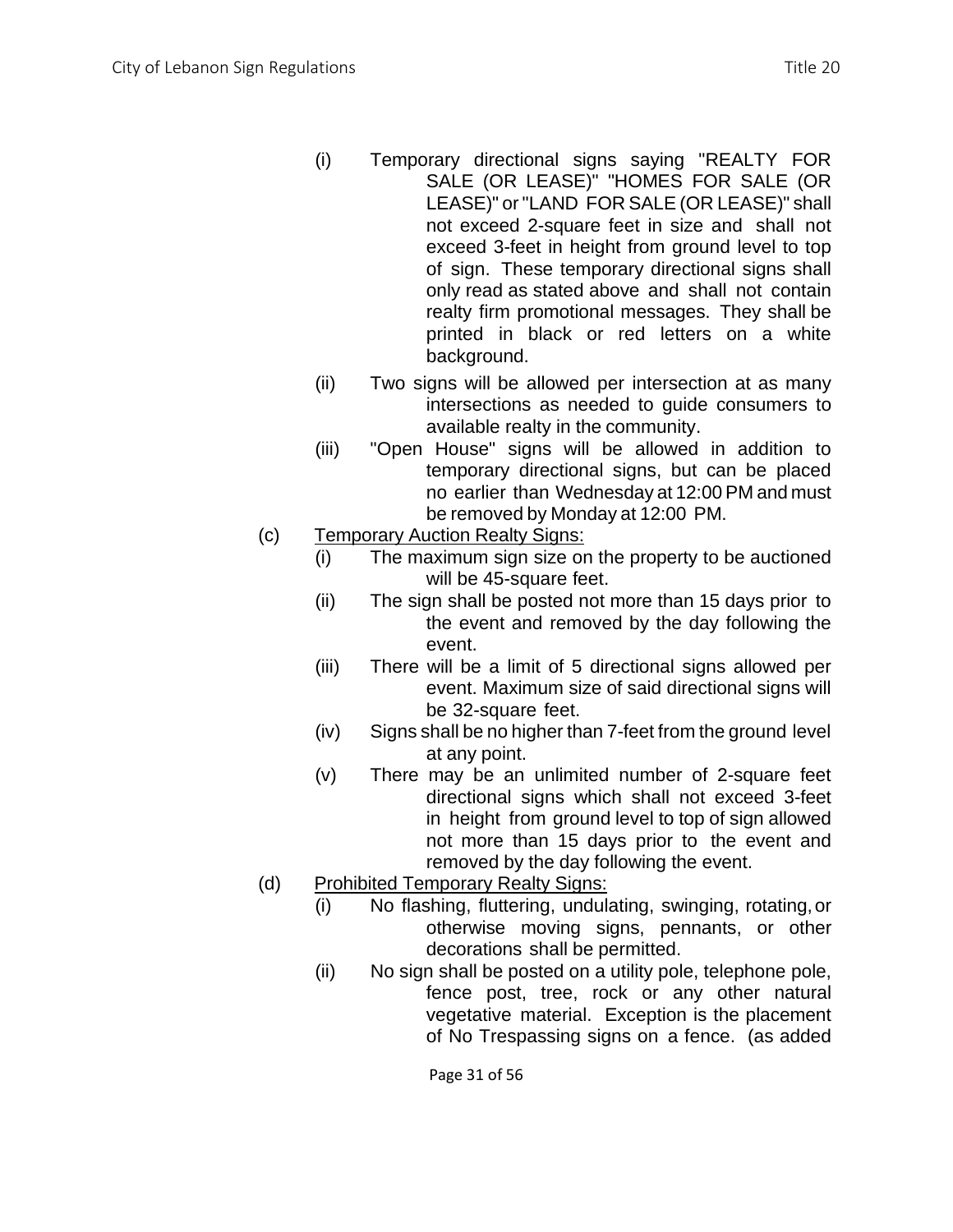by Ord. #01-2271, April 2003, and amended by Ord. #04-2632, April 2005)

(12) Handheld Signs. Handheld signs are illegal. Includes costumed characters flipping and holding signs.

(13) Community Event Signs/Banners, etc. No sign shall be placed within a public road right-of-way.

Definition: Signs/banners which represent a community-wide event benefitting and involving the community as a whole. Community-wide event status determined by the Chief Building Official and Planning Director. The Commissioner of Public Works to be consulted if the Chief Building Official and the Planning Director do not agree.

Examples:

Wilson County Fair

Think Green, Think Clean

Whip Crackin' Rodeo

Best of the Best Awards presented by the Chamber of Commerce Beautification Awards presented by the City of Lebanon Beautification Commission

Functions such as walks/runs to benefit organizations such as United Way, Sherry's Run, Relay for Life

Open-air events which invite all of community such as Movie in the Park presented by Wilson Bank & Trust, Tour of Homes, Oktoberfest, Halloween on the Square, etc.

Little League Baseball, Lebanon Girls Softball tryouts, etc.

- (a) Yard Signs Maximum 9 sq. ft.
- (b) Banners Maximum 120 sq. ft. maximum.
- (c) Setbacks 5 ft. from property line (placed out of the public rightof-way).

Rule of thumb: place behind utility poles. If there is not a utility pole on the side of the street where you are placing a sign, look across the street and use the same distance between the street and utility pole on the other side of the street as a guideline.

- (d) Application/Permit Application must be completed at the City of Lebanon Building Inspection Office. No charge for permit. Approval of Application based on:
	- (1) Application must be made with the City of Lebanon Building Inspection Office no less than 10 days prior to scheduling event.
	- (2) Event is being held to benefit health and welfare of the community.
	- (3) Event complies with City/State/Federal laws.
	- (4) Application is signed by authorized representative of event

Page 32 of 56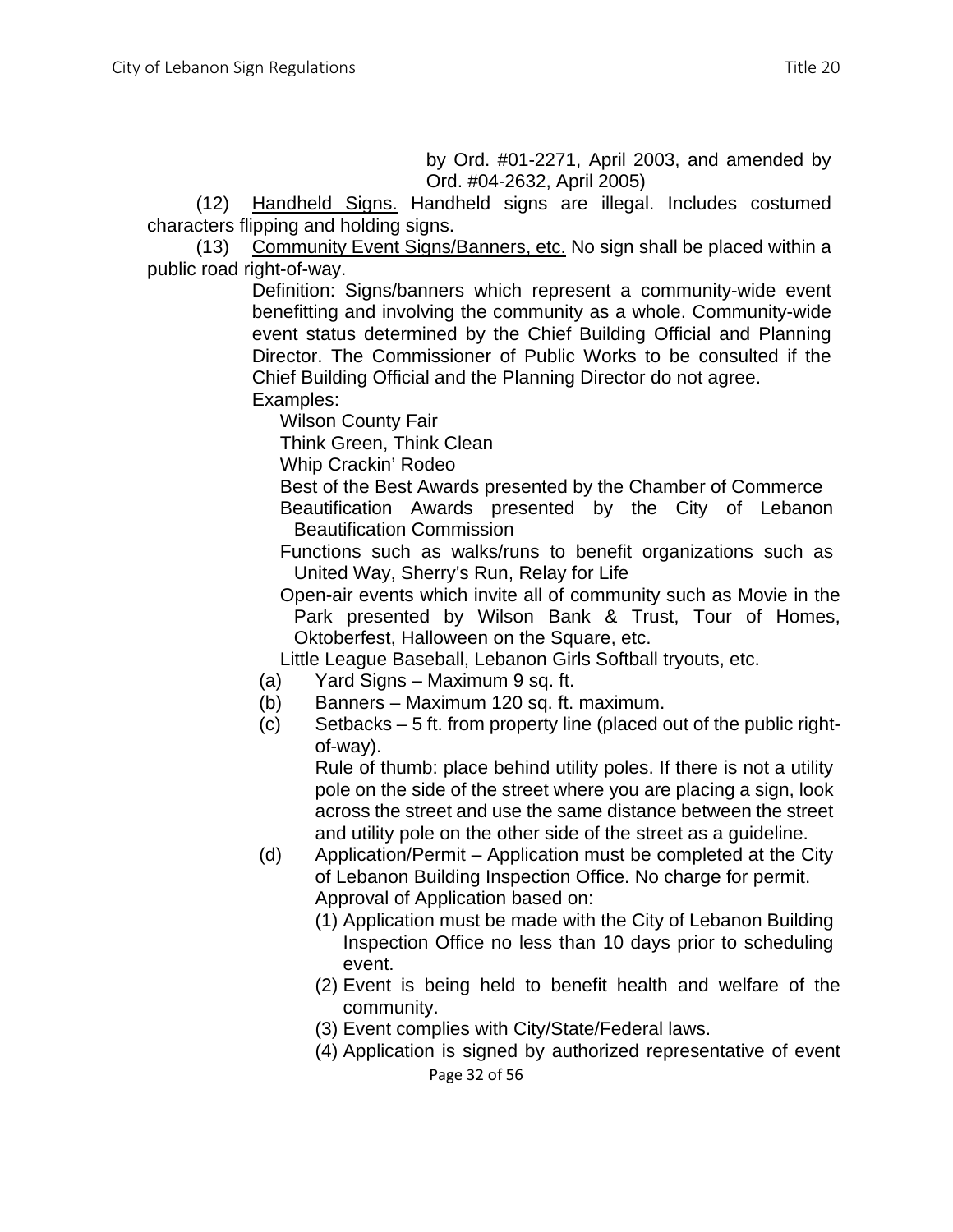organization.

- (5) Event representative signs to agree to follow all City guidelines regarding signage, safety, etc.
- (e) Timing:
	- (1) Signs, etc. announcing an upcoming event may be displayed up to 30 days prior to event and must be removed within 5 days after an event.
	- (2) "Award" signs such as Best of the Best or Beautification Award may be displayed up to 3 days from date of presentation.
- (14) Political Campaigns.

Do Not Attach Any Type of Sign(s) or Flyer(s) to Utility Pole(s) and/or Traffic Sign(s).

No sign shall obstruct vision of any vehicle(s).

Do Not Place Any Sign(s) in the Public Right-of-Way (ROW). This includes grassed medians.

"How can you identify or determine where is the ROW?"

As a Rule of Thumb", and as a Visual Aid, follow guidelines below:

- (1) Place Sign(s) behind Utility Pole. (This is normally will be at least 5 feet behind the Roadside Ditch.
	- (a) If there is not a Utility Pole on the side of the street where you would like to place a sign, look across on the other side of the street and use the same measurement of distance between that Utility Pole and the street as a guide for your set back and placement of your sign(s).
	- (b) Place signs minimum 3 to 5 feet behind any "CURB".

Obtain permission from the Private Property Owner before you place any signs on their property.

Contact Tennessee One Call 1-800-351-111 to locate existing utilities. Maximum size of signs allowed are 4 ft. x 8 ft.

REMOVE ALL SIGNS WITHIN 14 DAYS AFTER ELECTION.

Special Note:

Any sign determined to be creating a safety concern or hazard (such as obstruction of view), will be removed immediately by the City of Lebanon**.** (as added by Ord. #16-5274 August 2016)

# **20-126. On-sitepermanent signrequirements.**

- (1) Number, signable area of signs and construction.
	- (a) Except as authorized by this section, it shall be unlawful to have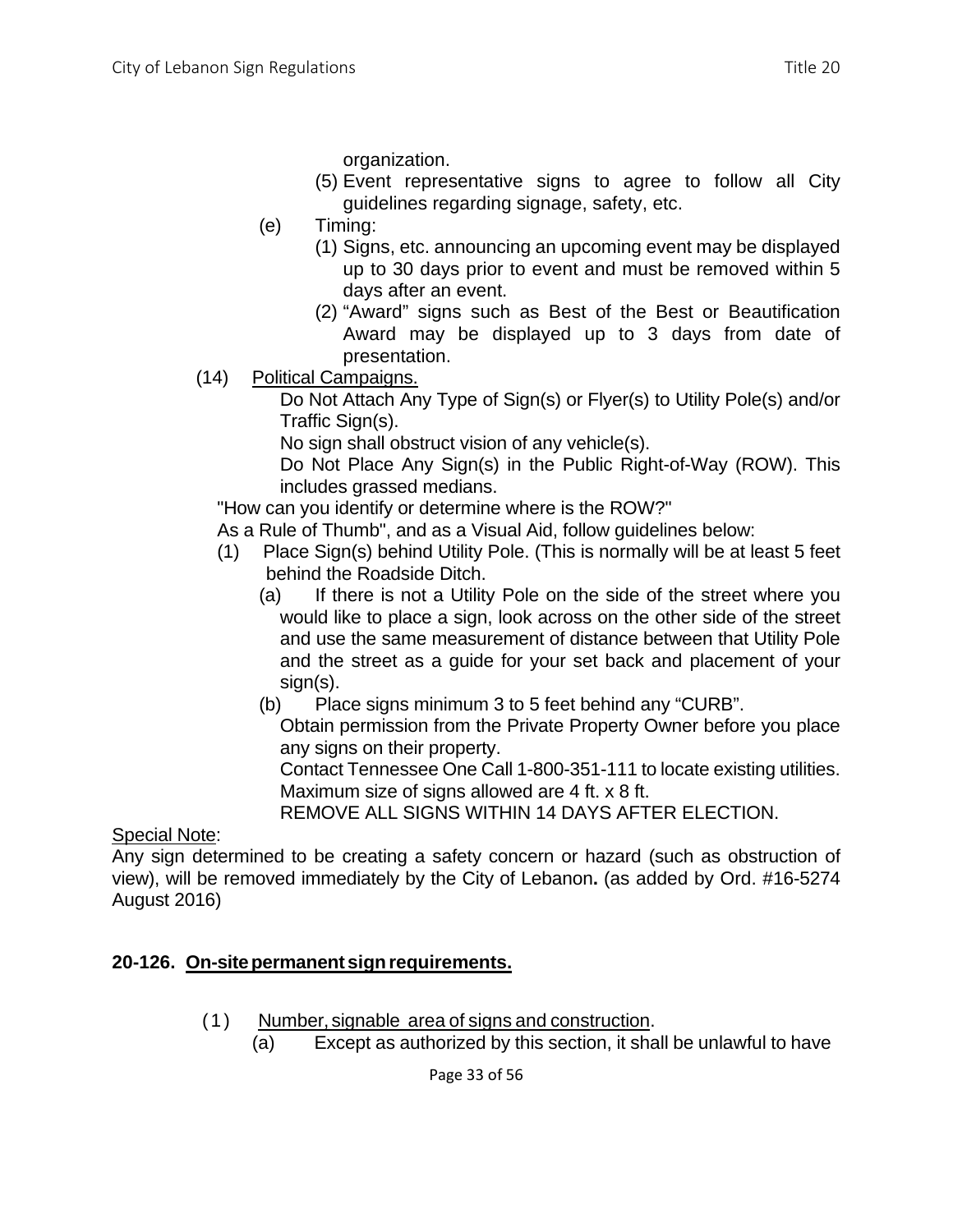more than one (1) ground sign on a zone lot of record or in violation of the regulations set forth herein.

(b) If the zone lot of record has at least one hundred (100) feet of frontage on each of two (2) or more public streets, then there shall be no more than one (1) ground sign along each side of the lot of record bordered by such streets.

(c) An interstate on-site sign is a special type of ground sign defined in section 20-102(1). Should the applicant be entitled to two (2) or more ground signs, one of which is an interstate on-site sign, the applicant may utilize the interstate on-site sign structure for support of two (2) or more signs provided

(i) each sign is no larger than permitted,

(ii) each sign is either below the maximum height for a ground sign or above the minimum height for an interstate on-site sign;

(iii) no more than two (2) of the signs are above the minimum height for an interstate on-site sign; and,

(iv) no more than one (1) ground sign may be located below the maximum height for a ground sign.

(d) The supports, braces, guys and anchors for all on-site permanent signs shall not be exposed creosote treated wood. Should the supports, braces, guys, and/or anchors be of creosote treated wood, they must be covered with a material other than paint. Wood used as supports, braces, or anchors shall be decay or rot resistant.

(e) When the number of signs listed is greater than one (1), the size set forth shall be for each sign unless otherwise indicated.

(2) Spacing. There shall be fifty (50) feet minimum spacing on the same lot of record for ground signs.

(3) Nighttime regulations when signs are located near residentially zoned property as follows: All electronic message center signs located within 250 feet of residentially zoned properties, as measured from the base of the sign to the nearest property line of such residentially zoned properties, shall comply with the following nighttime operational requirements between the hours of 9:0 pm and 6:00 am:

A. Changeable copy messages shall be programmed to be static; and

B. Illumination level shall be reduced to no greater than 1,000 nits as measured at the surface of the sign at 9:00 pm.; or

C. The sign shall be turned off.

(4) Permitted signs. The following signs shall be permitted in the districts hereafter set forth:

(a) Signs permitted in RR, RS20, RS12, RD9, RS6, RP2, R2, RM6 and Residential PUD's zoning districts (except as noted):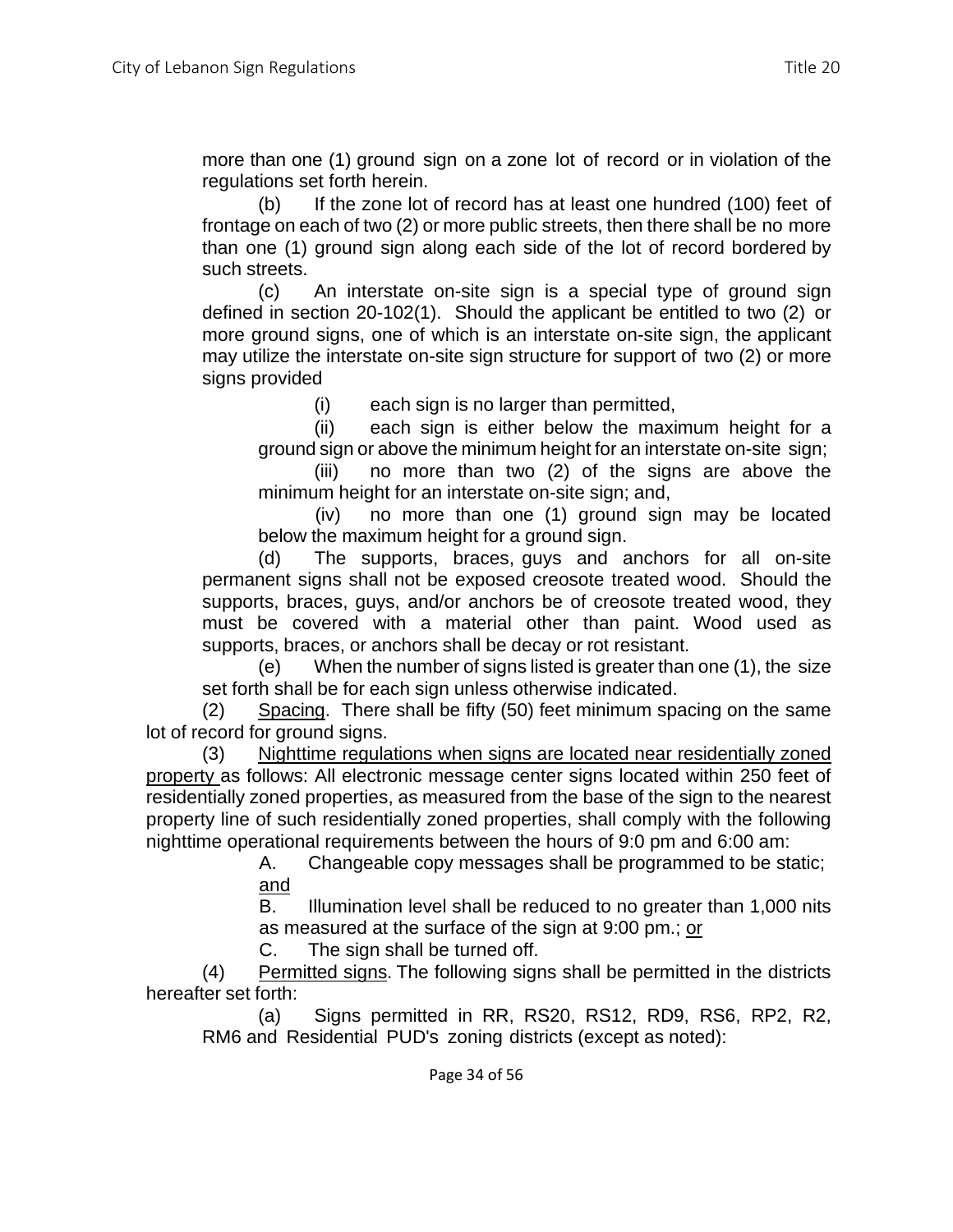| (i) | Commercial (except home occupation) and tax-exempt |
|-----|----------------------------------------------------|
|     | organizations (except churches and schools):       |

|     | 0.98.1.28.10.10 (0.100pt 0.18.10.100 8.18 00.100.10). |
|-----|-------------------------------------------------------|
| (A) | Type - Attached:                                      |
|     | Number - 1 per lot maximum.                           |
|     | Size - 3 sq. ft. per linear feet of building frontage |
|     | not to exceed 40 sq. ft. maximum.                     |
|     | Setback - N/A                                         |
|     | Height - Ground level floor.                          |
|     | Illumination - Not permitted.                         |
|     | Either (B) or (C) (But not both)                      |
| (B) | Type - Ground:                                        |
|     | Number - 1 per lot maximum.                           |
|     | Size - 40 sq. ft. maximum.                            |
|     | Setback $-5$ ft. property line, 8 ft. power lines     |
|     | minimum.                                              |
|     | Height $-24$ ft. maximum.                             |
|     | Illumination - Not permitted.                         |

(C) Type - Freestanding wall sign. Number - 1 per entrance. Size – 40 sq. ft. maximum. Setback – 5 ft. property line, 8 ft. power lines minimum.

## (ii) Home occupation:

- (A) Type Attached. Number - 1 per lot maximum. Size - 3 sq. ft. maximum. Setback - N/A Height - Ground level floor Illumination - Not permitted.
- (iii) Bed and breakfast homestay and bed and breakfast inn.
	- (A) Type Attached. Number - 1 per lot maximum. Size - 3 sq. ft. maximum. Setback - N/A Height - Ground level floor. Illumination - Not permitted. Either (B) or (C) (But not both)
	- (B) Type Ground. Number - 1 per lot maximum. Size - 3.5 sq. ft. maximum. Setback  $-5$  ft. property line, 8 ft. power lines

Page 35 of 56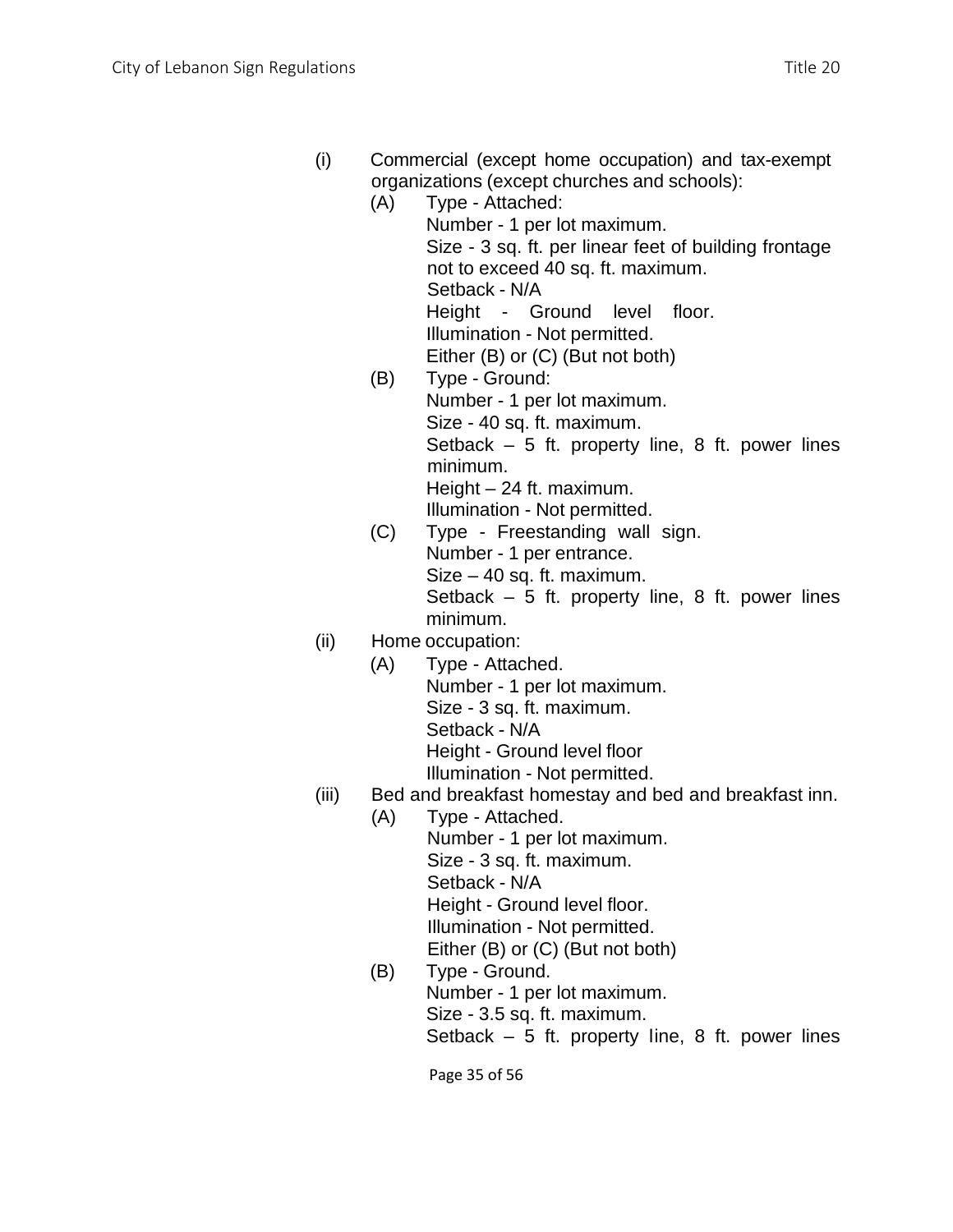minimum. Height - 4 ft. maximum. Illumination - Not permitted.

- (C) Type Freestanding wall sign. Number - 1 per entrance. Size - Letters shall not exceed 6" in height. Display surface - 4.5 sq. ft. maximum. Setback  $-5$  ft. property line, 8 ft. power lines minimum. Height - 4 ft. maximum. Illumination - Not permitted.
- (iv) Subdivision or multifamily development ID sign: Either (A) or (B) (But not both)
	- (A) Type\* Freestanding wall sign (see notation below). Number 2 per development entrance maximum. Size - Letters shall not exceed 24" in height. Display surface - Shall not exceed 40 sq. ft. Setback  $-5$  ft. property line, 8 ft. power lines minimum Illumination - Indirect only.
	- (B) Type\* Ground (see notation below). Number 1 per development entrance maximum. Size - 40 sq. ft. maximum. Setback  $-5$  ft. property line, 8 ft. power lines minimum Height – 8 ft. maximum.

Illumination - Indirect only.

(C) Flag signs: Type - Ground. Number - 4 per entrance, 8 flags maximum per

development.

Size - 32 sq. ft. maximum.

Setback  $-5$  ft. property line, 8 ft. power lines minimum.

Height – 40 ft. maximum

Illumination – Indirect only.

Zones – R2, RM6 and RP2 only.

\*Notation:

(a) These signs are intended to be in well landscaped areas where the developer has set up a property owner's association for their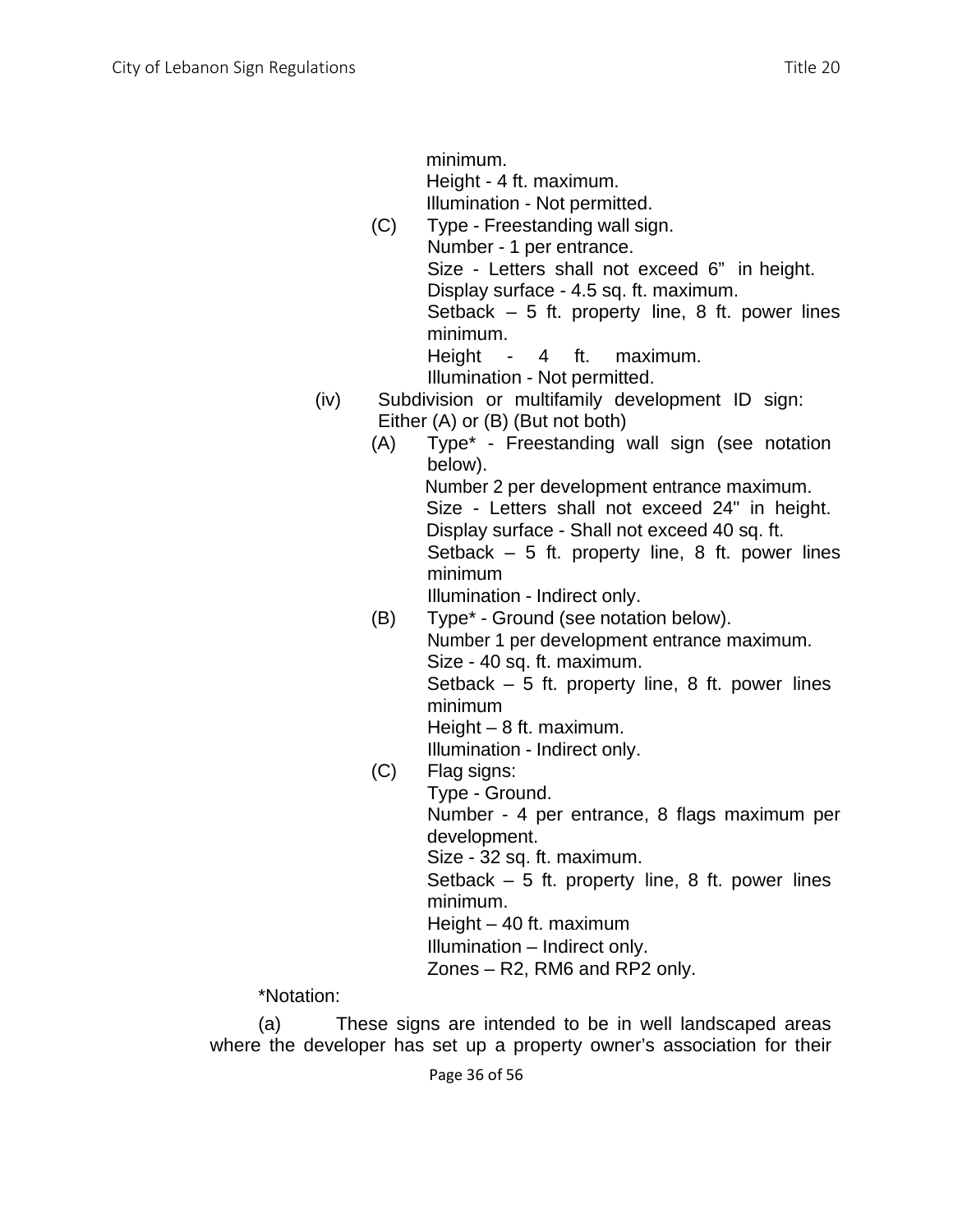sign.

- (v) Churches and schools:
	- (A) Type Ground: Number - 1 per lot maximum. Size - 100 sq. ft. maximum. Setback – 5 ft. property line, 8 ft. power lines minimum. Height – 24 ft. maximum. Illumination - Not permitted.
	- (B) Type Freestanding wall sign. Number - 2 per development entrance. maximum Size –Letters shall not exceed 24" in height. Display Surfaces – Shall not exceed 40 sq. ft. Setback – 5 ft. property line, 8 ft. power lines minimum. Height 8 ft. maximum
- (vi) Off-site signs not exceeding 200 square feet in total area are permitted.
	- (A) Such off-site sign shall be no closer than 5 ft. to the front property line and shall not exceed 24 feet in height.
	- (B) Such off-site shall not be located within a 125-foot radius nor within 300 lineal feet from any city or county residential district or from any church, school, health care facility, historic district or property eligible for historic designations. The off-site sign shall not be located closer than 150 lineal feet from any city or county office district.
- (vii) Electronic message center signs are not permitted.
- (b) Signs permitted in CN, CS, Commercial PUD's and UC zoning districts:
	- (i) Commercial and noncommercial uses Single occupant:
		- (A) Type Attached. Number - 3 per lot maximum. Size - 3 sq. ft. per linear foot or building frontage not to exceed 100 sq. ft. maximum. Setback - N/A Height - Ground level floor or 24 feet, whichever

Page 37 of 56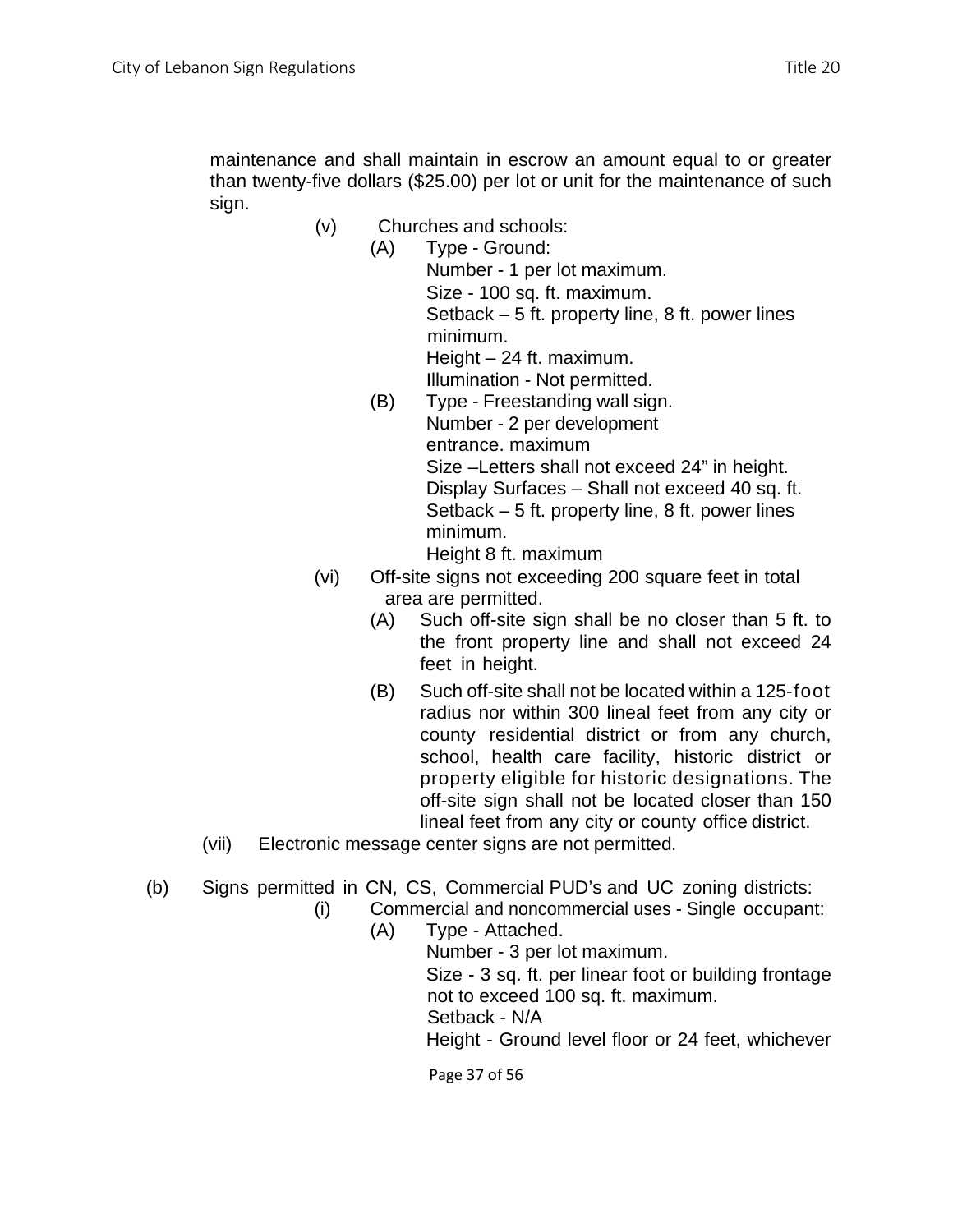is higher.

- (B) Type Canopy sign. Number - 1 per side, 3 maximum. Size - 50 sq. feet each, maximum. Height - 12 ft. minimum; 24 ft. maximum when located within 200 ft. of a residential zone, otherwise 40 ft. maximum. Either (C) or (D) (But not both)
- (C) Type Ground. Number - 1 per lot maximum. Size - 60 sq. ft. maximum. Setback  $-5$  ft. property line, 8 ft. power lines minimum. Height – 8 ft. maximum.
- (D) Type Freestanding wall sign. Number - 2 per development entrance maximum. Size - Letters shall not exceed 24" in height. Display surfaces - Shall not exceed 40 sq. ft. Setback - 5 ft. property line 8 ft. power lines minimum. Height – 8 ft. maximum.
- (ii) Commercial, noncommercial, or multi-tenant complex:
	- (A) Type Ground. Number - 1 per lot maximum. Size - 75 sq. ft. maximum. Setback  $-5$  ft. property line, 8 ft. power lines minimum. Height - 24ft. maximum.
	- (B) Type Freestanding wall sign.

Number - 1 per street frontage, maximum of 2. Minimum street frontage for a second sign shall be 100ft.

Size - 75 sq. ft. maximum, not to exceed 125 sq. ft. maximum for both signs.

Setback  $-5$  ft. property line, 8 ft. power lines minimum.

Height - 16 ft. maximum if located within 300 ft. of a residential zone, otherwise 25 ft. maximum.

(C) Eachoccupant of a commercial, noncommercial or multi-tenant complex:

Page 38 of 56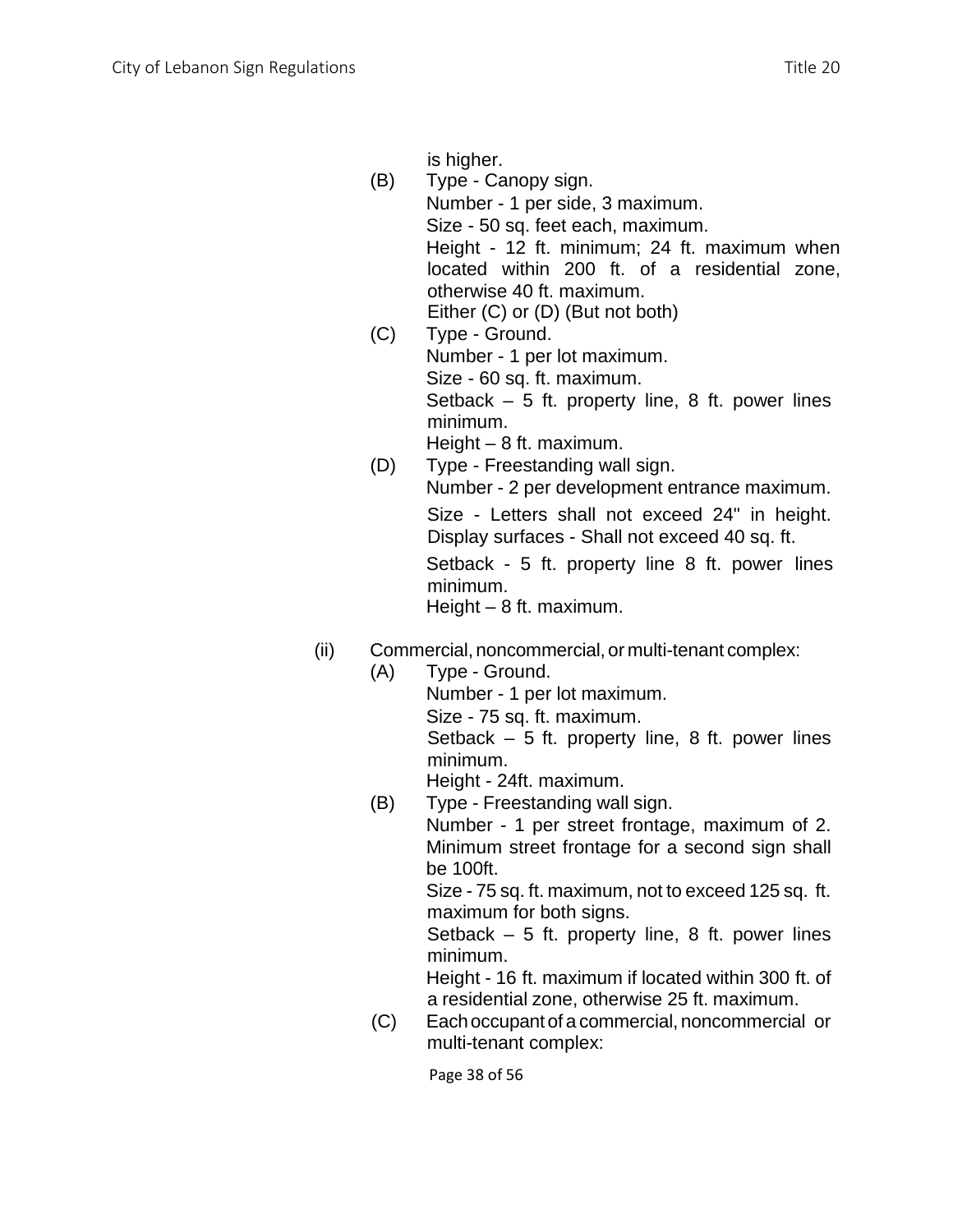Type – Attached (see definition of "attached sign"). Number – 1 per tenant

Size – 3 sq. ft. per linear foot of tenant frontage not to exceed 100 sq. ft. maximum

Setback – N/A

Height – Not to exceed the parapet wall or roof line, no sign shall be attached to the roof, or a maximum of 18 ft.

Structures with rear oriented toward an interstate shall be allowed the following additional signage. Number - 1 per tenant.

Size - A sign the same size as the front or not more than 50 sq. ft., whichever is less. Setback - N/A.

Height - Not to exceed the parapet wall or roof line, no sign shall be attached to the roof, or a maximum of 18 ft.

- (D) Flag signs:
	- Type Ground.

Number - 4 per entrance, 8 flags maximum per

Size - 32 sq. ft. maximum.

Setback - 5 ft. property line, 8 ft. power lines minimum.

Height - 40 ft. maximum.

Permitted for all uses this section except (D)

below.

(E) Type - Canopy sign.

Number - 1 per side, 3 maximum.

Size - 50 sq. feet each, maximum.

Height - minimum 12 feet; 24 feet maximum when located within 200 feet of a residential zone, otherwise 35 feet maximum.

(iii) Off-site signs not exceeding 100 square feet in total area are permitted.

- (A) Such off-site sign shall be no closer than 5 ft. to the front property line and shall not exceed 24 feet in height.
- (B) Such off-site sign shall not be located within a 125-foot radius nor within 300 lineal feet from any city or county residential district or from any

Page 39 of 56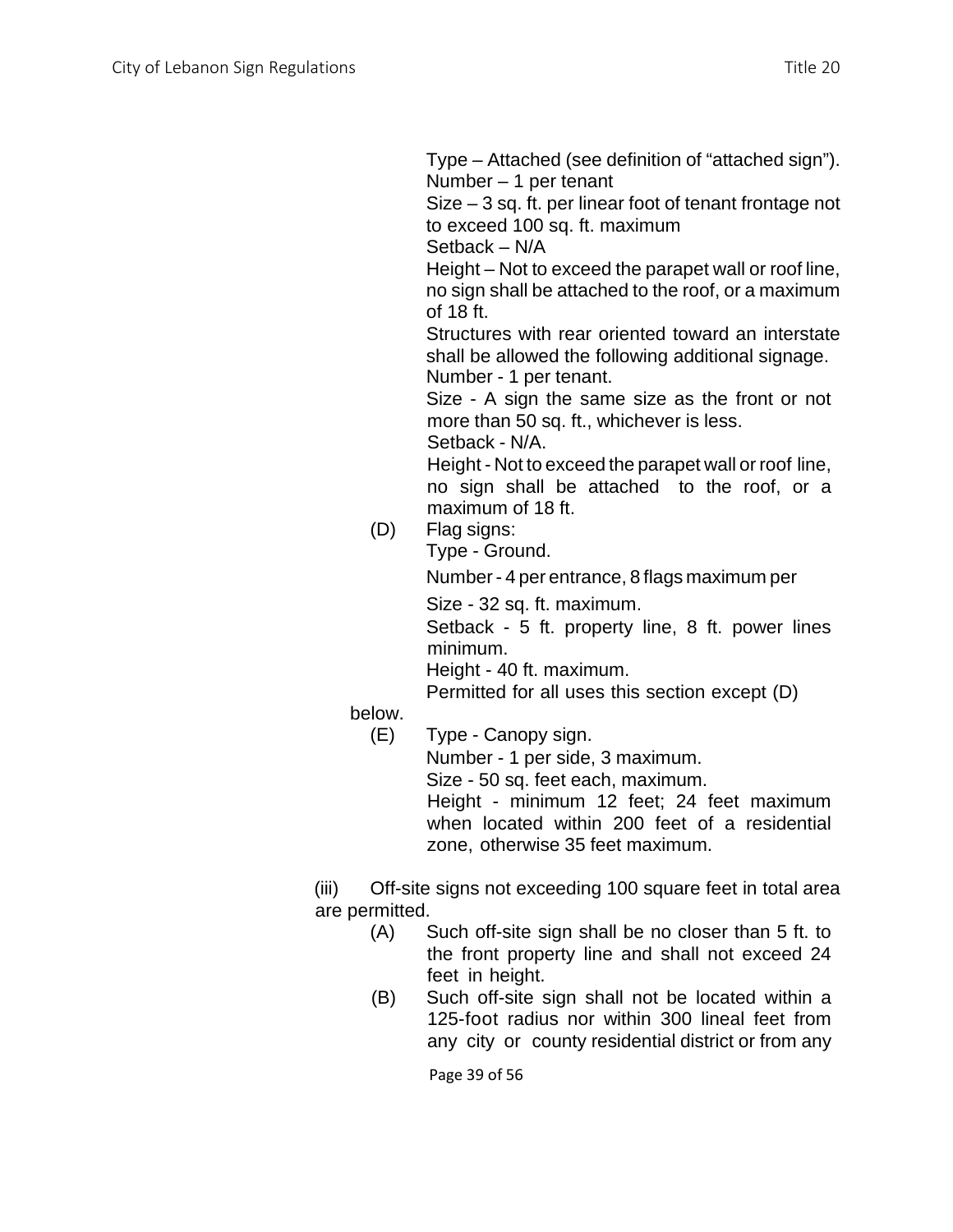church, school, health care facility, historic district or property eligible for historic designations. The off-site sign shall not be located closer than 150 lineal feet from any city or county office district.

(iv) Theaters:

Type - Ground. Number - 1 per lot maximum. Size - 300 sq. ft. maximum.

Setback - 5 ft. property line, 8 ft. power lines minimum.

Height - 24 ft. maximum when located within 200 ft. of a residential zone, otherwise 40 ft. maximum.

- (v) Electronic message center signs are not permitted, except in the CS zone.
- (c) Signs permitted in CD district:
	- (i) Commercial and noncommercial uses Single occupant: Either (A) or (B) (But not both)
		- (A) Type Attached. Number - 1 per street frontage maximum. Size - 3 sq. ft. per foot of linear building frontage. Setback - N/A Height - Ground level floor or 24 feet, whichever is lower.
		- (B) Type Freestanding wall sign:

Number - 1 per entrance maximum.

Size - Letters shall not exceed 24" in height. Display surface - Shall not exceed 40 sq. ft.

Setback - 5 ft. property line, 8 ft. power lines minimum.

Height - 8 ft. maximum.

(ii) Each occupant of a commercial or non-commercial multi-tenant complex:

Either (A) or (B) (But not both)

(A) Type - Freestanding wall sign.

Number - 2 per entrance maximum. Size - Letters shall not exceed 24" in height. Display surface - Shall not exceed 40 sq. ft. Setback - 5 ft. property line, 8 ft. power lines minimum.

Page 40 of 56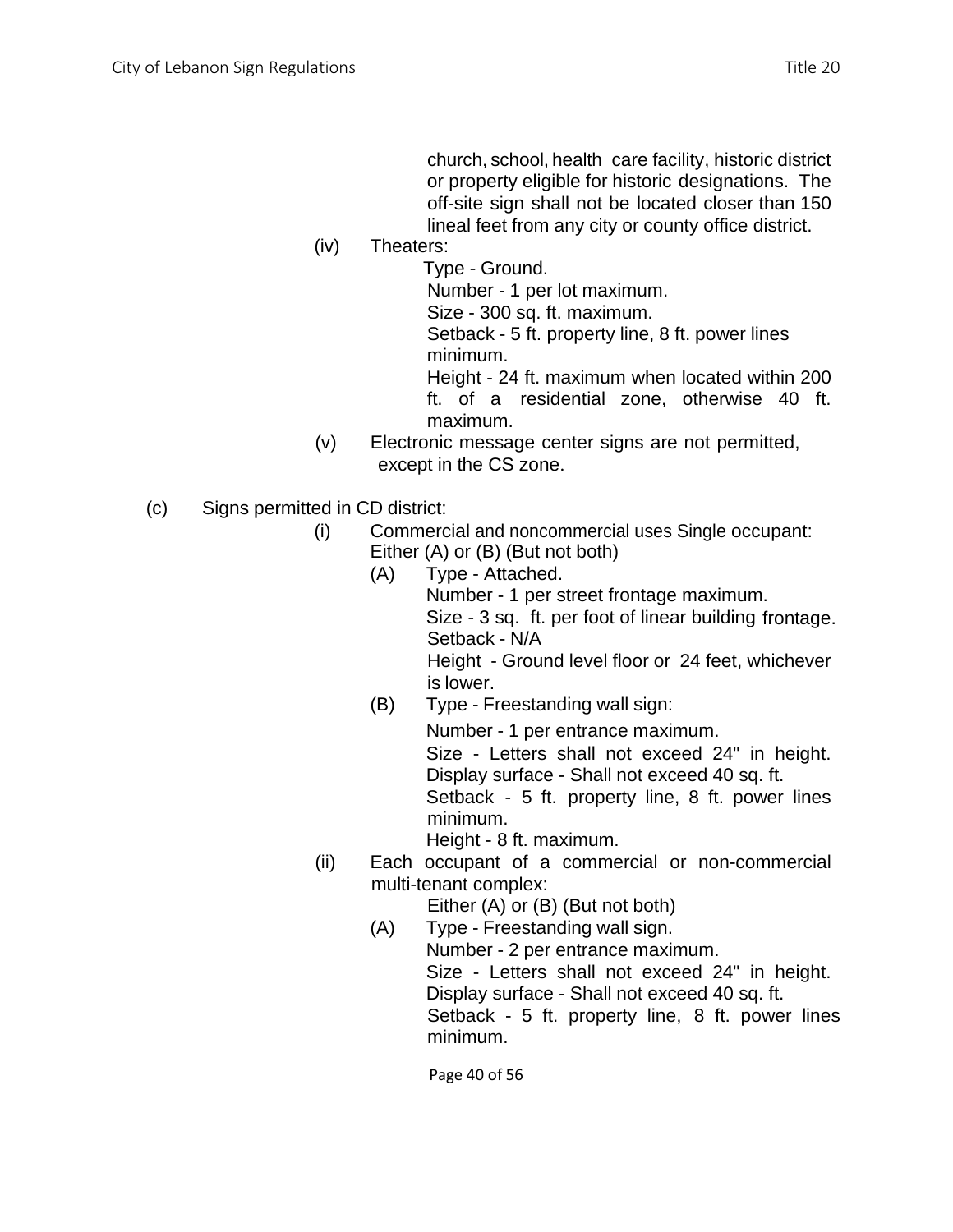Height - 8 ft. maximum.

(B) Type - Attached (see definition of "attached sign").

Number - 1 per business maximum.

Size - 3 sq. ft. per linear foot of tenant frontage not to exceed 100 sq. feet maximum.

Height Ground level floor or 24 feet whichever is lower.

- (iii) Off-site signs are not permitted.
- (iv) Electronic message center signs are not permitted.
- (d) Signs permitted in CG, IP, IL, IH districts:
	- (i) Commercial, noncommercial and industrial development ID sign:
		- Either (A) or (B) (But not both)
		- (A) Type\* Ground (see notation below): Number - One (1) per development entrance

maximum Size - 100 sq. ft. maximum (132 sq. ft. if tenant panel, attraction panel or electronic message center used)

Setback - 5 ft. property line, 8 ft. power lines minimum

Height - 40 ft. maximum.

(B) Type\* - Freestanding wall sign (see notation below):

Number Two (2) per development entrance maximum.

Size - Letters shall not exceed 24" in height maximum.

Display surface - Shall not exceed 40 sq. ft.

Setback - 5 ft. property line, 8 ft. power lines minimum

Height - 8 ft. maximum.

\*Notation:

(a) These signs are intended to be in well landscaped areas where the developer has set up a property owner's association for their maintenance and shall place in escrow an amount equal to or greater than twenty-five dollars (\$25.00) per lot for the maintenance of such sign.

(ii) Commercial, noncommercial or industrial-single occupant: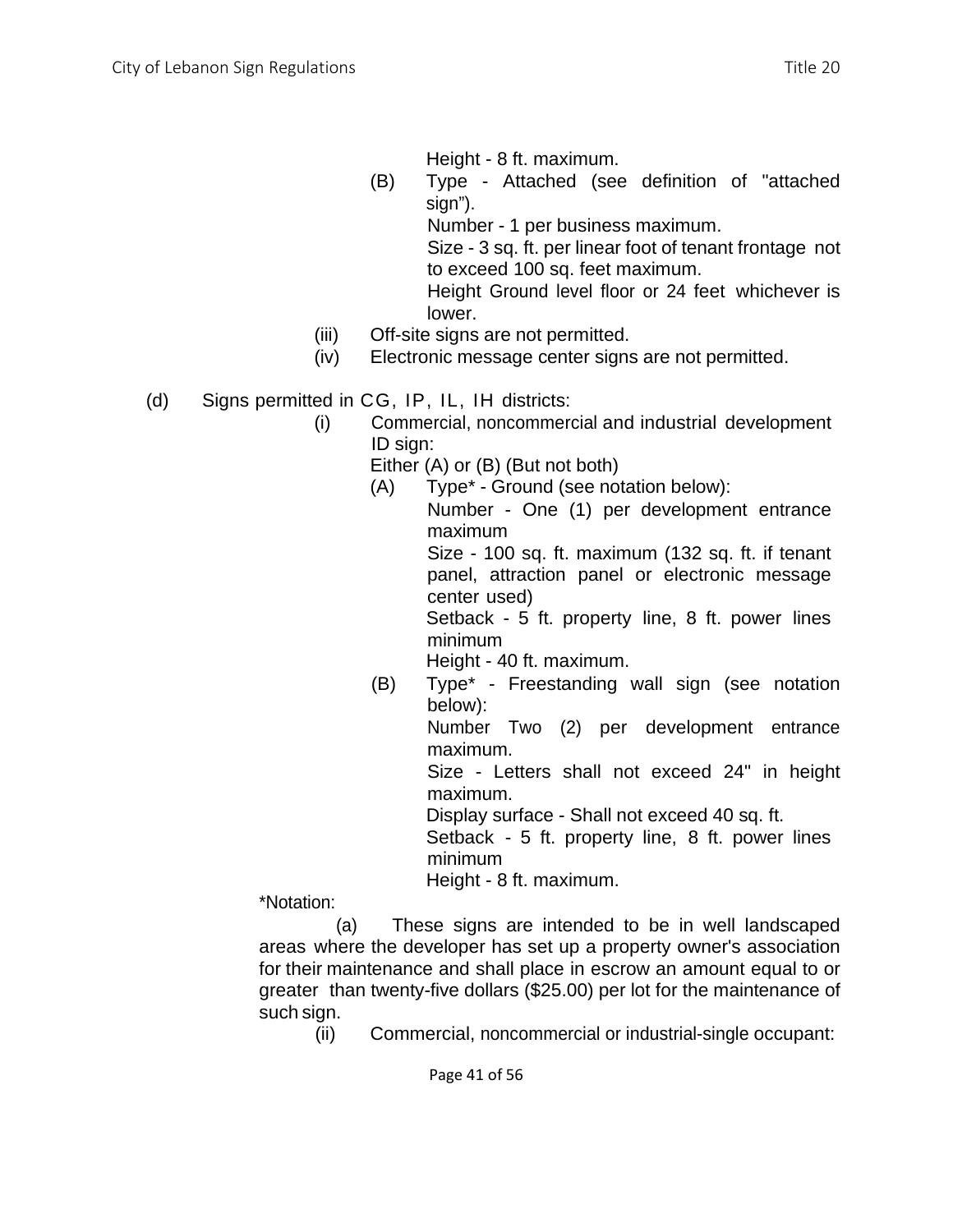(A) Type - Attached.

Number - 3 per structure maximum.

Size - 3 sq. ft. per linear foot of building frontage not to exceed:

(A) 100 sq. ft. when the building is located less than 42 ft. of the street right-of-way,

(B) 150 sq. ft. when the front of the building is located 42 ft. or more but less than 200 ft. of the street right-of-way;

(C) 200 sq. ft. when the front of the building is located 200 ft. or more but less than 400 ft. of the street right-of-way;

(D) 250 sq. ft. when the front of the building is located 400 ft. or more but less than 600 ft. of the street right-of-way;

(E) 300 sq. ft. when the front of the building is located 600 ft. or more but less than 800 ft. of the street right-of-way;

(F) 350 sq. ft. when the front of the building is located 800 ft. or more from the street right-ofway.

(It is the intent of this chapter that the total aggregate of attached signs for the occupant shall not exceed the foregoing stated applicable maximum footage.) The measurement shall be made from the main entrance door to the street. For this purpose, "street" shall mean the street parallel (more or less) to the side of the building containing the main entrance.

(B) Type - Strip lighting

Size - 3 linear feet of strip lighting per 1 linear foot of building frontage.

Setback - N/A

Height - N/A

Specifications - Required UL approval. Prohibited on wood.

Either (C) or (D) (But not both)

(C) Type - Ground. Number - 1 per lot maximum. Size - 200 sq. ft. plus 1 additional sq. ft. for each linear foot of street frontage exceeding 100 not to exceed 300 sq. ft. maximum. Setback  $-5$  ft. property line, 8 ft. power lines minimum.

Page 42 of 56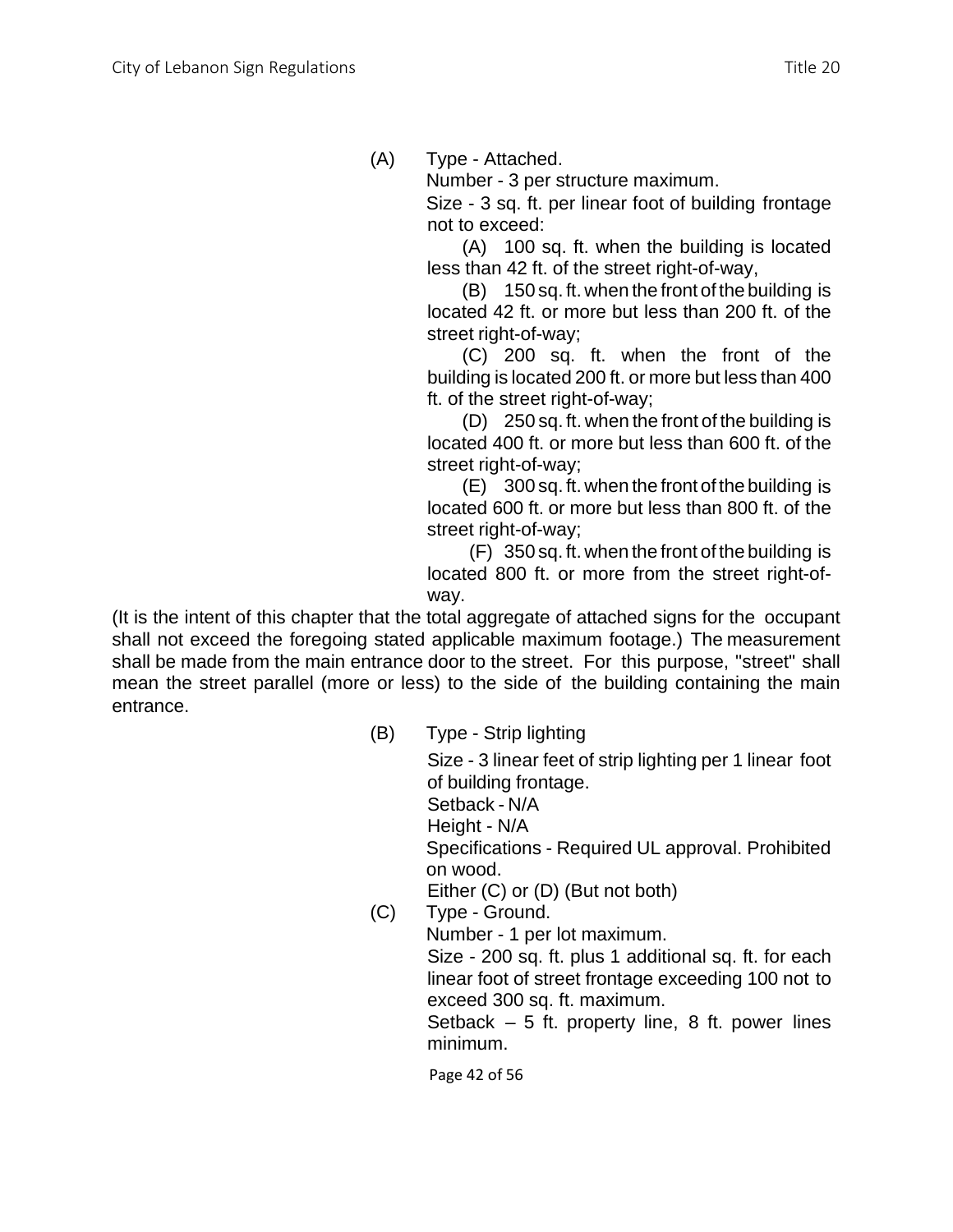Height – 24 ft. maximum when located within 200 ft. of a residential zone, otherwise 40 ft. maximum.

- (D) Type Freestanding wall sign: Number - 2 per lot maximum. Size - Letters shall not exceed 24" in height. Display surfaces - Shall not exceed 75 sq. ft. Setback  $-5$  ft. property line, 8 ft. power lines minimum.
	- Height 8 ft. maximum.
- (E) Type Canopy sign. Number - 1 per side, 3 maximum. Size - 50 sq. ft. each, maximum. Height - minimum 12 ft.; maximum 24 ft. when located within 200 feet of a residential zone, otherwise 40 ft. maximum.
- (iii) Flag signs:
	- Type Ground.

Number - 4 per entrance, 8 flags maximum per lot. Size - 32 sq. ft.

Height – 40 ft. maximum

Setback – 5 ft. property, 8 ft. power lines.

- (iv) Commercial or noncommercial multi-tenant complex (separate utilities and firewall between tenants):
	- (A) Type Ground

Number - 1 per lot

Size – 200 sq. ft. plus 1 additional sq. ft. for each foot of linear street frontage over 200 ft., not to exceed 300 sq. ft. maximum.

Setback – 5 ft. from property line and 8 ft. from power lines minimum.

Height – 24 ft. maximum when located within 200 ft. of a residential zone, otherwise 40 ft. maximum.

Type - Freestanding wall sign.

Number - 1 per street frontage, maximum of 2. Minimum street frontage for a second sign shall be 100 ft.

Size - 200 sq. ft. maximum, not to exceed 325 sq. ft. maximum for both signs.

Setback  $-5$  ft. property line, 8 ft. power lines

Page 43 of 56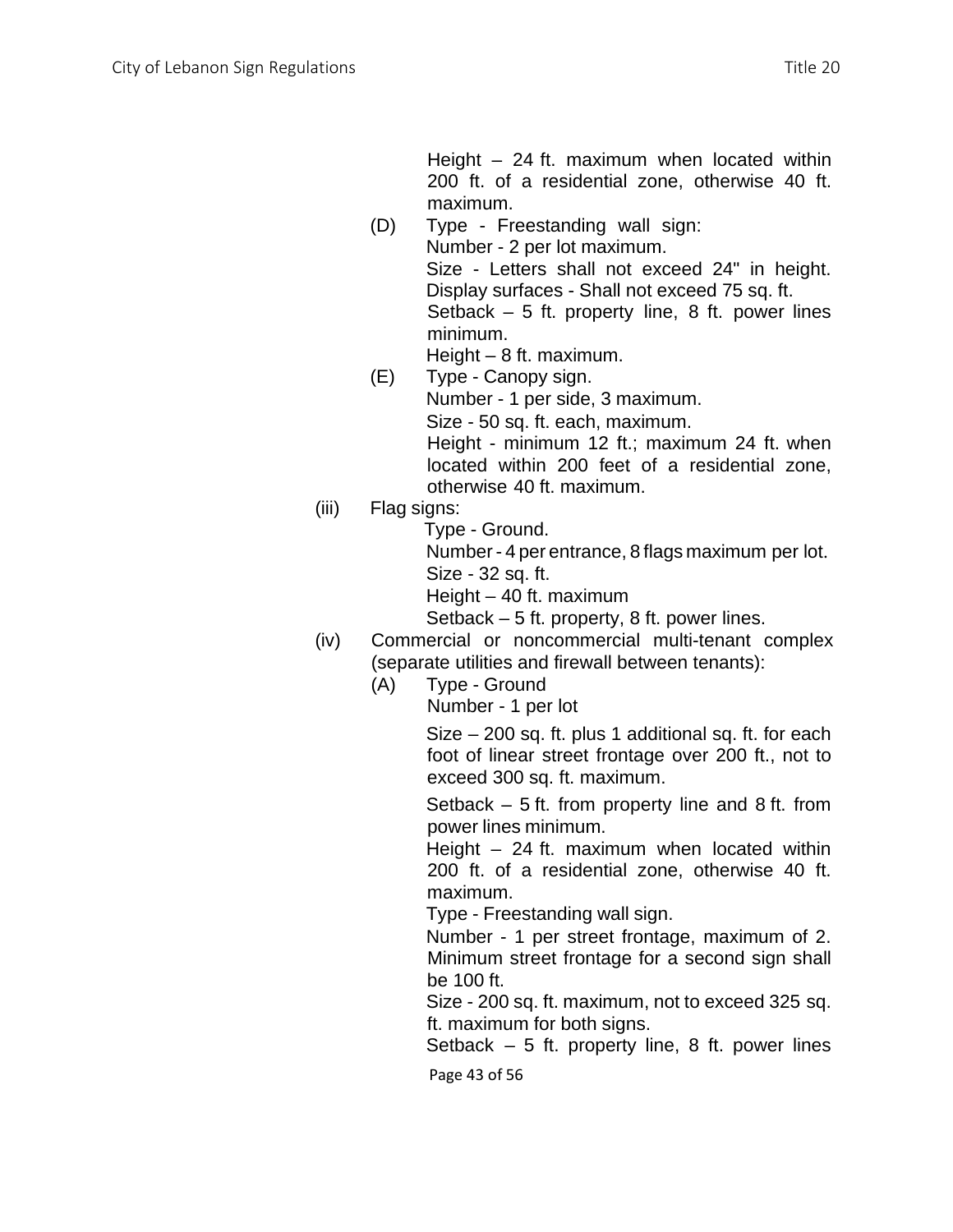minimum.

Height – 16 ft. maximum if located within 300 ft. of a residential zone, otherwise 25 ft. maximum

Type – Attached (see definition of "attached sign"). Number - 2 per occupant maximum

Size – 3 sq. ft. per linear foot of occupant frontage, not to exceed 150 sq. ft. per occupant

Setback – N/A

Height – 24 ft. maximum when located within 200 ft. of a residential zone, otherwise 40 ft. maximum. Type – Canopy sign.

Number – 1 per side, 3 maximum

Size – 50 sq. ft. each, maximum

Height – Minimum 12 ft., 24 ft. maximum when located with 2oo ft. of a residential zone, otherwise 40 ft. maximum

(B) Type – Ground.

Number - 1 per street frontage, maximum of 2. Minimum street frontage for a second sign shall be 100 ft.

Size - 200 sq. ft. maximum, not to exceed 325 sq. ft. maximum for both signs.

Setback  $-5$  ft. property line, 8 ft. power lines minimum.

Height – 16 ft. maximum if located within 300 ft. of a residential zone, otherwise 25 ft. maximum.

- (v) Commercial or noncommercial multi-tenant complex (utilities not separate and no firewall between tenants):
	- (A) Type Ground.

Number - 1 per lot maximum.

Size - 200 sq. ft. plus 1 additional sq. ft. for each foot of linear street frontage over 200 ft., not to exceed 300 sq. ft. maximum.

Setback - 5 ft. property line, 8 ft. power lines minimum.

Height - 24 ft. maximum when located within 200 ft. of a residential zone, otherwise 40 ft. maximum.

Each occupant of a commercial or noncommercial multi-tenant complex (utilities not separate and no firewall between tenants):

Page 44 of 56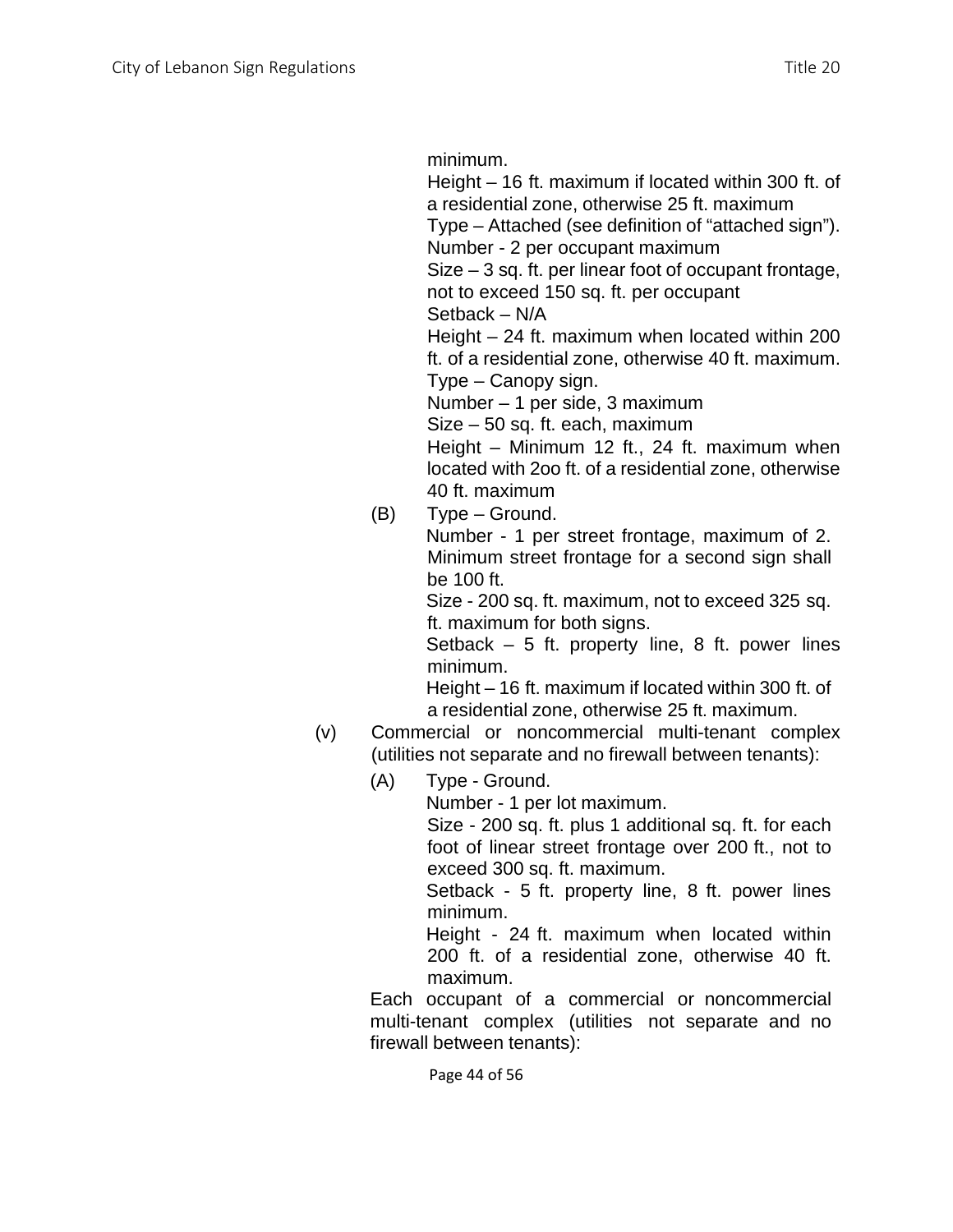Type - Attached (see definition of "attached sign").

Number - 2 per occupant not to exceed 6. Size - 3 sq. ft. per linear foot frontage, not to exceed 300 sq. ft. per complex to be apportioned by the owner or occupants Setback - N/A Height- 24 feet maximum when located within 200 feet of a residential zone, otherwise, 40 feet

- maximum. (B) Type - Canopy sign. Number - 1 per side, 3 maximum. Size - 50 sq. feet each, maximum. Height - minimum 12 feet; 24 feet maximum when located within 200 feet of a residential zone, otherwise 40 feet maximum.
- (vi) Theaters:

Type - Ground.

Number - 1 per lot maximum. Size - 300 sq. ft. maximum.

Setback - 5 ft. property line, 8 ft. power lines minimum.

Height - 24 ft. maximum when located within 200 ft. of a residential zone, otherwise 40 ft. maximum.

## (vii) Interstate on-site signs

Type – Ground

Location - Within 3,200 ft. radial to the center of an interchange or within 1,000 ft. of the interstate property line not at an interchange.

Number - 1 per lot of record maximum.

Size - 300 sq. ft. maximum.

Height - 120 ft. maximum, except when the sign is located within 200 ft. of a residential zone the maximum height shall be 24 ft. in height. The minimum height of the bottom of the sign is 75 ft., unless located within two hundred feet (200 ft.) of a residential zone.

Setback - 5 ft. property line, 8 ft. power line minimum.

(A) Type - Freestanding wall sign.

Number - 1 per street frontage, maximum of 2.

Page 45 of 56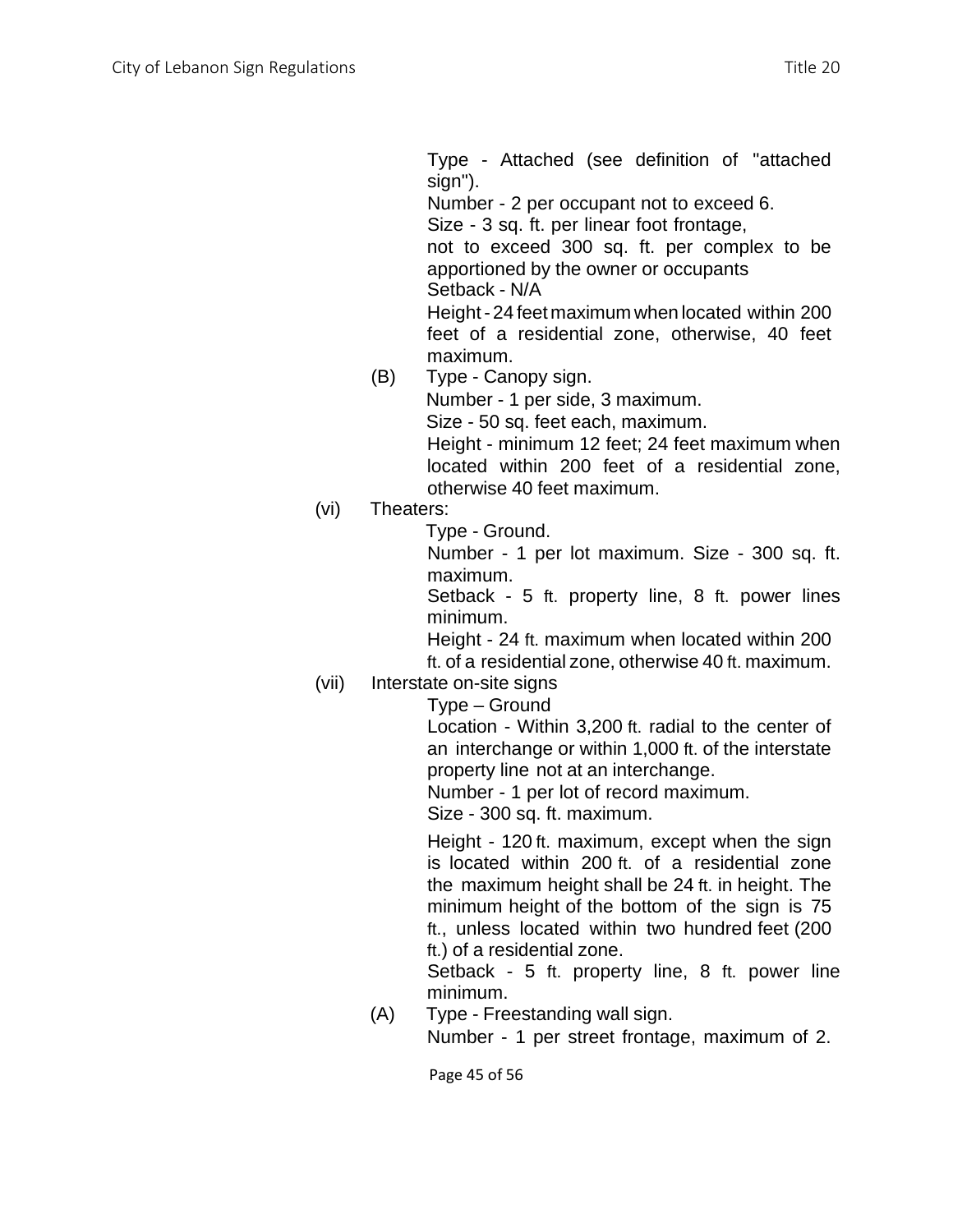Minimum street frontage for a second sign shall be 100 ft.

Size - 200 sq. ft. maximum, not to exceed 325 sq. ft. maximum for both signs.

Setback - 5 ft. property line, 8 ft. power lines minimum.

Height - 16 ft. maximum if located within 300 ft. of a residential zone, otherwise 25 ft. maximum.

- (viii) Off-site signs not exceeding 100 sq. ft. in total area are permitted.
	- (A) Such off-site sign shall be no closer than 5 ft. to the front property line and shall not exceed 24 ft. in height.
	- (B) Such off-site sign shall not be located within a 125 ft. radius nor within 300 lineal feet from any city or county residential district or from any church, school, health care facility, historic district or property eligible for historic designations. The off-site sign shall not be located closer than 150 lineal feet from any city or county office district.
- (e) Signs permitted in OP Office Professional district:
	- (i) Commercial uses Single Occupant
		- Either A or B (but not both)
			- (A) Type Attached Number - 1 per lot Size - 1 sq. ft. per linear footage of the building frontage, not to exceed 40 sq. ft. Setback – N/A Height - Ground level floor Illumination - Indirect or halo
			- (B) Type Freestanding wall sign Number - 1 per lot Size - 40 sq. ft. Setback - 20 ft. or outside of the public utility and drainage easement, whichever is greater. Height - 6 ft. maximum Illumination - Indirect or halo
	- (ii) Commercial uses Multiple tenants
		- (A) Type Attached Number 1 per tenant Size - 1 sq. ft. per linear footage of the building

Page 46 of 56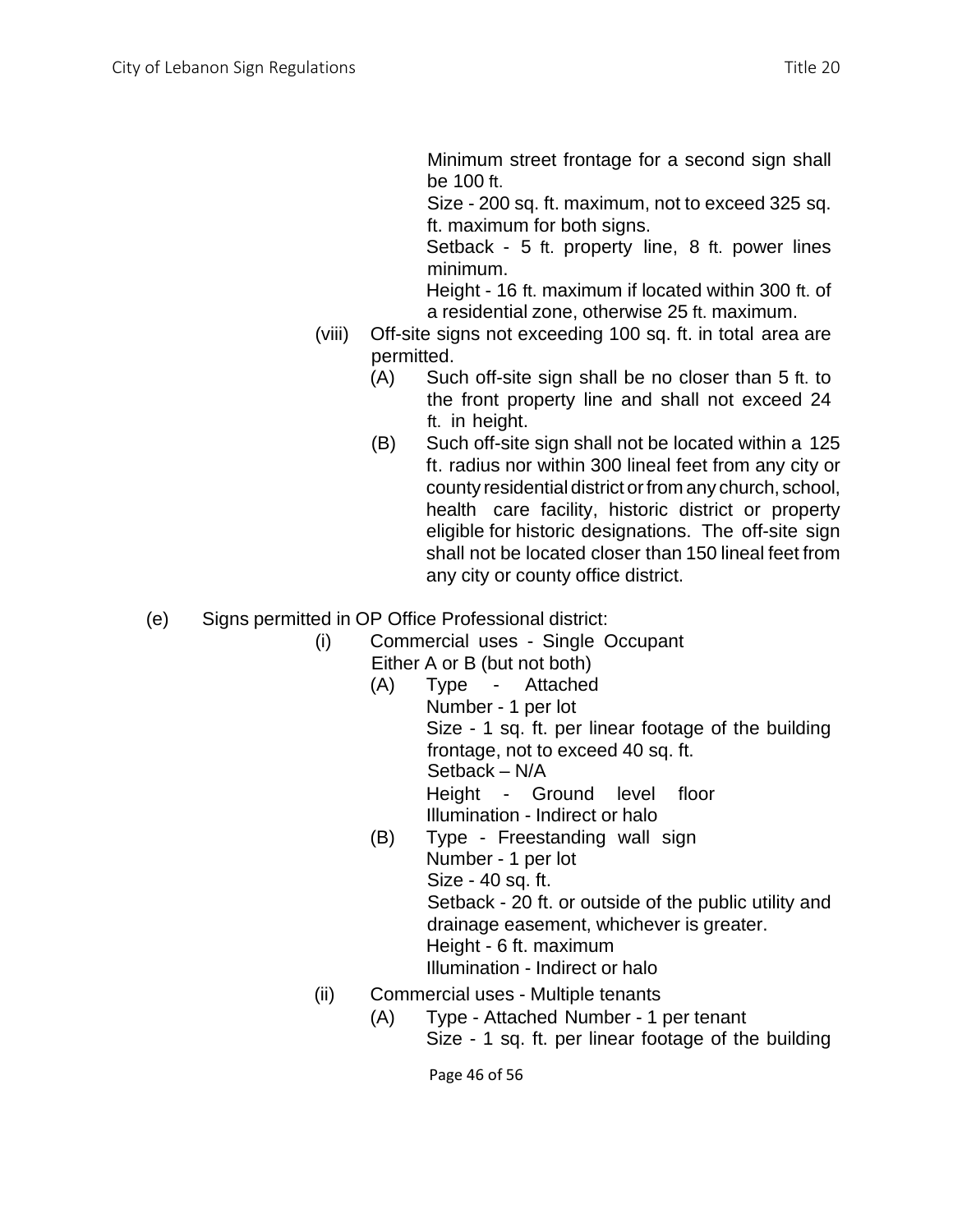frontage, not to exceed 10 sq. ft. per tenant sign Setback – N/A Height - Ground level floor Illumination - Indirect or halo

(B) Type - Attached Number - 1 per lot Size - 40 sq. ft. Setback - 20 ft. or outside of the public utility and drainage easement, whichever is greater Height - 6 ft. maximum

Illumination - Indirect or halo

(iii) Home occupation:

Type - Attached Number - 1 per lot

Size - 3 sq. ft. maximum

Setback – N/A

Height - Ground level floor

Illumination - Not permitted

(iv) Subdivision development identification sign:

Type - Freestanding wall sign

Number - 1 per development entrance maximum Size - Display surface shall not exceed 40 sq. ft. Setback - 20 ft. or outside of the public utility and drainage easement

Height - 6 ft. maximum

Illumination - Indirect or halo

The freestanding wall signs are intended to be in well landscaped areas. If there is more than on tenant, or in the case of a subdivision, more than one property owner, a property owner's association should be formed for the maintenance of such signage.

- (v) Churches and schools:
	- (A) Type Attached Number - 1 per lot.

Size - 3 sq. ft. per linear footage of the building frontage, not to exceed 40 sq. ft. Setback – N/A Height - Ground level floor Illumination - Indirect or halo

(B) Type - Freestanding wall sign

Page 47 of 56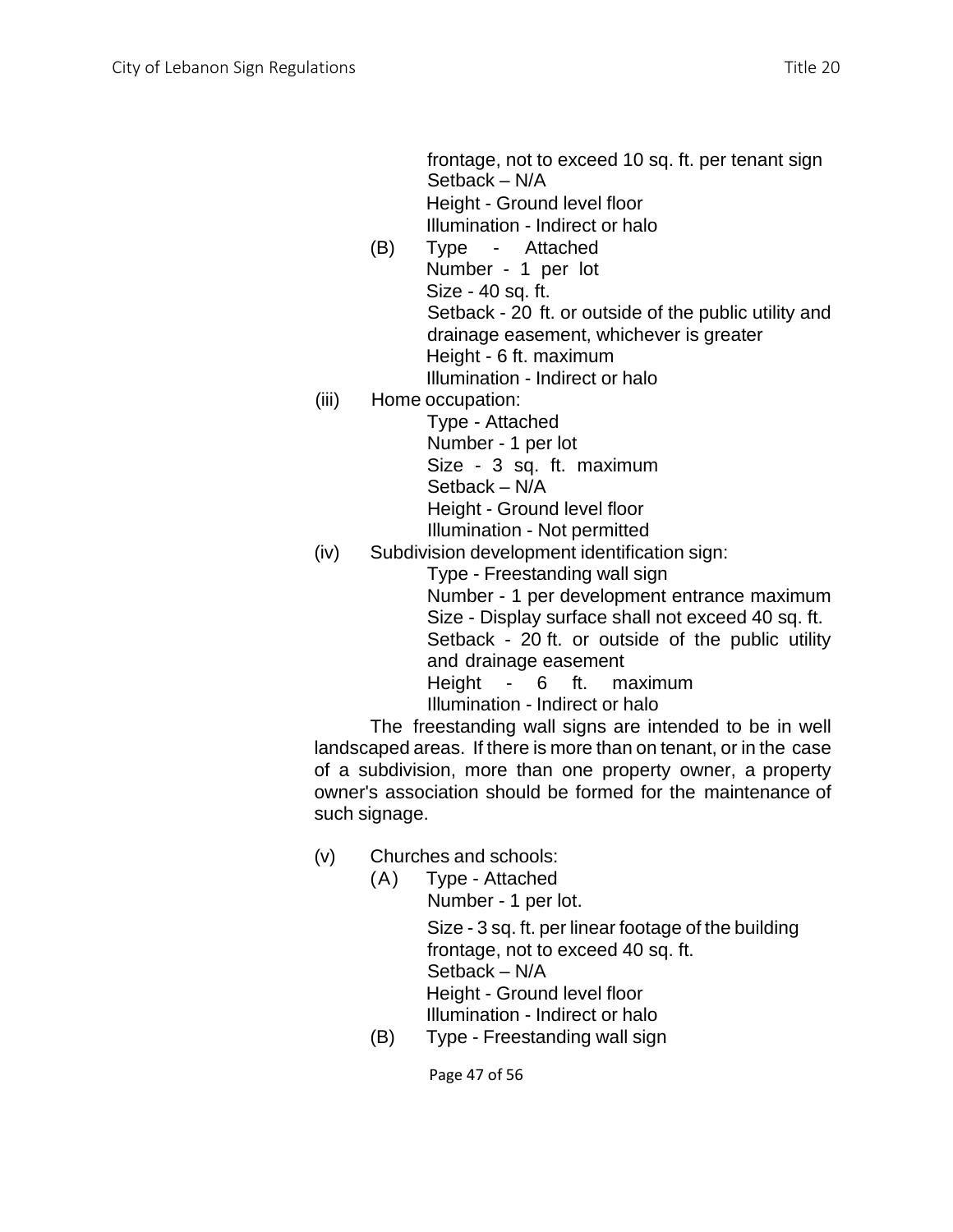Number - 1 per entrance to the site Size - 40 sq. ft. Setback - 20 ft. or outside of the public utility and drainage easement, whichever is greater Height - 6 ft. maximum Illumination - Indirect or halo

(vi) Electronic message center signs are not permitted. (as added by Ord. #01-2271, April 2003, and amended by Ord. #03-2552, Jan. 2004; Ord. #04-2632, April 2005, Ord. #07-3135, June 2007, Ord. #07-3213, Oct. 2007, Ord. #08-3396, Aug. 2008, Ord. #09-3490, March 2009, and Ord. #09-3491, March 2009)

(5) South Hartmann Drive Overlay District

#### a. Applicability

The South Hartmann Drive Overlay shall apply to all properties within the boundary on the map provided below. If this section conflict with other portions of the City of Lebanon's Sign Ordinance this section shall prevail.

#### b. Prohibited Signs

Ground signs shall not be permitted within the South Hartmann Drive Overlay District.

#### c. Materials

The sign backgrounds, frames, supports and ornamentation shall be consistent with the façade material used on the primary structure on site, unless prohibited below:

#### d. Prohibited Materials

The following materials are prohibited for sign backgrounds, fames, supports and ornamentation:

- 1. Exposed metal poles, when not enclosed by a masonry veneer
- 2. Smooth or split-faced blocks
- 3. Exterior insulation and finish systems (EFIS) or similar material in combination when used without brick or stone
- 4. Metal panels, when used without brick or stone
- e. Interstate On-Site Signs

Page 48 of 56 The Hartmann Drive Sign Overlay District is not intended to prohibit an interstate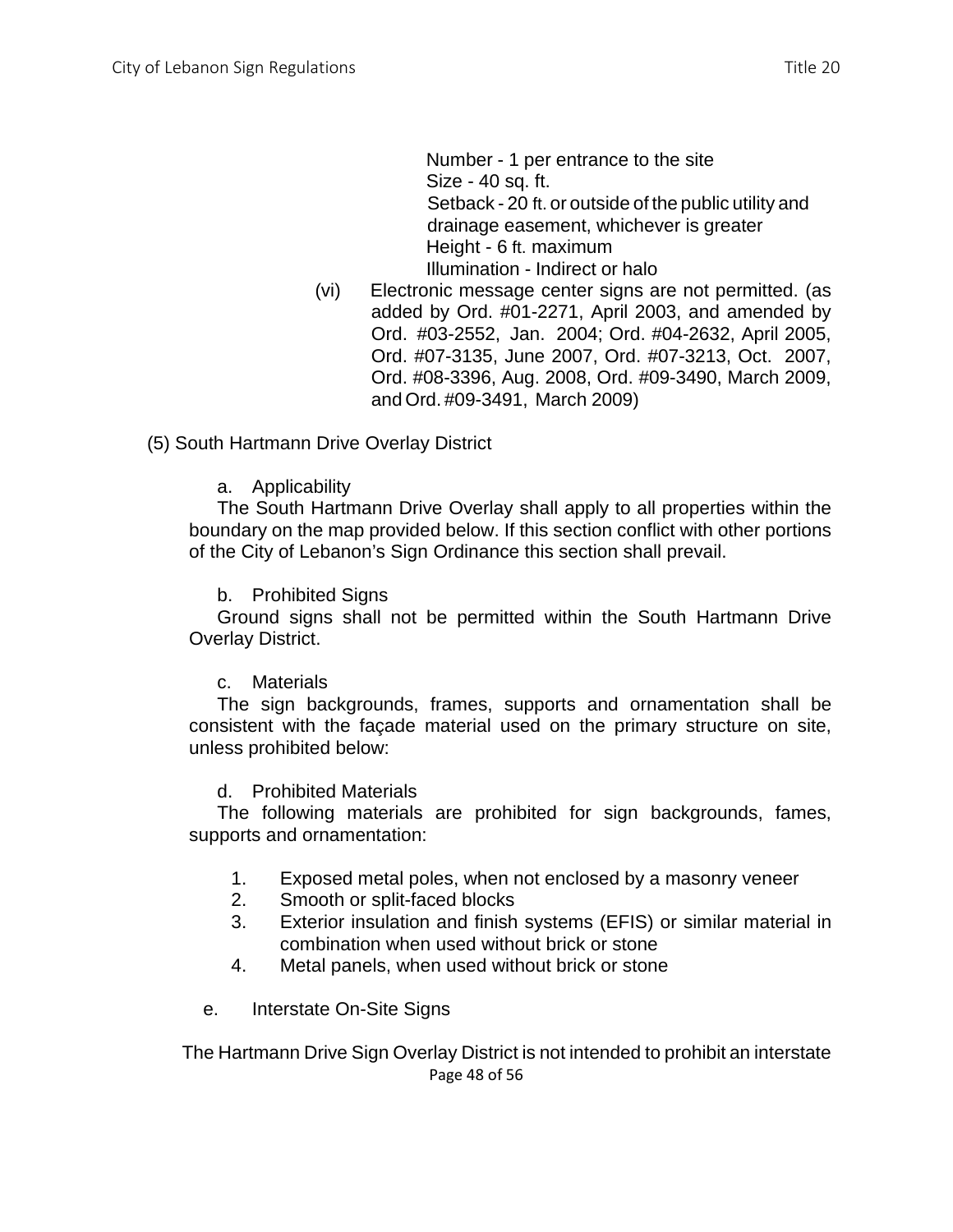

sign that complies with Section 20-126. (4)(d)(vii) of this Regulation.

### **20-127. Off-site permanent (billboard) sign requirements.**

(1) Except as authorized by this chapter, no off-site permanent (billboard) sign may be erected on any zone lot of record. The requirements for off-site permanent (billboard) signs are set forth below. Off-site permanent (billboard) signs are permitted as follows:

(a) Location IL and IH zoning districts. Lot on which sign is to be erected must be contiguous with the interstate.

(b) Height - 50 ft. maximum.

(c) Size - 775 sq. ft. maximum.

(d) Setback - 5 ft. minimum from street or interstate property line and 200 ft. maximum from interstate property line

(e) Spacing - 1,000 ft. minimum to any other off-site permanent (billboard) sign in both directions on the same side of interstate or street. 1,000 ft. minimum of an interchange or intersection at grade, measured along the interstate from the nearest point of the beginning or ending of pavement widening at the exit or entrance to the main-traveled way.

(f) Electronic message center signs are not permitted.

(2) Nothing in this section shall be construed to limit or curtail noncommercial speech in favor of commercial speech. A person may erect a sign in conformity with this section that is used in whole or part for noncommercial speech.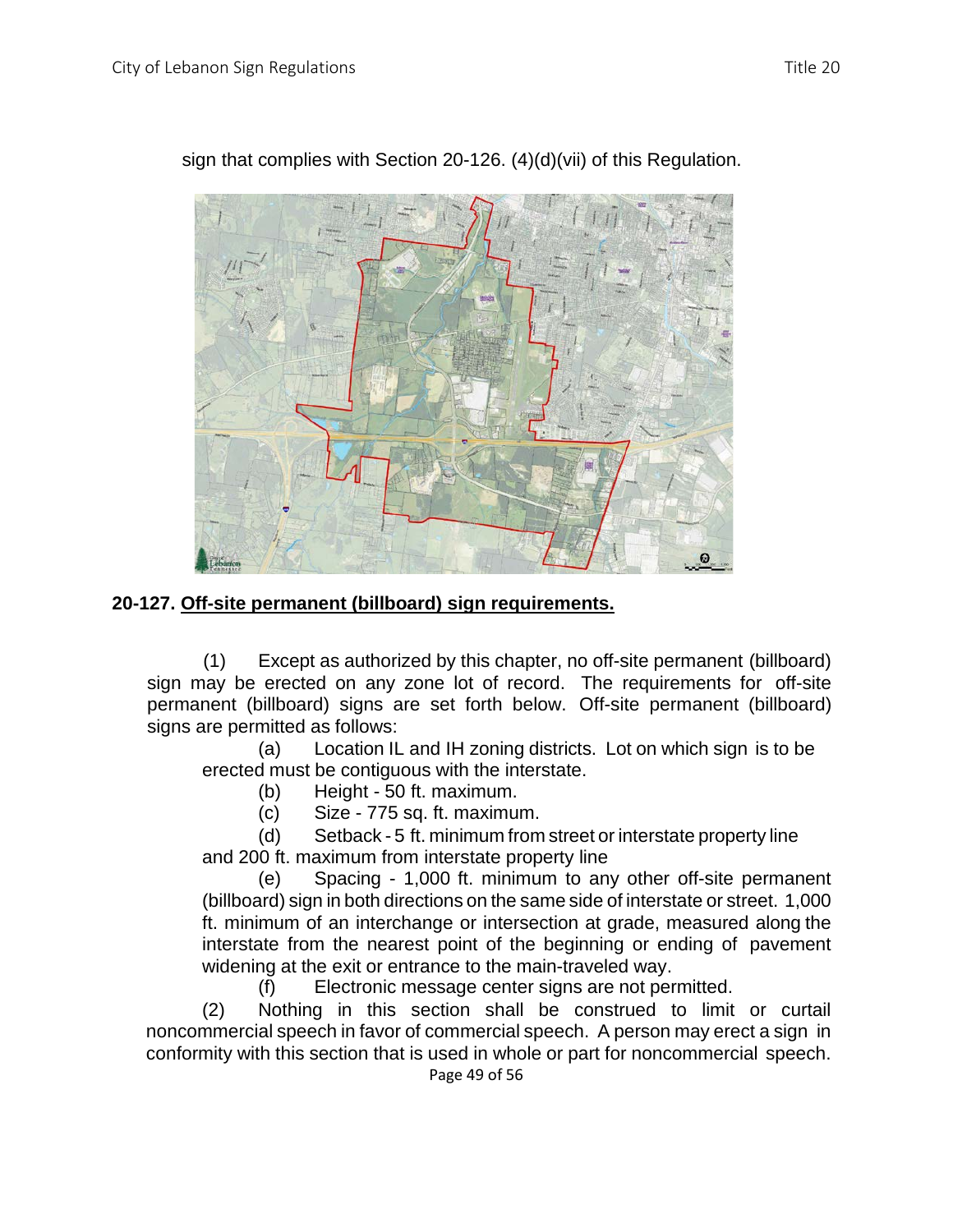(as added by Ord. #01-2271, April 2003, as amended by Ord. #08-3396, Aug. 2008)

## **20-128. Sign maintenance and other specifications for erection and maintenance of signs.**

(1) Premises maintenance. All ground signs and any other type of sign and the premises surrounding same shall be maintained. by the owner thereof in a clean, sanitary and inoffensive condition, and free and clear of all obnoxious substances, rubbish and weeds.

(2) Structure maintenance. Notwithstanding the aforesaid, all signs, together with all their supports, braces, guys and anchors, electrical connections and components shall be kept in good, safe repair and, unless plastic, shall be galvanized or non-corroding metal, and shall be maintained in good and safe condition including the periodic application of paint or other weatherproofing material to prevent rust or other decay. The Chief Building Official and/or his representative may order the removal of any sign that is not so maintained in accordance with the provisions of this section. Such removal or expense incurred to assure compliance of this chapter, shall be at the expense of the permittee or such owner of such sign or occupant or property owner where the same is situated or any one or all of them who shall be jointly and severally liable for such expense.

(3) Display surface or other advertising surface maintenance. The display surface or other advertising material of a sign shall not be allowed to deteriorate to a broken, torn, peeling, flaking or otherwise decayed condition and shall be repaired or removed within ninety (90) days of receipt of notice to the owner by certified mail, return receipt requested, from the Chief Building Official ordering such repair or removal. If the owner fails to remove or alter the display surface so as to comply with the standards herein set forth within the time specified in such notice, such display advertising material may be removed or altered to comply with the Chief Building Official. An appeal may be made to overcome some exceptional condition which poses practical difficulty or particular hardship in such a way as to prevent an owner from repairing the sign within ninety (90) days.

(4) Banners, flags, pennants, streamers. Banners, flags, pennants and streamer signs shall not be allowed to deteriorate to a tattered, torn or faded condition and shall be attached properly at all times. The condition shall be repaired or removed within thirty (30) days of receipt of notice. (as added by Ord. #01-2271, April 2003)

## **20-129. Nonconforming signs and other provisions.**

(1) Purpose. For the purpose of promoting aesthetics, protecting the environment, and regulating excess signage, encouraging the positive economic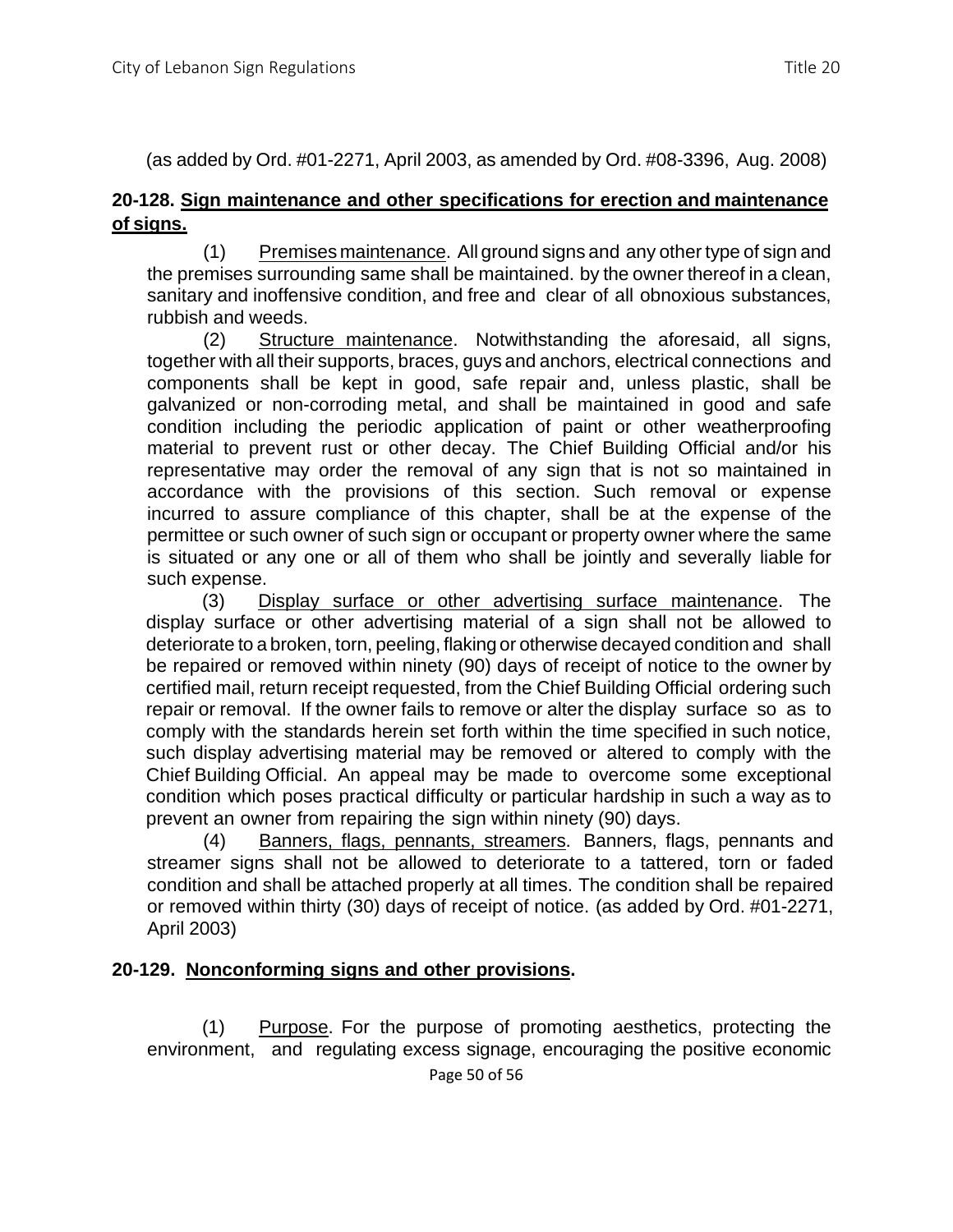development of the city, promoting the safety of the traveling public, protecting existing property values in both residential and nonresidential areas, preventing overcrowding of land, promoting a positive community appearance as part of a concerted citywide effort to protect and enhance aesthetics of the city for the enjoyment of all citizens, the nonconforming signs are herein regulated.

These regulations are designed to prevent a public nuisance through the overconcentration, improper placement and excessive height, bulk, enlargement, number and area of signs or display of obscene matter. It is intended that outdoor advertising signs be located away from residential areas and that such signs be regulated to protect the character of the area wherein signs are located, and to conserve property values in these areas.

(2) Extension or expansion. A nonconforming sign shall not be enlarged, expanded, extended or structurally altered so as to create an additional nonconformityorto increasetheextentoftheexistingnonconformity when the change is declared a nuisance by this chapter. This section shall not be construed to prohibit the changing of the message panel, provided there is no increase in the face area or height or change in the face panel enclosing members or structures. Nothing herein allows a nonconforming sign to be placed nearer to a right-of-way property line or power line than permitted by this chapter.

(3) Replacement or relocation. No nonconforming sign shall be removed and replaced or reconstructed on a different lot of record unless the replacement or reconstructed sign conforms to all applicable provisions of this chapter. Any sign in violation of the National Electric Code or located in whole or part on the public rightof-way is an unlawful nonconforming sign and shall not be replaced or altered unless it conforms with all provisions of this chapter.

(4) Area and height. No nonconforming sign shall be removed and replaced or reconstructed on the same lot of record unless it conforms with the height and signable area limitations set forth below. A nonconforming sign that is removed and replaced or reconstructed on the same lot of record is declared to be a public nuisance if the sign area or height exceeds the following in the zones and areas indicated:

(a) Industrial or commercial zones where the sign is more than two hundred (200) feet from residential zones:

- (i) Interstate Highway:
	- (A) Interstate on-site:

Nuisance if: > 345 sq. ft.

>138' in height

(B) Off-site: Nuisance if: >891 sq. ft.

> 58' in height

(C) On-site ground sign:

Page 51 of 56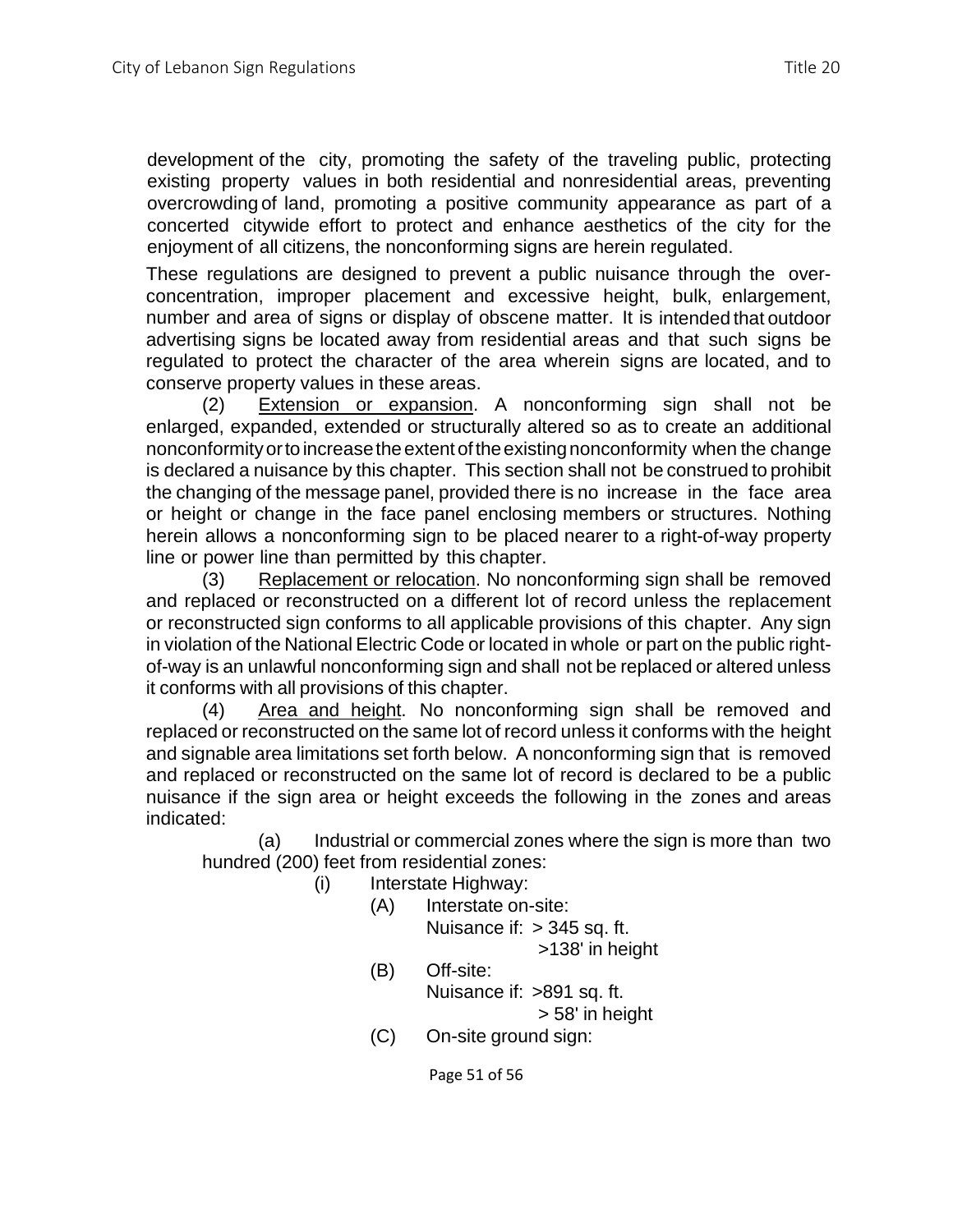Nuisance if: >345 sq. ft. >40' in height (ii) 4-lane federal aid primary highway: (A) Off-site: Nuisance if: >480 sq. ft. >58' in height (B) On-site: Nuisance if: >345 sq. ft. >40' in height (iii) Other highways and streets: Nuisance if: >345 sq. ft. >40' in height (b) Commercial or industrial zones where sign is within two hundred (200) feet from residential zone: (i) Interstate Highway: (A) Interstate on-site: Nuisance if: >345 sq. ft. >27' in height (B) Off-site: Nuisance if: >891 sq. ft. >27' in height (C) On-site ground sign: Nuisance if: >345 sq. ft. >27' in height (ii) 4-lane federal aid primary highway: (A) Off-site: Nuisance if: >460 sq. ft. >27' in height (B) On-site: Nuisance if: >345 sq. ft. >27' in height (iii) Other highways and streets: Nuisance if: >345 sq. ft. >27' in height (c) All other zones other than residential zones: Nuisance if: >115 sq. ft. >27' in height unless flag which may be 35' in height (d) Residential zones: Nuisance if: >69 sq. ft. >27' in height unless flag which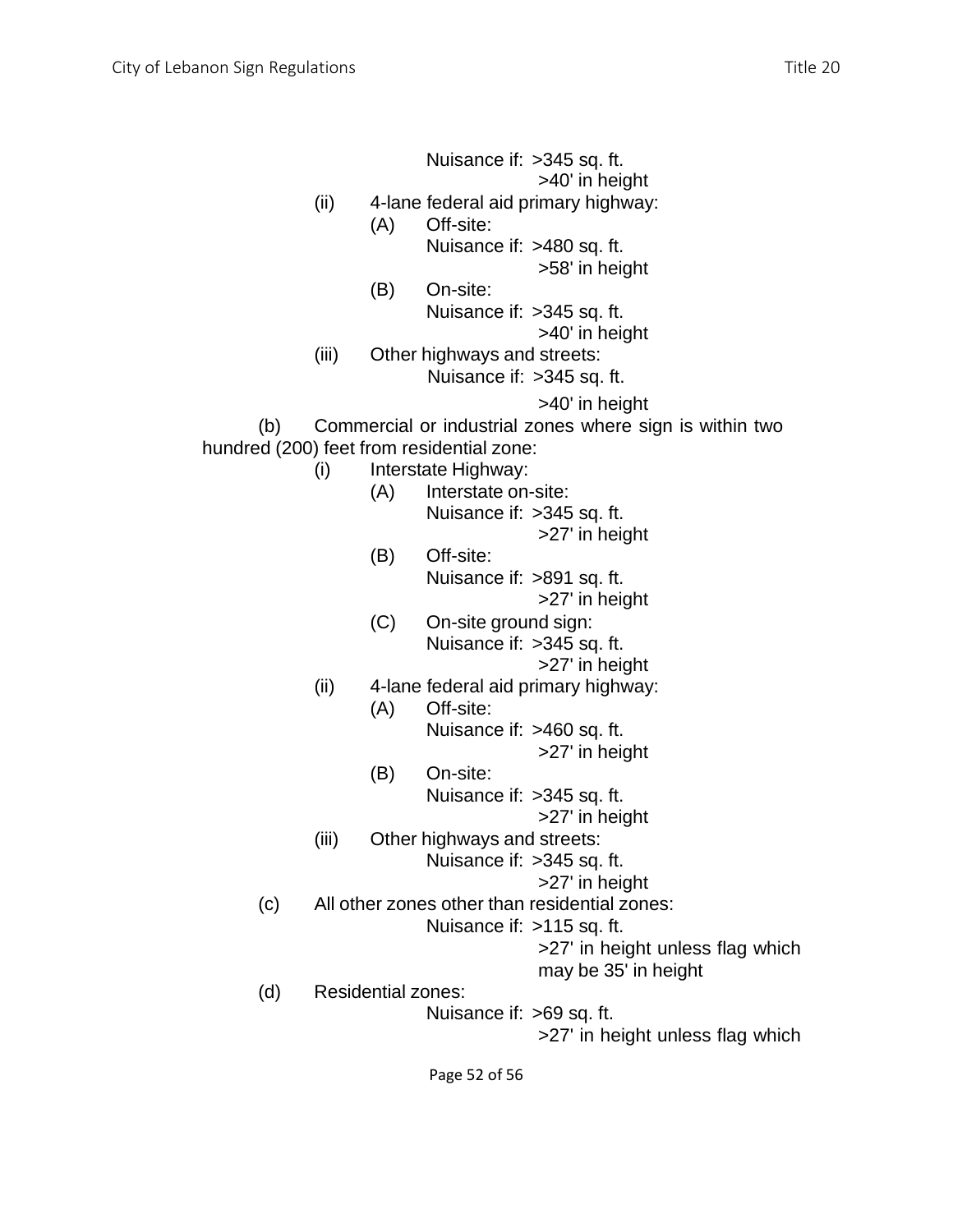#### may be 35' in height

(5) Attached signs. Attached signs in all zones shall be considered a nuisance if they exceed signable area and height as provided in Section 20-126.

(6) Due process hearing. Notwithstanding the foregoing, any owner of a nonconforming sign who believes that the foregoing limitations in paragraph (4) unduly restrict his ability to replace or reconstruct a nonconforming sign and that his sign is not a nuisance shall be entitled to a public hearing before the Lebanon Board of Zoning Appeals. Notice of the public hearing will be published in a newspaper of general circulation at least ten (10) days prior to the meeting of the Board of Zoning Appeals. All interested persons shall be entitled to be heard at the public hearing on whether or not a nuisance in fact exists from the proposed expansion or replacement of a nonconforming sign.

(7) Abandoned nonconforming signs. Abandonment of any sign shall terminate the right to maintain such sign and the owner thereof shall be required to remove the sign. Any nonconforming sign shall be considered abandoned in the following situations, regardless of any reservation of any intent not to abandon or of an intent to reserve the right to use the sign:

(a) An abandoned on-site or off-site permanent sign is a sign displaying no advertising message for a period of two (2) years or more. Copy on the sign indicating the sign is for lease or sale shall not be construed as the display of any advertising message for the purpose of this chapter.

(b) Signs which advertise a terminated activity, business, product or service which has not been produced, conducted, sold or performed on the premises where the sign is located for a period of two (2) years or more. (as added by Ord. #01-2271, April 2003)

### **20-130. Removal of certain signs.**

(1) Permit requirements. Demolition of any permanent sign or sign structures requires a permit and fee (see Section 20-120) except no fee shall be required if such demolition is being made in order to remove a legal nonconforming permanent sign.

(2) Notice to remove illegal nonconforming signs. If the Chief Building Official shall find that any sign does not conform to the provisions of this chapter, except for legal nonconforming signs, he shall give written notice to the owner(s), agent or person(s) having the beneficial interest in the building or the premises on which such permanent sign is located. Removal of the permanent sign shall be effected within ninety (90) days after receipt of the notice from the Chief Building Official. Removal of temporary signs shall be effected within two days after posting of notice on the sign or personal contact with owner or lessee. No notice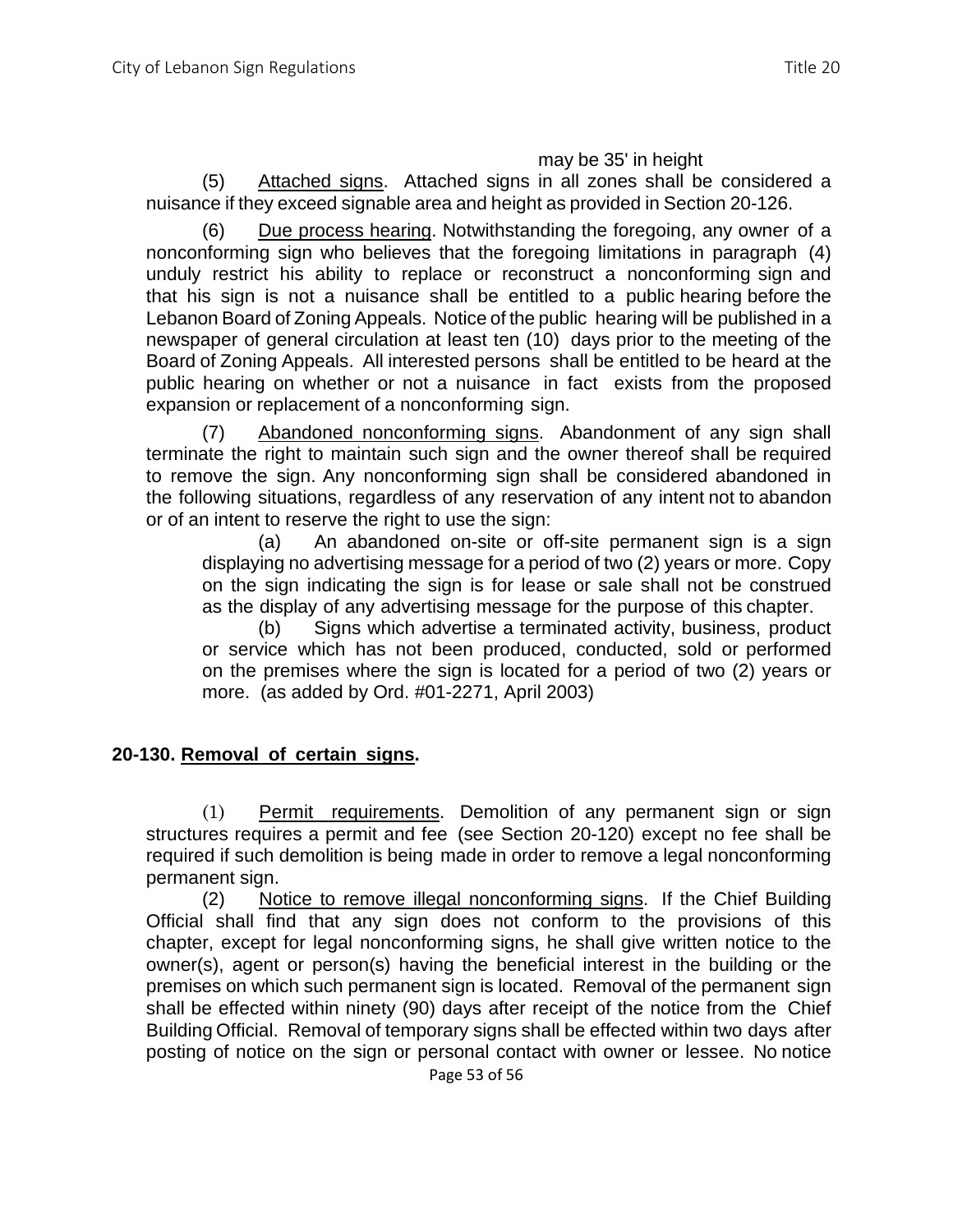will be given for temporary signs in R.O.W. If such sign is not removed after the conclusion of such period, the ChiefBuildingOfficial is hereby authorized to cause the sign to be removed forthwith at the expense of the owner or lessee.

For the purpose of this subsection, the word "remove" shall mean:

(a) The sign face, along with posts, columns or supports of ground signs, shall be taken down and removed from the property.

(b) The sign face and supporting structures of "projecting", "roof" or "attached" signs shall be taken down and removed from the property.

(c) The sign face of "painted attached signs" shall be removed by painting over the wall sign in such a manner as to completely cover up and hide from sight the sign in question.

If an electronic message center sign is found to be nonconforming within the provisions of this chapter, the Building Inspection staff shall send a certified letter to the owner/business dating the identified nonconformity and providing for the abatement of the nonconformity within ten (10) business days of the date of the letter by the owner/business. If the certified letter is returned unclaimed, the notice shall be posted on the front door of the main structure on the property. Notwithstanding the provisions of Lebanon Municipal Code 20 – 130(5), if the electronic message center sign is not brought into conformance within the timeframe stated, or the owner/business has not contacted the Building Inspection Department to make other arrangements, a citation to City Court shall be issued by the Building Inspection Department, subjecting the owner/business to a maximum fifty dollar (\$50.00) fine for every day that the electronic message center sign is deemed in nonconformance of the provisions of this chapter

(3) Notice to remove abandoned signs. If the Chief Building Official shall find that any such permanent sign has not been removed within two (2) years otherwise of cessation of its particular use, he shall give written notice to the owner(s), agent(s) or person(s) having the beneficial interest in the building

or the premises on which such sign is located. Removal of the sign shall be effected within ten (10) days after receipt of the notice from the Chief Building Official. If such sign is not removed after the conclusion of such ten-day period, the Chief Building Official is hereby authorized to cause the sign to be removed forthwith at the expense of the owner(s), agent(s), or person(s) having the beneficial interest in the building or premises on which such sign is located. For the purpose of this paragraph, "removal" shall mean total removal of the sign structure if the sign is nonconforming but if the sign is properly maintained the order to remove shall not be given for another 365 days or one year.

(4) Notice to remove unsafe signs. If the Chief Building Official shall find that any sign is unsafe or insecure, or is a menace to the public, he shall be given written notice to the owner, agent, or person having beneficial interest in the building or premises on which such sign is located. Correction of the condition which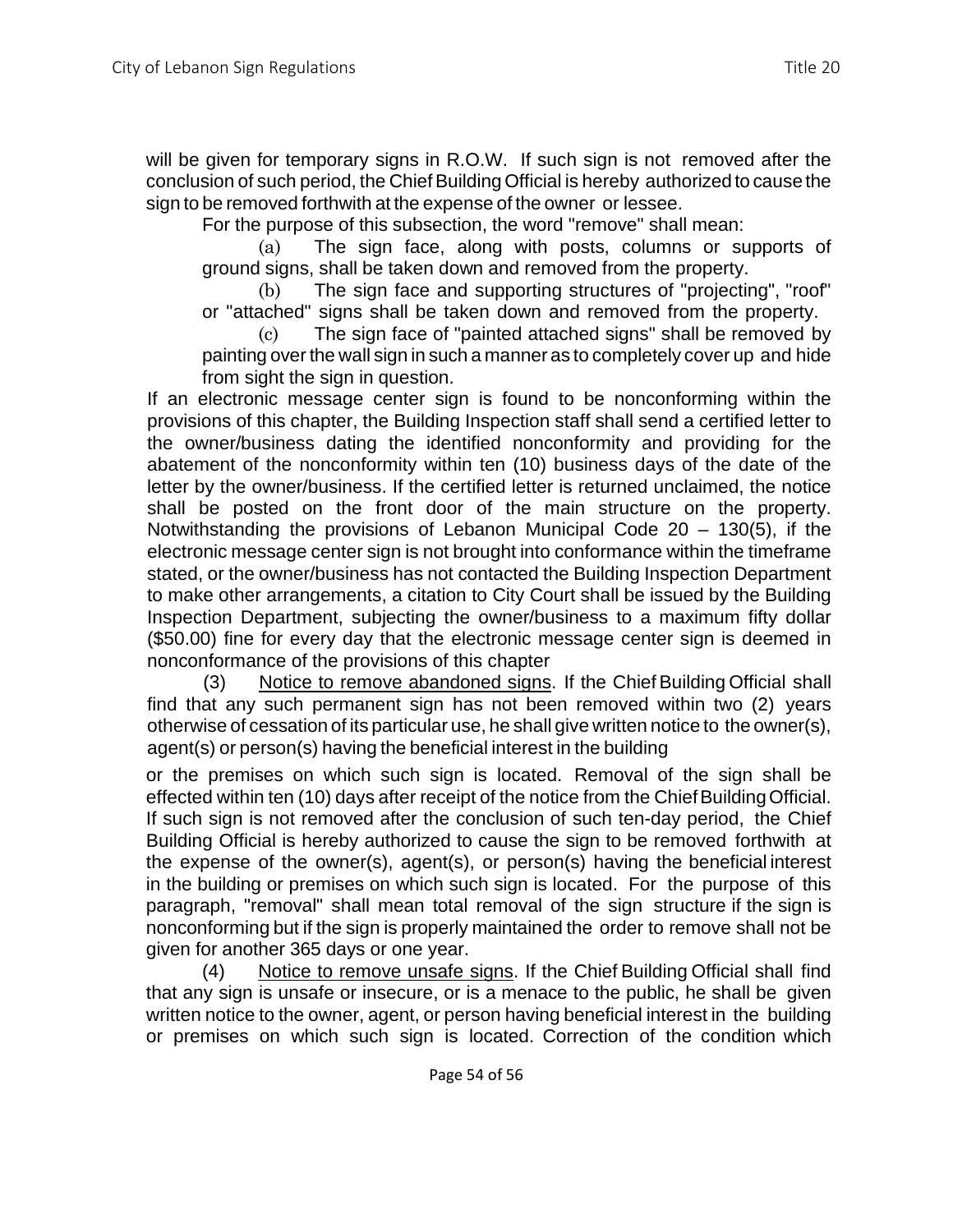caused the Chief Building Official to give such notice shall be effected within ten (10) days after receipt of the notice. If such condition is not corrected after the conclusion of such ten-day period, the Chief Building Official is hereby authorized to cause the sign to be removed at the expense of the owner, agent or person having the beneficial interest in the building or premises on which sign is located. Notwithstanding the foregoing provision, the Chief Building Official is authorized to cause any sign to be removed upon giving reasonable notice under the circumstances at the expense of the owner, agent or person having the beneficial interest in the building or premises on which sign is located, whenever he determines an emergency exists and that such sign is an immediate peril to person or property of others.

(5) Appeal. The owner of a nonconforming or abandoned sign which has been the subject of a notice of violation may appeal by filing a notice of appeal pursuant to Section 5 of this chapter no later than ten (10) days after receipt of notice. Failure to appeal in the time specified will constitute a waiver of all rights to an appeal to the Board of Appeals. Failure to request due process hearing within ten (10) days of the notice will constitute waiver of the right to an appeal when there is a right to a due process hearing.

(6) Annexation. Nonconforming signs located in areas annexed into the city shall be subject to the same provisions as nonconforming signs in existence when this chapter was initially passed. The following signs are required to be brought into compliance with these regulations within one- hundred twenty (120) days of the annexation: Temporary signs, flashing, chasing and blinking lights. Signs of this type that exist in a nonconforming status after the time specified shall cause the sign to be removed at the expense of the owner, agent or person having the beneficial interest in the building. (as added by Ord. #01-2271, April 2003)

## **20-131. Murals.**

(a) Standards for Murals. Murals shall comply with the following standards:

(1) Murals shall not contain a commercial or non-commercial message. (i.e. contain text, symbols that advertise or promote a business, product, or service; or promote a political candidate or party

(2) No part of any mural shall extend beyond the building wall on which it is tiled, painted, or affixed.

(3) No part of the mural shall extend more than six inches from the plane of the wall upon which it is tiled, painted, or affixed.

(4) Murals shall not include the use of digitally printed vinyl.

(5) Murals shall be affixed directly to the building façade.

(6) Mural may not be placed on the façade of the structure with the primary entry.